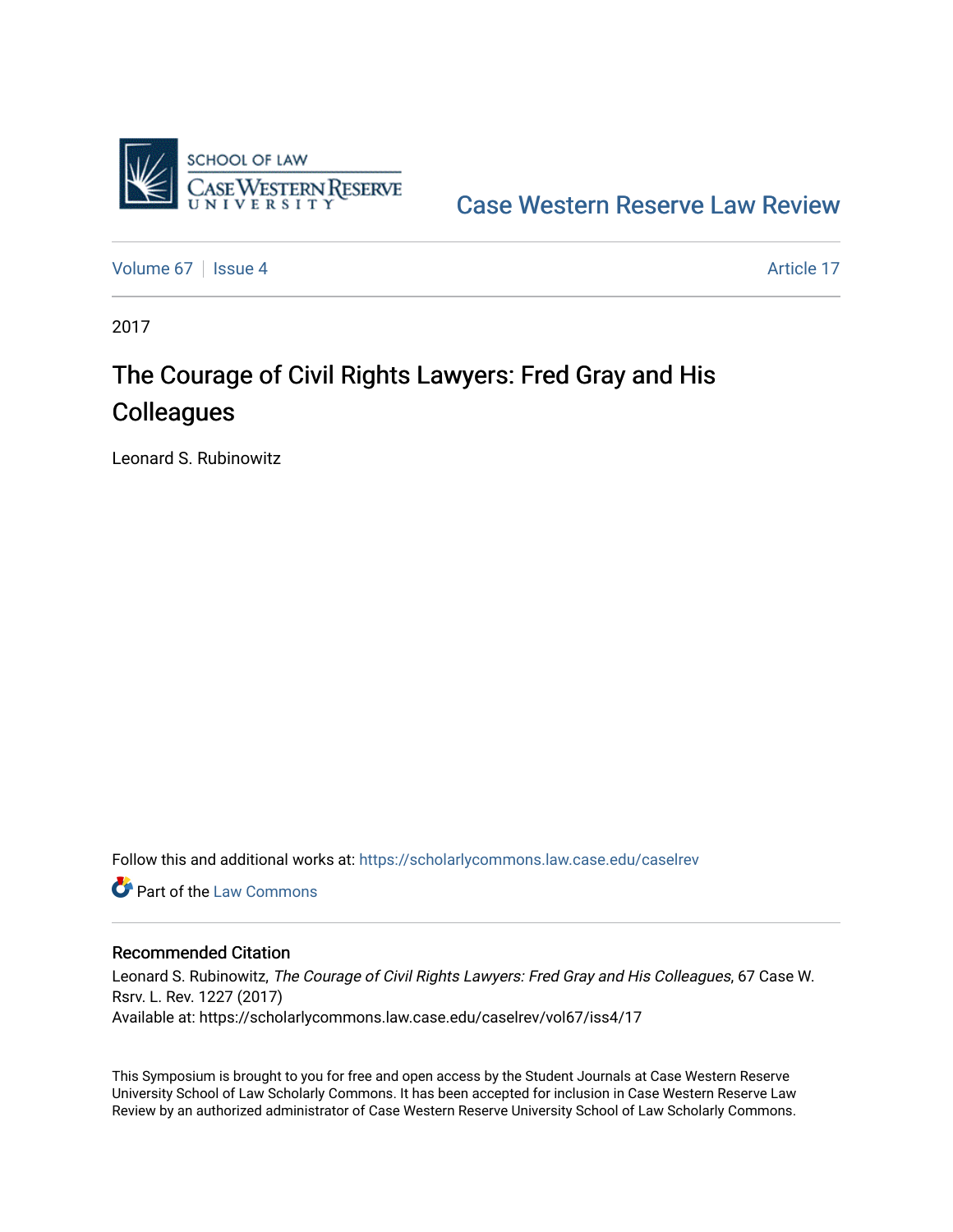## The Courage of Civil Rights Lawyers: Fred Gray and His Colleagues

## *Leonard S. Rubinowitz*[†](#page-1-0)

*"You taught us courage—to be brave enough to do what we believe is right—to know that fear is natural, but not to let it stop us from doing what we must."*[1](#page-1-1)

#### <span id="page-1-2"></span>CONTENTS

| E. Psychological Burdens: Stress, Anxiety, Fear, Grief, and Sadness 1270 |
|--------------------------------------------------------------------------|
|                                                                          |

<span id="page-1-1"></span>1. Helen Shores Lee & Barbara S. Shores, The Gentle Giant of Dynamite Hill: The Untold Story of Arthur Shores and His Family's Fight for Civil Rights 11 (2012). Helen Shores Lee and Barbara Sylvia Shores, the daughters of Arthur Shores, wrote this in a tribute to their father, an Alabama Civil Rights lawyer. *Id.* Arthur Shores's contributions to the Civil Rights Movement are discussed *infra* Section I.B.

<span id="page-1-0"></span><sup>†</sup> Northwestern University Pritzker School of Law. The author acknowledges the generous support from the Northwestern Pritzker School of Law Faculty Research Program. The author expresses his appreciation for the excellent research assistance of Michelle Shaw, as well as Cagatay Akkoyun, Sarah Silins, Taylor Mullaney, Audrey Henderson, and Jingwen Xie. The author wishes to thank Professor Jonathan Entin and Dr. Eugene Griffin for their extremely helpful comments and suggestions.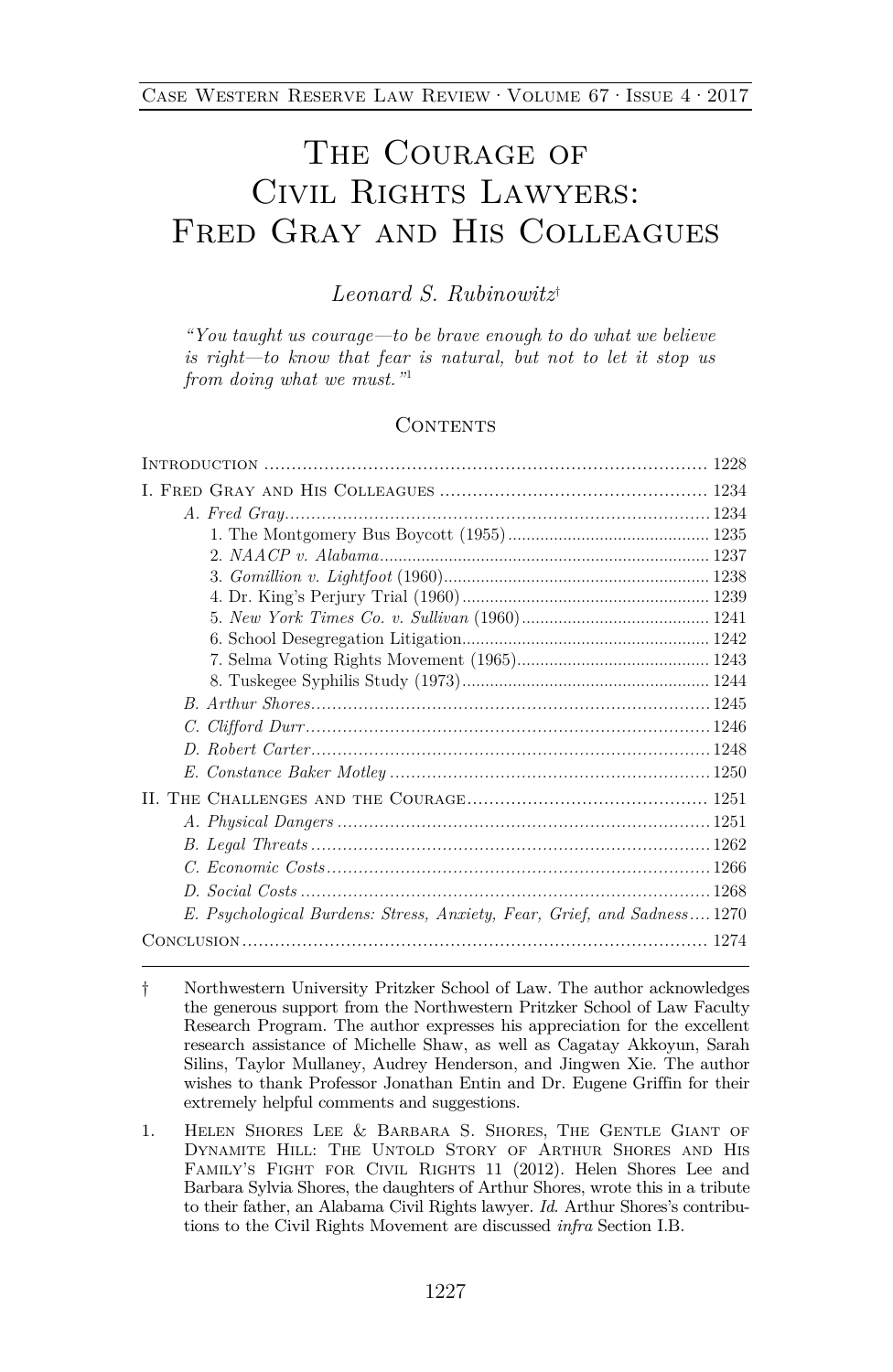## <span id="page-2-2"></span>**INTRODUCTION**

The modern Civil Rights Movement played out on a very public stage, usually in the form of non-violent direct action in places such as the streets and highways, lunch counters, buses and bus stations, and even the Lincoln Memorial. Similarly, much of the opposition to nonviolent direct action took place in those public settings. That made it obvious that civil rights leaders and activists had great courage to confront the system of Jim Crow. The courage of Civil Rights leaders and their followers is well known. They faced dangers up to and including death at the hands of segregationists seeking to preserve white supremacy.

In contrast, civil rights lawyers operated largely behind the scenes, in the much less public confines of the federal and state courts. They are known mostly for their successes in the judicial arena.<sup>[2](#page-2-0)</sup> They rarely participated in demonstrations, sit-ins, freedom rides, or marches, so they did not encounter the fire hoses, attacking police dogs, tear gas, and other tactics leveled at direct action activists.

Nevertheless, the lawyers' lesser visibility did not protect them from the many dangers of doing civil rights work. Segregationists recognized that the lawyers posed a threat to the racially discriminatory system. So, they included the lawyers in their counter-movement, seeking to eliminate the lawyers, in hopes of undermining and defeating the Civil Rights Movement.[3](#page-2-1) As a result, the lawyers and their families also faced

<span id="page-2-3"></span><span id="page-2-0"></span><sup>2</sup>*. See generally* Leonard S. Rubinowitz, Michelle Shaw & Michal Crowder, *A "Notorious Litigant" and "Frequenter Of Jails": Martin Luther King, Jr., His Lawyers, and the Legal System*, 10 Nw. J. L. & Soc. Pol'y 494, 566 (2016) ("Starting in the 1930s, one of the prominent strands of civil rights work was constitutional litigation challenging state-imposed segregation laws in the South."); FRED D. GRAY, BUS RIDE TO JUSTICE 360 (rev. ed. 2013) ("In the final analysis, it was the lawsuits which really changed conditions in the South and in this Nation."); JACK GREENBERG, CRUSADERS IN THE COURTS: Legal Battles of the Civil Rights Movement 553 (Twelve Tables Press 2004) ("[The NAACP Legal Defense and Educational Fund] brought court decisions to the people and plugged the current of moral and legal authority into the transactions of everyday life."); JOHN  $A$ . SALMOND, THE Conscience of a Lawyer: Clifford J. Durr and American Civil Liberties, 1899–1975 (1990); Lee & Shores, *supra* note [1,](#page-1-2) at 137 (describing the landmark *Brown v. Board of Education* decision).

<span id="page-2-1"></span><sup>3</sup>*. See* Leonard S. Rubinowitz, *Martin Luther King Jr.'s Perjury Trial: A Potential Turning Point and a Footnote to History*, 5 IND. J.L. & Soc. Equality 237, 240–41 (2017) ("As a lawyer, [Gov. John Patterson] relied heavily on the legal system to accomplish his goal [to undermine and defeat the Civil Rights movement in Alabama]."); Darlene Clark Hine, Jonathan L. Entin & Leonard Rubinowitz, *Session III: A Conversation About Fred Gray: Rosa Parks' Lawyer and Dr. King's First Lawyer*, 10 Nw. J. L. &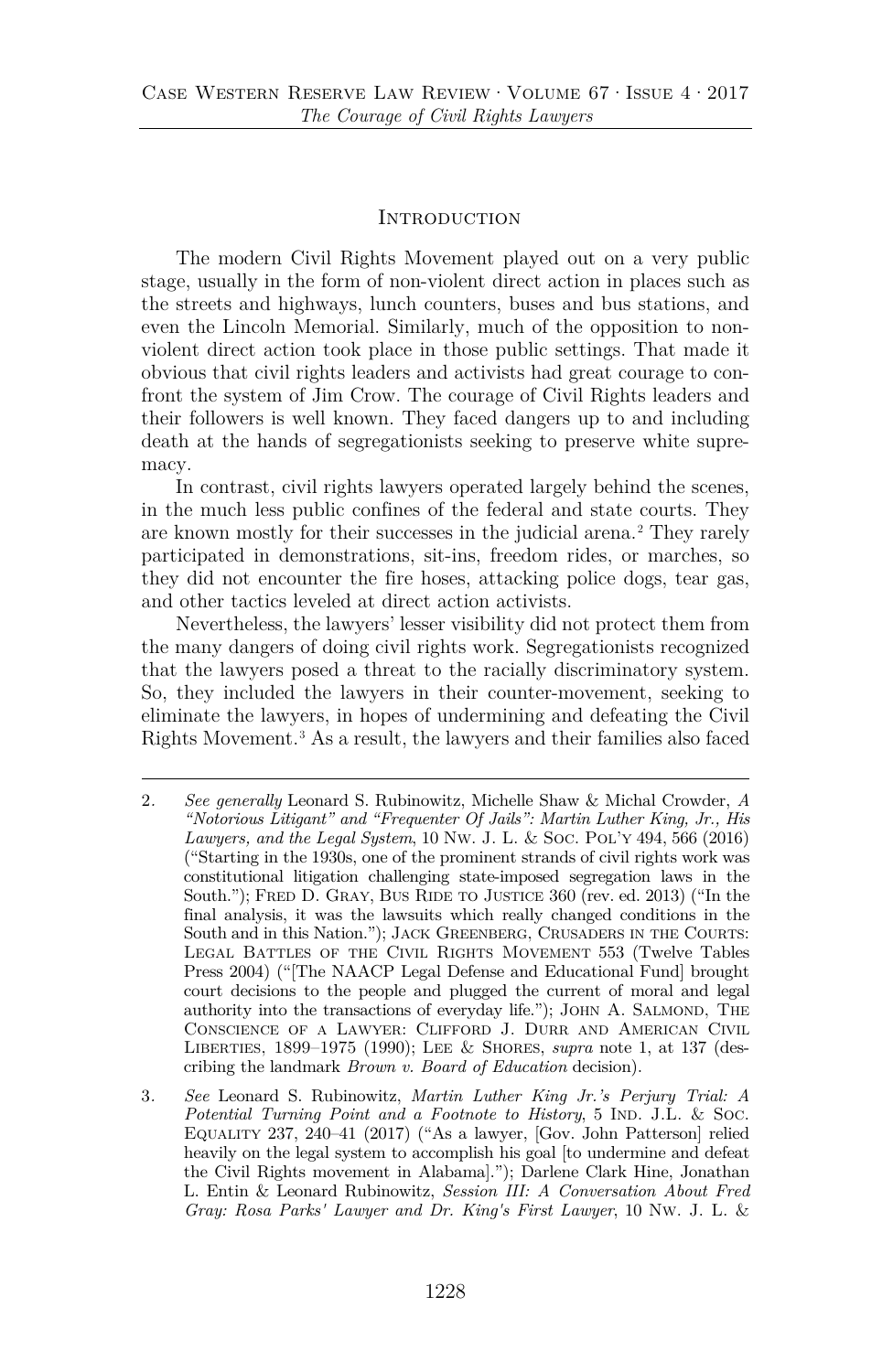<span id="page-3-6"></span>significant risks. Their roles called for great courage.<sup>[4](#page-3-0)</sup> This Article brings that aspect of the lawyers' participation center stage.

<span id="page-3-5"></span>This symposium pays richly deserved tribute to Alabama's Fred Gray, one of the most important lawyers of the modern Civil Rights Movement.<sup>[5](#page-3-1)</sup> Fred Gray and his colleagues demonstrated exceptional courage in the challenges they faced, the risks they endured, and the costs they and their families paid to do the critical work to advance the cause. For present purposes, that courage can be divided into two kinds.<sup>[6](#page-3-2)</sup> Professional courage involves the willingness and ability to navigate a racist state legal system run by segregationists deeply committed to protecting and sustaining the pervasive racial segregation and discrimination—including the police, opposing counsel such as prosecutors, judges, and all-white juries.[7](#page-3-3) Civil rights lawyers represented their clients in high-stakes matters, with a system stacked against them and

- <span id="page-3-0"></span>4. Even the lawyers themselves referred to the courage required. Gray, *supra* note [2,](#page-2-2) at 347; Arthur D. Shores, *The Negro at the Bar: The South*, 2 Nat'l B.J. 266 (1944).
- <span id="page-3-1"></span>5. *See* Hine, *supra* note [2,](#page-2-2) at xii ("[Fred Gray] was one of the chief architects of the strategies that sustained the Montgomery Bus Protest and represented Rosa Parks and Martin Luther King Jr. as well as other movement principals in those tumultuous early years."); Rubinowitz, *supra* note [2,](#page-2-2) at 507–08, 512–13, 544–49 (discussing Fred Gray's extensive involvement in the Civil Rights movement); Jonathan L. Entin, *'Destroying Everything Segregated I Could Find': Fred Gray and Integration in Alabama*, 7 CRITICAL REV. INT'L Soc. & Pol. PHIL. 252 (2004).
- <span id="page-3-2"></span>6. U. W. Clemon & Bryan K. Fair, *Making Bricks Without Straw: The NAACP Legal Defense Fund and the Development of Civil Rights Law in Alabama, 1940–1980*, 52 Ala. L. Rev. 1121, 1127 (2001).
- <span id="page-3-3"></span>7. That system was often referred to as the "southern way of life." *See generally* Wilma Dykeman, *What is the Southern Way of Life*, 44 SOUTHWEST REV. 163 (1959). *See also* Gray, *supra* not[e 2,](#page-2-2) at 12, 75.

In many instances, the federal courts presented a similar challenge because of the appointment of segregationist district judges. Taylor Branch, Parting the Waters: America in the King Years 1954–63, at 699–700 (1988); *see, e.g.*, Sheldon Goldman, Picking Federal Judges: Lower Court Selection from Roosevelt Through Regan 167 (1997).

<span id="page-3-4"></span>Soc. Pol'y 640, 647 (2016) (quoting John Patterson saying "how obstructionist Fred Gray had been as a lawyer, and if they could have gotten rid of him, then they could have won this like they could have won the Civil Rights Movement."); Darlene Clark Hine, *Foreword to* FRED GRAY, BUS RIDE TO Justice xiii (1995) ("Ex-Alabama governor and ardent segregationist John Patterson confided in an interview that if any of the state-sanctioned maneuvers to remove Fred Gray from the city had worked then, the movement for desegregation perhaps could have been stalled or put on hold for a generation or more.").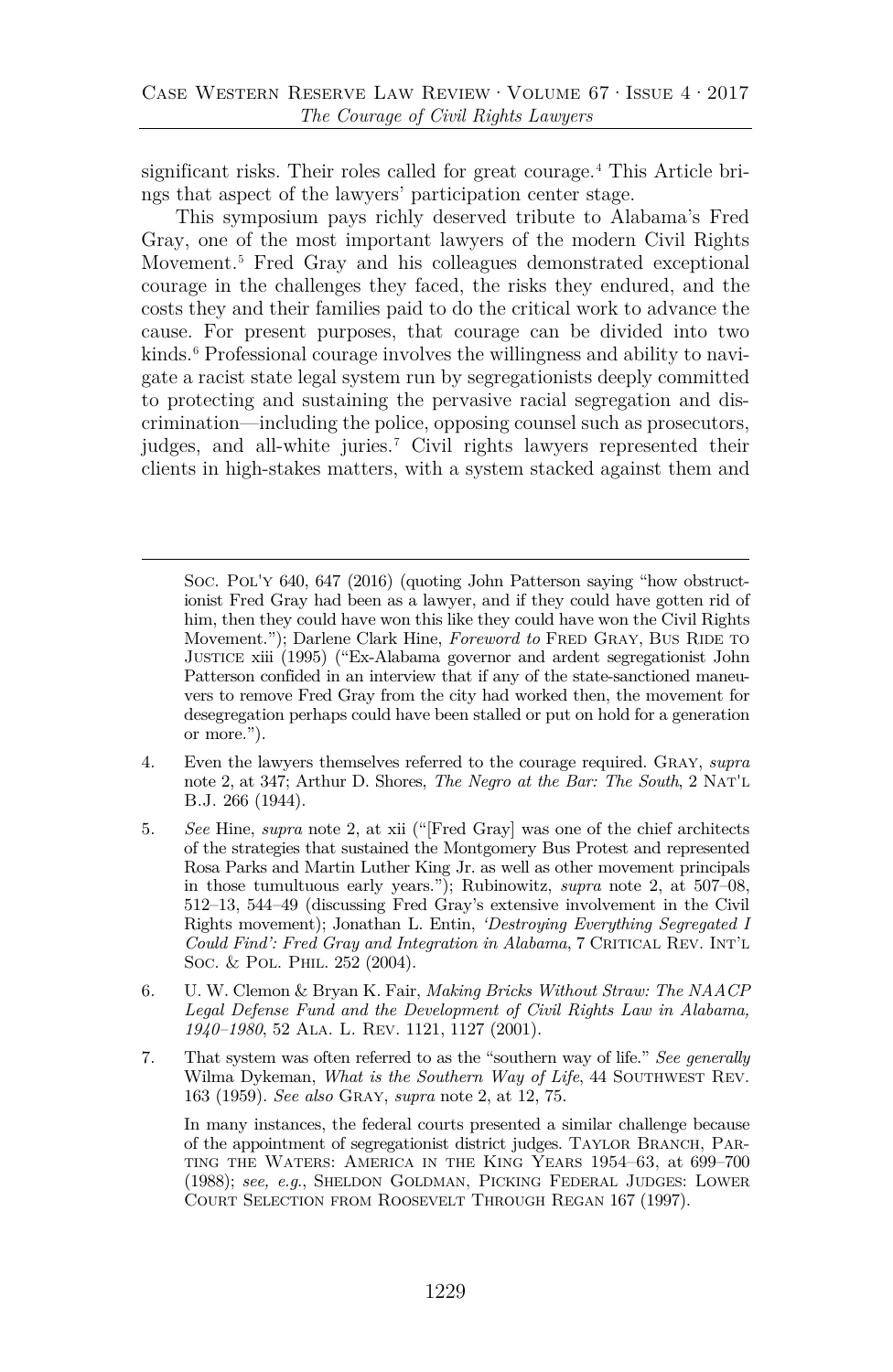<span id="page-4-4"></span>their clients.[8](#page-4-0) This was particularly the case during the modern Civil Rights Movement in the South.[9](#page-4-1) Professional courage went along with the representation of those unpopular activists and unpopular causes.

However, the focus here will be on the personal courage that the lawyers exhibited outside their work within the legal system. It is one thing to face a racist system in court, the traditional setting for resolving legal disputes. It is quite another to encounter and withstand extraordinary extra-legal and legal attempts to remove them from the arena. Alabama of the 1950s and the following decades is a case in point. Civil rights lawyers on the frontlines had great dedication and commitment to the movement there. They stayed the course even though they and their families—spouses, children, and other family members—faced a multitude of efforts to terminate their involvement in the movement.[10](#page-4-2) They faced physical dangers that included house

<span id="page-4-1"></span><span id="page-4-0"></span>9. Judges routinely disrespected the Black lawyers, some even turning their backs or closing their eyes when the lawyers spoke. *See, e.g.*, Maurice C. Daniels, Saving the Soul of Georgia: Donald L. Hollowell and the Struggle for Civil Rights 122 (2013) (describing an instance where a trial judge spun around and turned his back as soon as Donald Hollowell got up to speak); Randall Kennedy, *Martin Luther King's Constitution: A Legal History of the Montgomery Bus Boycott*, 98 Yale L. J. 999, 1031 (1989) (describing an instance where a trial judge refused to allow the NAACP general counsel to examine a witness). Opposing counsel demeaned and disrespected them, and all-white juries made decisions that had little to do with the law or the evidence and much to do with the race of their client. *See generally* Rubinowitz, *supra* note [3,](#page-2-3) at 257 ("That the conviction had no basis in evidence reinforced Doctor King's perception that any prosecution of a Black defendant, especially a leader like him, would lead to a guilty verdict from an all-white jury.").

"Black" is capitalized wherever it refers to Black people, to indicate that Blacks, or African Americans, are a specific cultural group with its own history, traditions, experience, and identity—not just people of a particular color. Using the uppercase letter signifies recognition of the culture, as it does with Latinos, Asian Americans, or Native Americans. *See generally* Martha Biondi, To Stand and Fight: The Struggle for Civil Rights in Postwar New York City (2003); Kimberlé Williams Crenshaw, *Race, Reform, and Retrenchment: Transformation in Anti-Discrimination Law*, 101 Harv. L. Rev. 1331, 1332 n.2 (1988) ("When using 'Black,' I shall use an upper-case 'B' to reflect my view that Blacks, like Asians, Latinos, and other 'minorities,' constitute a specific cultural group and, as such, require denotation as a proper noun.").

- <span id="page-4-2"></span>10. Other ideas of courage that fit with what these lawyers exemplified include:
	- 1. Grace under pressure. DOUGLAS O. LINDER & NANCY LEVIT, THE Good Lawyer: Seeking Quality in the Practice of Law 50 (2014).

<span id="page-4-3"></span><sup>8</sup>*. See generally* Charles Morgan, Jr., *Segregated Justice*, *in* Southern Justice 155–64 (Leon Friedman ed., 1965); Rubinowitz, *supra* not[e 3](#page-2-3) (discussing the perjury prosecution of King initiated by John Patterson).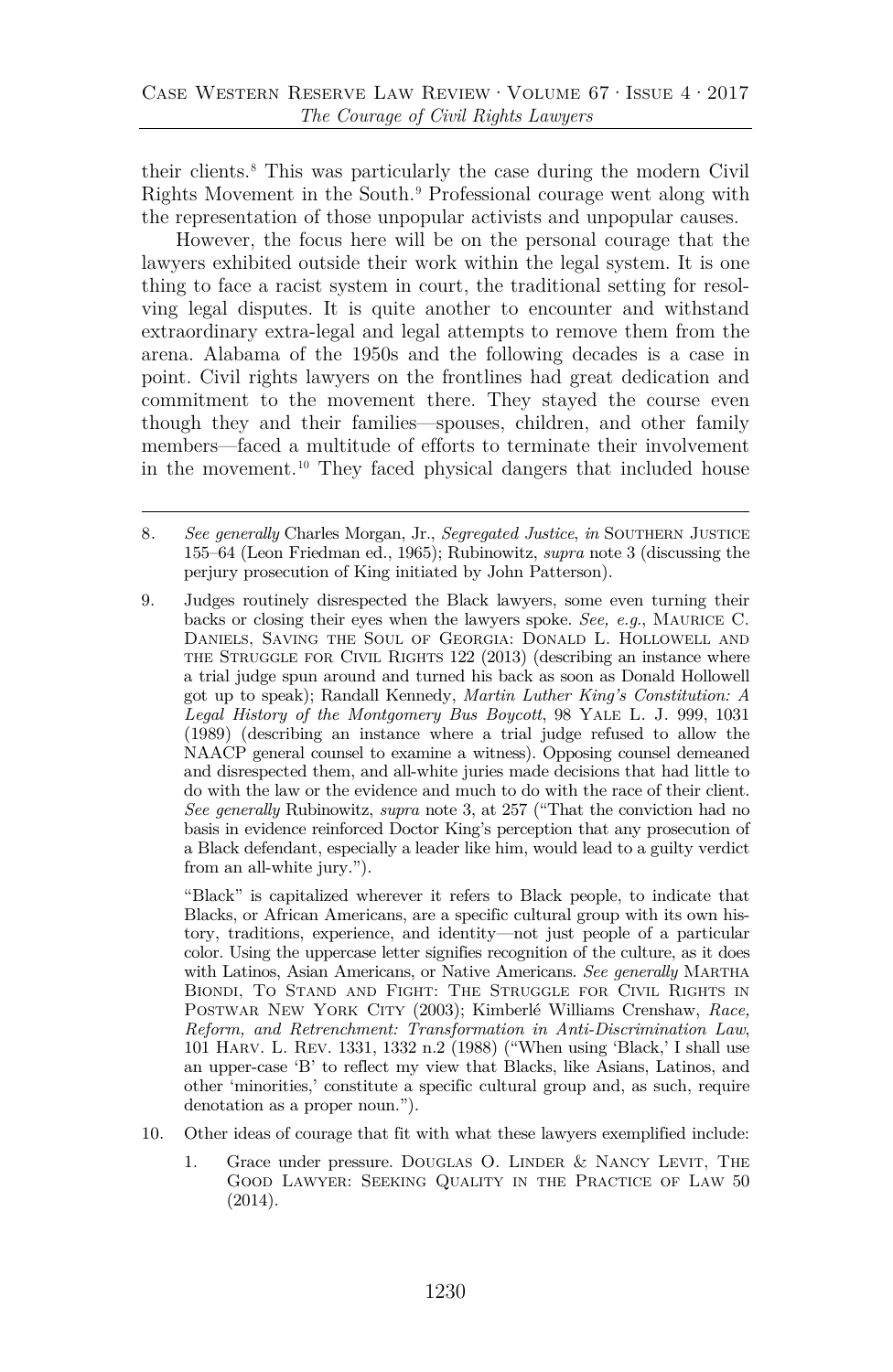bombings and shots fired at their homes, as well as death threats. Also, officials used legal and administrative strategies designed to remove lawyers from the arena, including prosecutions for barratry and an effort to draft one lawyer into the military. Moreover, lawyers in private practice encountered two kinds of economic pressures—loss of clients that threatened the sustainability of their practice and efforts to get them to forego civil rights work in return for profitable legal business. The lawyers and their families also endured social costs, which included both ostracism and enforced isolation for their own protection. Finally, their work had psychological tolls, which included anger, fear and anxiety, and grief and sadness. Some incidents and experiences were quite traumatic, especially for family members, and required great resilience to overcome them.<sup>[11](#page-5-0)</sup>

- 2. "Courage . . . is voluntary, requires judgment, and involves acts undertaken in the presence of some form of danger, risk, loss, or personal cost." *Id.* at 52.
- 3. "Maya Angelou, called courage 'the most important of all the virtues, because without courage you can't practice any other virtue consistently.'" *Id.* at 38, 301 n.3.
- 4. "Courage, involving the exercise of will in the face of challenges . . ." *Id.* at 65.
- <span id="page-5-0"></span>11. One accepted definition of individual trauma explains that it is "trauma from an event, series of events, or set of circumstances, that is experienced by an individual as physically or emotionally harmful or life threatening and has lasting adverse effects on the individual's functioning and mental, physical, social, emotional, or spiritual well-being." SAMHSA's TRAUMA & JUSTICE Strategic Initiative, SAMHSA'S Concept of Trauma and Guidance for a Trauma-Informed Approach (July 2014), http://store.samhsa .gov/shin/content/SMA14-4884/SMA14-4884.pdf [https://perma.cc/B5SS-KF5P]; *see also* Gene Griffin & Sarah Sallen, *Considering Child Trauma Issues in Juvenile Court Sentencing*, 34 CHILD. LEGAL RTS. J. 1, 6 (2013) (noting that the essential components of trauma include events, experiences, and effects). Certain events the lawyers faced would clearly qualify as adverse events that could cause trauma, specifically the many physical dangers and the social isolation the lawyers and their families faced. *See* E-mail from Eugene Griffin, J.D., Ph.D., former Dir. of Research, Child Trauma Acad., to author (Dec. 7, 2017, 3:57 PM) (on file with author); *infra* Parts II.A (discussing the physical danger to Civil Rights lawyers) and II.D (discussing the social costs faced by Civil Rights lawyers).

Similarly, some of the lawyers described experiencing events as physically or emotionally harmful. *See infra* Section II.E (discussing the psychological burdens of racially targeted violence); note [170](#page-30-0) (feeling visibly shaken and perhaps scared); note [280](#page-45-0) (recounting the most horrendous experience of my life). Finally, many of the lawyers or their family members also showed effects at the time of the event, including fight, flight, or freeze responses. *See infra* note [158](#page-29-0) (discussing Shores's daughter getting a gun); note [274](#page-44-0) (discussing Shores's wife urging family to move); note [208](#page-35-0) (recounting Motley freezing in the car); *see* Griffin E-mail, *supra*. Fortunately, the lawyers were very resilient, and coped with these events by taking steps to protect themselves both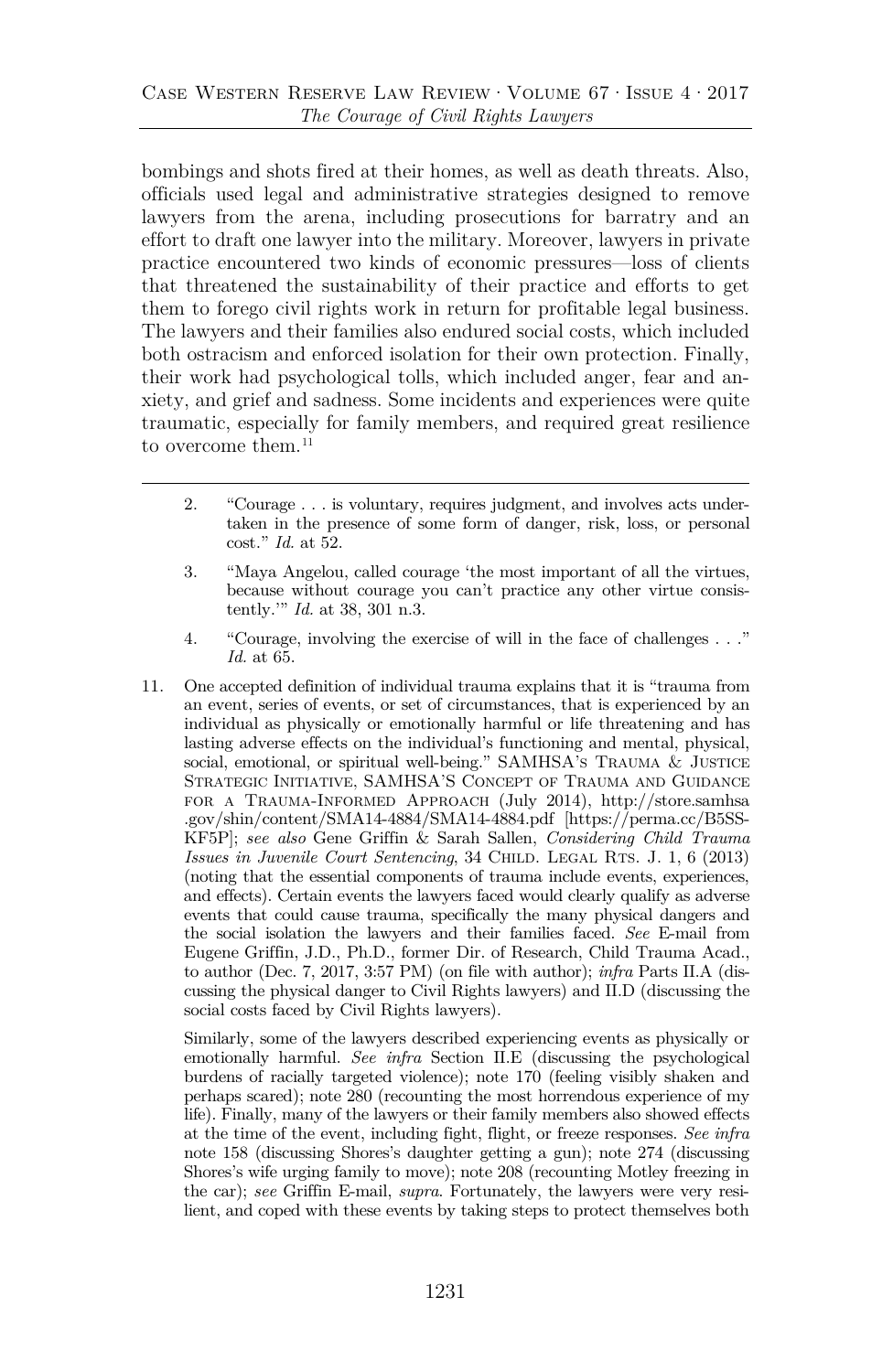Like the activists, the lawyers continued to bring their talent and their commitment to the movement notwithstanding the toll it took on them and their families.[12](#page-6-0) They showed the courage and resilience to stay on track despite their adversaries' best efforts to undermine them. Their challenges came from the public sector—elected officials, prosecutors, and the police—as well as private individuals and white supremacist organizations like the Ku Klux Klan.

<span id="page-6-3"></span>This Article focuses on the courage of Fred Gray and his colleagues in Alabama during the modern Civil Rights Movement. Gray was born and raised in the state and returned there after law school to "destroy everything segregated [he] could find."[13](#page-6-1) He made the state his permanent home.[14](#page-6-2) His civil rights career provides the context for this examination of the courageous aspects of this coterie of distinguished lawyers. Gray and the several colleagues discussed here faced more severe personal challenges than the larger group of colleagues. In that sense, they are not representative of that larger group. The lawyers discussed were particularly prominent, persistent, and visible from early in the movement. They represented a particular threat to the racial status quo in Alabama, and they paid a heavy price for that. But none of those efforts to remove Fred Gray or his colleagues succeeded.

Part I introduces Fred Gray and the several key colleagues whose careers included many personal challenges and displays of great courage in response to them. Those lawyers include Arthur Shores (Birmingham), Clifford Durr (Montgomery), Robert Carter (New York: NAACP

- <span id="page-6-1"></span>13. Gray, *supra* note [2,](#page-2-2) at 5.
- <span id="page-6-2"></span>14. When Martin Luther King moved back to his hometown of Atlanta at the end of 1959, he invited Fred Gray to go with him and serve the Atlantabased Southern Christian Leadership Conference (SCLC), which Dr. King headed. *Id.* at 145. Gray declined the invitation because of his commitment to ending all forms of segregation in Alabama. *Id.*

For background on Alabama during this period, see E. CULPEPPER CLARK, The Schoolhouse Door: Segregation's Last Stand at the University of Alabama xi-xii (1993).

physically and emotionally. *See infra* notes [181](#page-31-0) and [143](#page-27-0) (armed guard's fast car); notes [261](#page-42-0) and [299](#page-47-0) (discussing supportive families). *See* Griffin E-mail, *supra*.

<span id="page-6-0"></span><sup>12.</sup> The impact on the lawyers' families is captured in the sub-title of a biography of Arthur Shores, one of Fred Gray's close colleagues: "The Untold Story of Arthur Shores and his Family's Fight for Civil Rights." Lee & Shores, *supra* note [1.](#page-1-2) The book is a loving, admiring, and respectful account of their father's life and work by his two daughters (along with a professional writer); but they also provide a straightforward and quite detailed picture of the toll that their father's civil rights lawyering took on his wife, and on them as they were growing up. *Id. See infra* Part II (discussing the physical, legal, economic, social, and psychological challenges faced by the Civil Rights lawyers).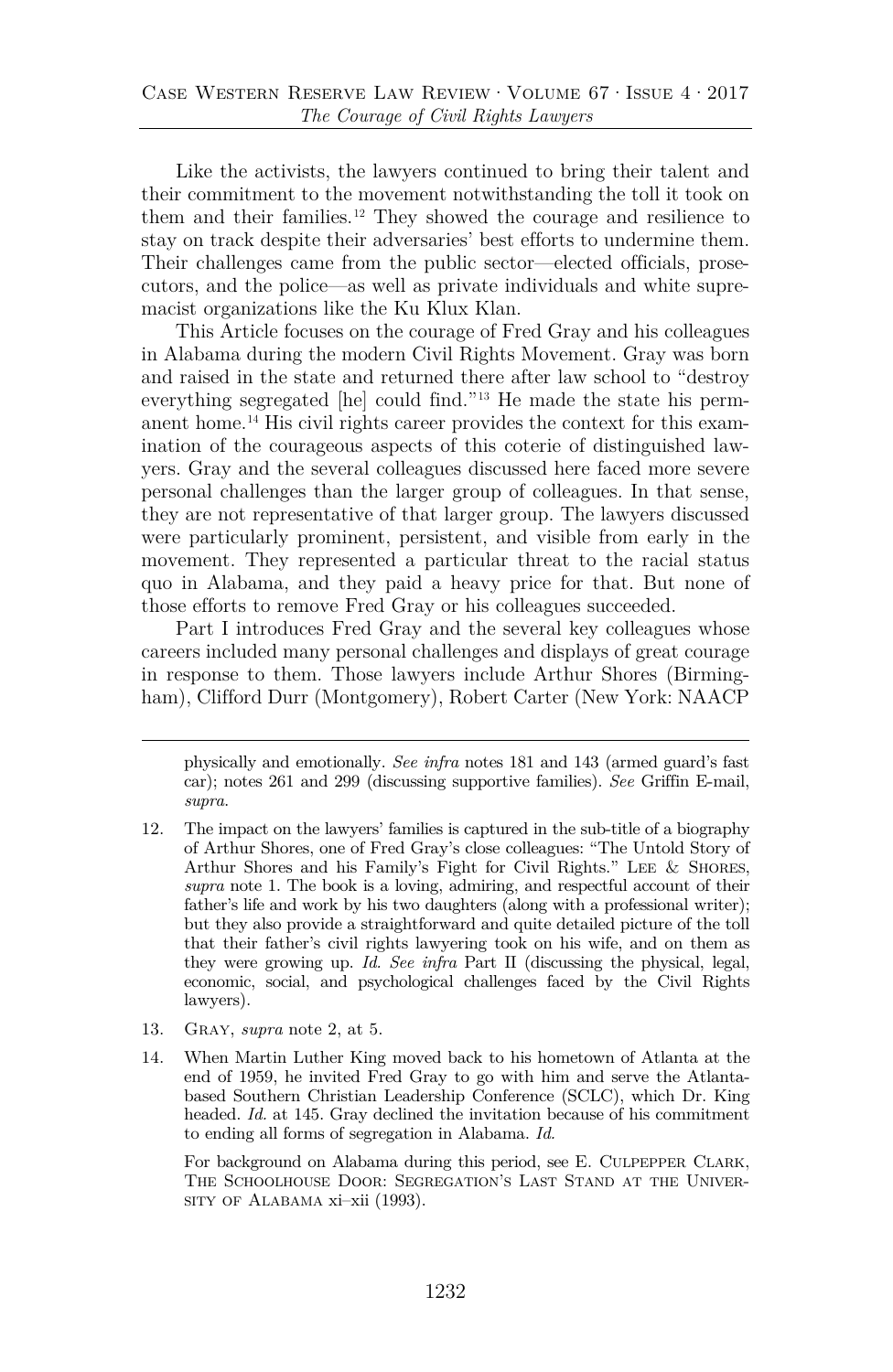Legal Defense Fund and NAACP), and Constance Baker Motley (New York: NAACP Legal Defense Fund). This is a diverse group, by race, gender and location—local lawyers in Alabama, as well as those who came down from the North to challenge the Jim Crow system in the state. They were all prominent lawyers who worked extensively with Fred Gray, often becoming personal friends as well as important professional colleagues.[15](#page-7-0) The small group of lawyers highlighted here stands in for a number of other lawyers who worked with Fred Gray over the years.[16](#page-7-1)

Part II identifies the personal challenges those lawyers faced and provides accounts of specific incidents they encountered.[17](#page-7-2) The dangers were generally greater for the local lawyers, who were more visible, more accessible, and more vulnerable than those coming from the North. The most serious challenges involved physical dangers to both persons and property. Rarely does representing clients, even unpopular ones, call for physical courage; but these lawyers needed and displayed exceptional amounts of it.[18](#page-7-3) Other challenges to them and their families included legal, economic, social, and psychological ones. Often these kinds of risks interacted with each other. Bombings caused great fear and anxiety. Ostracism sometimes led to depression. The diversity of the lawyers also led to some differences in the challenges. Local lawyers, especially Arthur Shores, faced bombings and shootings, while northern lawyers faced anger and hostility as "outside agitators."[19](#page-7-4)

<span id="page-7-5"></span>The Conclusion relates that history to the dangers facing civil rights lawyers in the 21st century. It suggests that the need for personal courage continues, as the lawyers still encounter significant challenges and threats.

<span id="page-7-0"></span><sup>15.</sup> As such, the dangers they faced and the courage they exhibited often exceeded the experiences of other colleagues of Fred Gray. *See infra* Part II (discussing the physical, legal, economic, social, and psychological challenges faced by the Civil Rights lawyers).

<span id="page-7-1"></span><sup>16.</sup> To supplement the discussion of the selected Alabama lawyers, footnote references will include experiences of other Civil Rights lawyers in Alabama and elsewhere.

<span id="page-7-2"></span><sup>17.</sup> As Linder and Levit suggest, "Courage is a virtue best understood in the context of stories . . . ." LINDER & LEVIT, *supra* note [10,](#page-4-3) at 57.

<span id="page-7-3"></span><sup>18.</sup> "In a lawyer, courage is a muscle. You develop courage by exercising it. Sitting on the fence is not practice for standing up." *Id.* at 36 (quoting Professor Pamela S. Karlan).

<span id="page-7-4"></span><sup>19.</sup> For segregationists, the appearance of northern lawyers was reminiscent of the hated "carpetbaggers" that came South during the period of Reconstruction after the Civil War. *See generally* Bruce E. Baker, What Reconstruction Meant: Historical Memory in the American South 69 (2007) ("The historical memory of . . . carpetbaggers as meddling and manipulative.").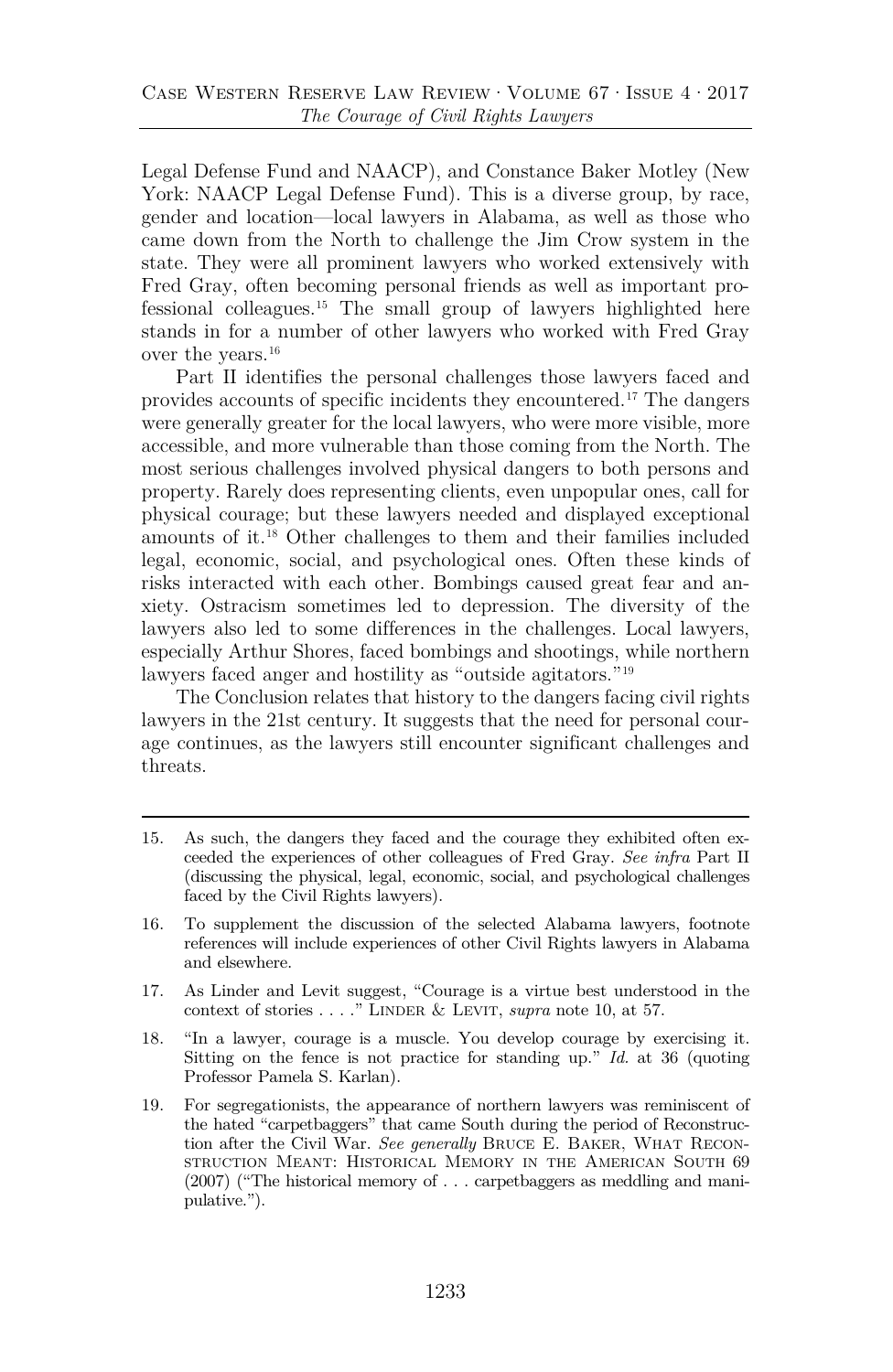#### I. Fred Gray and His Colleagues

In addition to Fred Gray himself, this Part introduces several lawyers who worked with him on civil rights matters in Alabama. These lawyers stand in for the larger numbers of Gray's colleagues. They are among the most prominent lawyers among the larger group. They also suggest the diversity of Gray's colleagues—in race, gender, and location. Moreover, they each worked with Fred Gray extensively, over a number of years. Finally, they were among those who faced the most difficult challenges and therefore demonstrated the greatest personal courage.<sup>[20](#page-8-0)</sup>

Fred Gray was such a central figure in Alabama that his colleagues included virtually all the civil rights lawyers in the state as well as those who came there from the North.<sup>[21](#page-8-1)</sup> On the rare occasion that Gray was not actively involved in an Alabama movement, his colleagues were.<sup>[22](#page-8-2)</sup> This examination of Fred Gray and his colleagues considers lawyers who faced personal challenges, showed the courage to overcome them, and played a critical role in the modern Civil Rights Movement in Alabama.

#### <span id="page-8-4"></span>*A. Fred Gray*

Fred Gray was born and raised in Montgomery and graduated from its historically Black Alabama State College.<sup>[23](#page-8-3)</sup> Gray would have attended law school in Alabama, but the University of Alabama still did not admit Blacks in the early 1950s.<sup>[24](#page-9-0)</sup> When Gray left to attend

<span id="page-8-0"></span>21. This is largely due to Gray following the advice of a law professor to "always seek assistance and never be afraid to share a fee with an older lawyer who has more experience." Gray, *supra* not[e 2,](#page-2-2) at 17.

The northern lawyers included both those who worked with Gray on a recurring basis as well as those involved on a single occasion. *See, e.g.*, *id.* at 72–73, 149 (discussing various northern colleagues, including: Robert Carter, Thurgood Marshall, Hubert Delaney, and Robert Ming).

- <span id="page-8-1"></span>22*. See* Rubinowitz, *supra* note [2,](#page-2-2) at 590–92, 598–604; J. Mills Thornton III, Dividing Lines: Municipal Politics and the Struggle for Civil Rights in Montgomery, Birmingham, and Selma 141–379 (2002); BRANCH, *supra* note [7,](#page-3-4) at 688–810; GLENN T. ESKEW, BUT FOR Birmingham: The Local and National Movements in the Civil RIGHTS STRUGGLE (1997).
- <span id="page-8-2"></span>23. Gray, *supra* not[e 2,](#page-2-2) at 6, 10–12. The college is now Alabama State University. Id. at 10; see also 149 Years of Leadership, ALA. ST. U., http://www. alasu.edu/about-asu/history--tradition/149-years-of-leadership/index.aspx [https://perma.cc/LGW2-A9Y7] (last visited March 15, 2016).
- <span id="page-8-3"></span>24*. See* Gray, *supra* note [2,](#page-2-2) at 13–15; Entin, *supra* not[e 5,](#page-3-5) at 253; Bill Lubinger, *A Legal Legend*, Think Mag. (2004), http://case.edu/think/fall2014/fredgray.html [https://perma.cc/4E7L-MYTE]. Even though the U.S. Supreme Court held in 1950 that it was unconstitutional for state law schools to

<sup>20.</sup> Other colleagues of Fred Gray are introduced briefly in the footnotes to this section.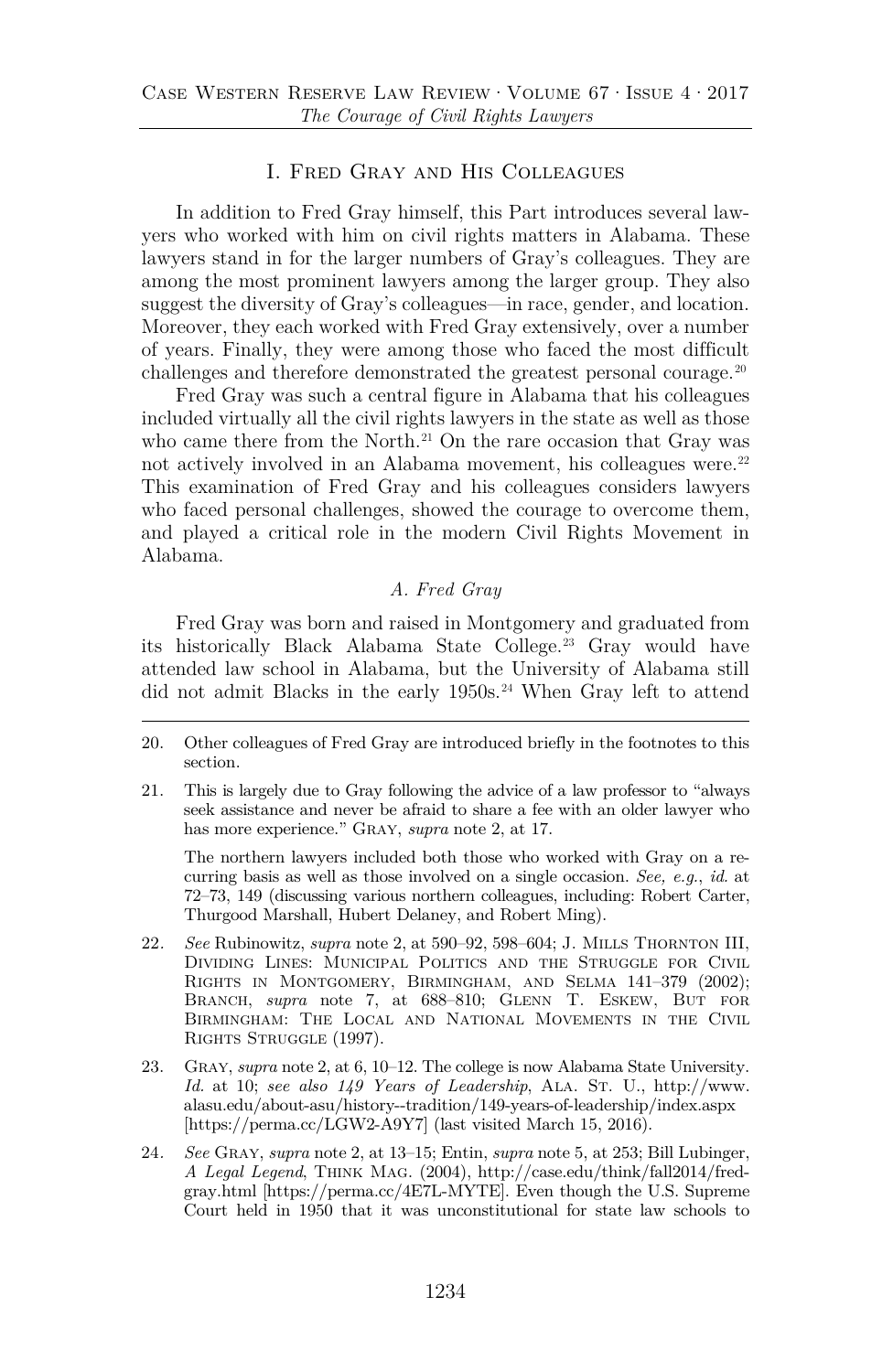Cleveland's Western Reserve Law School, he made a secret vow to return to his home state and use his legal training to "destroy everything segregated [he] could find."[25](#page-9-1) That mission began with the Montgomery Bus Boycott, when Gray was just twenty-four years old.<sup>26</sup>

1. The Montgomery Bus Boycott (1955)

When Gray opened his law office in Montgomery in 1954, he had difficulty finding clients.<sup>[27](#page-9-3)</sup> In order to build a network for his practice, Gray became active in the local branch of the NAACP, through which he became friends with Rosa Parks.[28](#page-9-4) That led to his serving as her defense counsel after she refused to give up her bus seat, which led to him becoming the lawyer for the Montgomery Bus Boycott and the Montgomery Improvement Association (MIA).<sup>[29](#page-9-5)</sup> That also gave Gray the distinction of being Martin Luther King Jr.'s first lawyer.<sup>[30](#page-9-6)</sup>

Rosa Parks's case triggered the Montgomery Bus Boycott, a yearlong protest that helped bring about the end of segregation on the city's bus system.[31](#page-10-0) During the boycott, Fred Gray filed a lawsuit in federal

<span id="page-9-7"></span>exclude applicants because of their race, see Sweatt v. Painter, 339 U.S. 629 (1950) (holding exclusion of an applicant to the University of Texas Law School because of his race unconstitutional under the Fourteenth Amendment's Equal Protection Clause because no equivalent law school existed for Blacks), the University of Alabama continued its racially discriminatory policy. *See* Gray, *supra* note [2,](#page-2-2) at 14–15 (explaining how the university imposed strategic financial barriers to entry designed to keep Black students out).

- <span id="page-9-0"></span>25. Gray, *supra* note [2,](#page-2-2) at 13. The university is now Case Western Reserve University. *See History*, Case W. Res. U., http://www.case.edu/about/ history [https://perma.cc/LG8N-2Q97] (last visited Dec. 20, 2016); C.H. Cramer, Case Western Reserve: A History of the University, 1826–1976, at 281 (1976).
- <span id="page-9-1"></span>26. Gray, *supra* note [2,](#page-2-2) at 6.
- 27. Entin, *supra* note [5,](#page-3-5) at 255; Gray, *supra* note [2,](#page-2-2) at 28–31.
- 28. Gray, *supra* note [2,](#page-2-2) at 31.
- <span id="page-9-3"></span><span id="page-9-2"></span>29*. Id.* at 50, 53. With the activities leading to the beginning of the bus boycott, Gray recognized that his "days of having little to do in [his] fledgling law practice were over." *Id.* at 52; *accord* Kennedy, *supra* note [9,](#page-4-4) at 1030 n.198 (noting that Gray's legal career changed dramatically after he represented Rosa Parks).
- <span id="page-9-5"></span><span id="page-9-4"></span>30. As Gray said, "I feel honored and proud that I was Dr. King's first lawyer in the civil rights movement. . . . Martin was to have many other lawyers on other occasions, but I was his first." Gray, *supra* note [2,](#page-2-2) at 145.
- <span id="page-9-6"></span>31*. See* Branch, *supra* note [7,](#page-3-4) at 131–207 (1988); Daybreak of Freedom: THE MONTGOMERY BUS BOYCOTT (Stewart Burns ed., 1997); THORNTON, *supra* note [22,](#page-8-4) at 20–140. *See also* Christopher Coleman, Laurence D. Nee & Leonard S. Rubinowitz, *Social Movements and Social-Change Litigation: Synergy in the Montgomery Bus Protest*, 30 LAW & Soc. INQUIRY 663, 684 (2005). When Blacks returned to the buses in December 1956, the bus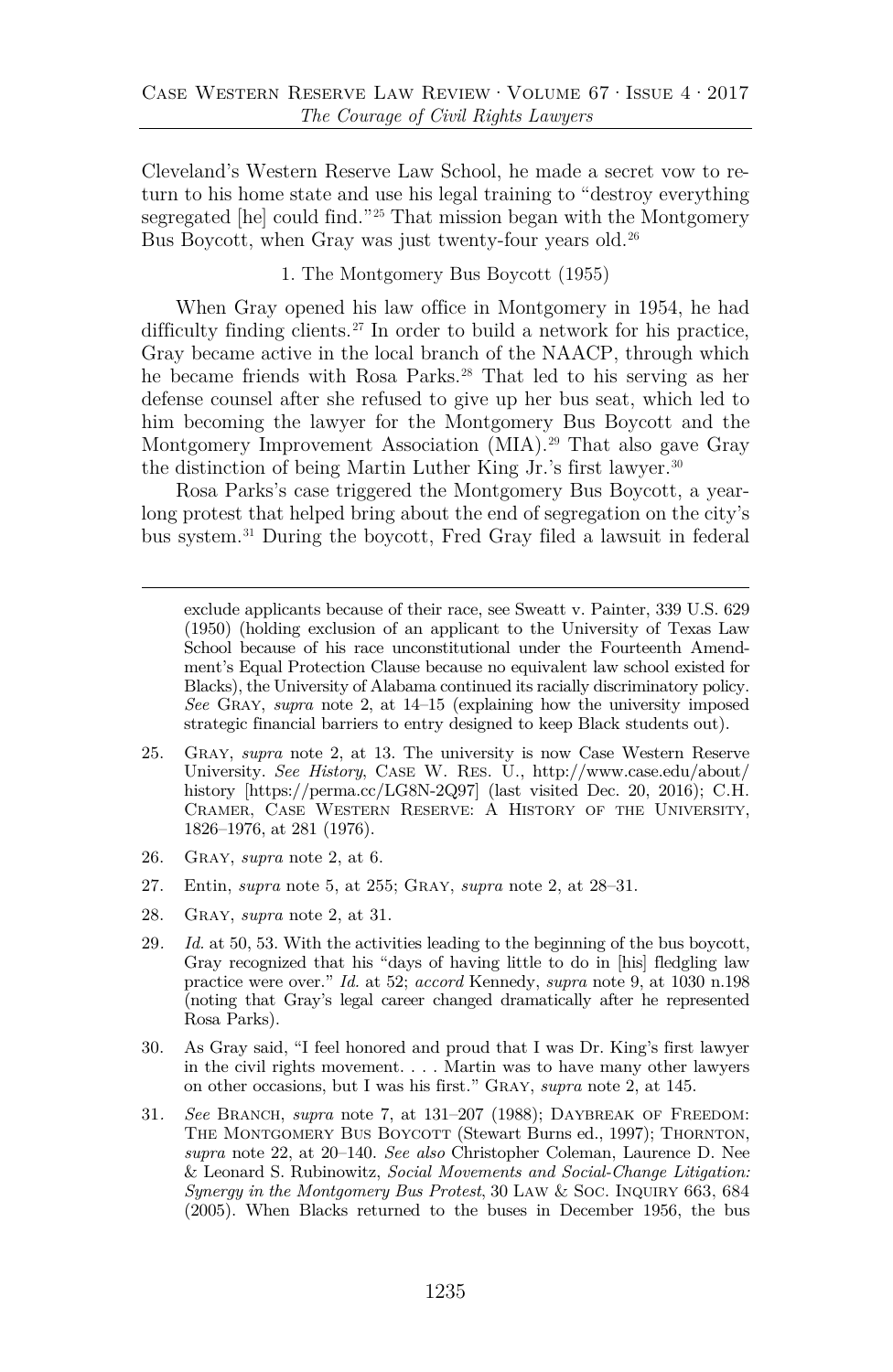court challenging the constitutionality of the local and state laws requiring segregation on city buses.[32](#page-10-1) The three-judge district court held

<span id="page-10-2"></span>company ceased the long-standing humiliating treatment and enforced segregation that had brought about the movement. *Id.* at 697–98.

<span id="page-10-0"></span>During the boycott, Gray and his colleagues also represented Dr. King and eighty-nine others arrested under an Anti-Boycott Statute. Only Dr. King was prosecuted, and he was found guilty, even though the prosecution had presented no evidence to show that Dr. King used violence or intimidation to enforce the boycott, as required by the state supreme court's interpretation of the statute. Lash v. State, 244 Ala. 48 (Ala. 1943); Gray, *supra* note [2,](#page-2-2) at 84, 88–89; Thornton, *supra* not[e 22,](#page-8-4) at 89. Gray appealed, but the appeal was dismissed on a technicality. King v. State, 98 So. 2d 443, 444 (Ala. Ct. App. 1957); Gray, *supra* note [2,](#page-2-2) at 89.

32*. See* Gray, *supra* note [2,](#page-2-2) at 71–73, 77; Thornton, *supra* note [22,](#page-8-4) at 71; Gayle v. Browder, 352 U.S. 903 (per curiam), *aff'd* 142 F. Supp. 707 (M.D. Ala. 1956).

<span id="page-10-1"></span>Other Alabama lawyers worked with Gray, including Orzell Billingsley, Peter Hall, and Charles Langford. All three were involved with Dr. King's movements early on, working with Gray on *Browder v. Gayle*, as well as representing those charged with violating the anti-boycott statute. *See*  Greenberg, *supra* not[e 2,](#page-2-2) at 225–26; Gray, *supra* not[e 2,](#page-2-2) at 72, 88. Orzell Billingsley graduated from Howard University Law School in 1950, and became one of the first Black lawyers in Alabama. *Bravery and Vision: Black Firsts in Birmingham*, Birmingham Pub. Libr., http://www.bplonline.org/ resources/BlackBirmingham.aspx [https://perma.cc/DJF9-MTSN] (last updated Jan. 23, 2014); *see also* Greenberg, *supra* note [2,](#page-2-2) at 38. Billingsley defended Gray in his barratry case, and worked with Gray on *Alabama v. Anderson*. *Id.* at 213. He was heavily involved in voter registration efforts as a legal advisor to the NAACP, as well as active in other civil rights cases in Alabama. *See* 3 The Papers of Martin Luther King, Jr.: Birth of a New Age, December 1955–December 1956, at 184 n.4 (Clayborne Carson et. al. eds., 1997) ("An NAACP legal advisor, [Billingsley] was active in voter registration and . . . repeatedly challenged the exclusion of African Americans from Alabama juries."); Sherrel Wheeler Stewart, *Civil Rights Lawyer Orzell Billingsley Dead at 77*, Birmingham News, Dec. 19, 2001, at 1C (noting Billingsley's efforts in support of Civil Rights in Alabama).

Peter Hall was one of the first Black lawyers in Birmingham, where he worked in private practice with Arthur Shores and Orzell Billingsley. *See* Mignette Y. Patrick Dorsey, Speak Truth to Power 53 (2010); Jon Solomon, *Pete Hall: Son of Birmingham's First Black Judge Gains History Lesson About his Dad*, AL.com (Feb. 21 2013, 8:00 AM), http:// blog.al.com/spotnews/2013/02/pete\_hall\_son\_of\_birminghams\_f.html [https://perma.cc/QWW4-AAXP]. He also served as the NAACP Legal Defense Fund (LDF)'s local counsel in Birmingham. 3 The Papers of Martin Luther King, Jr.: Birth of a New Age, December 1955– December 1956, at 184 (Clayborne Carson et. al. eds., 1997). Hall defended Gray in his barratry case, and worked with Gray on *Alabama v. Anderson*. *See infra* note [70.](#page-18-0) In 1965, Hall joined Gray and others in protecting the Selma-to-Montgomery march for voting rights. *See infra* notes [66](#page-17-0)[–69](#page-17-1) and accompanying text. He was a founding member of the Alabama Black Lawyers Association, and secured significant victories in several civil rights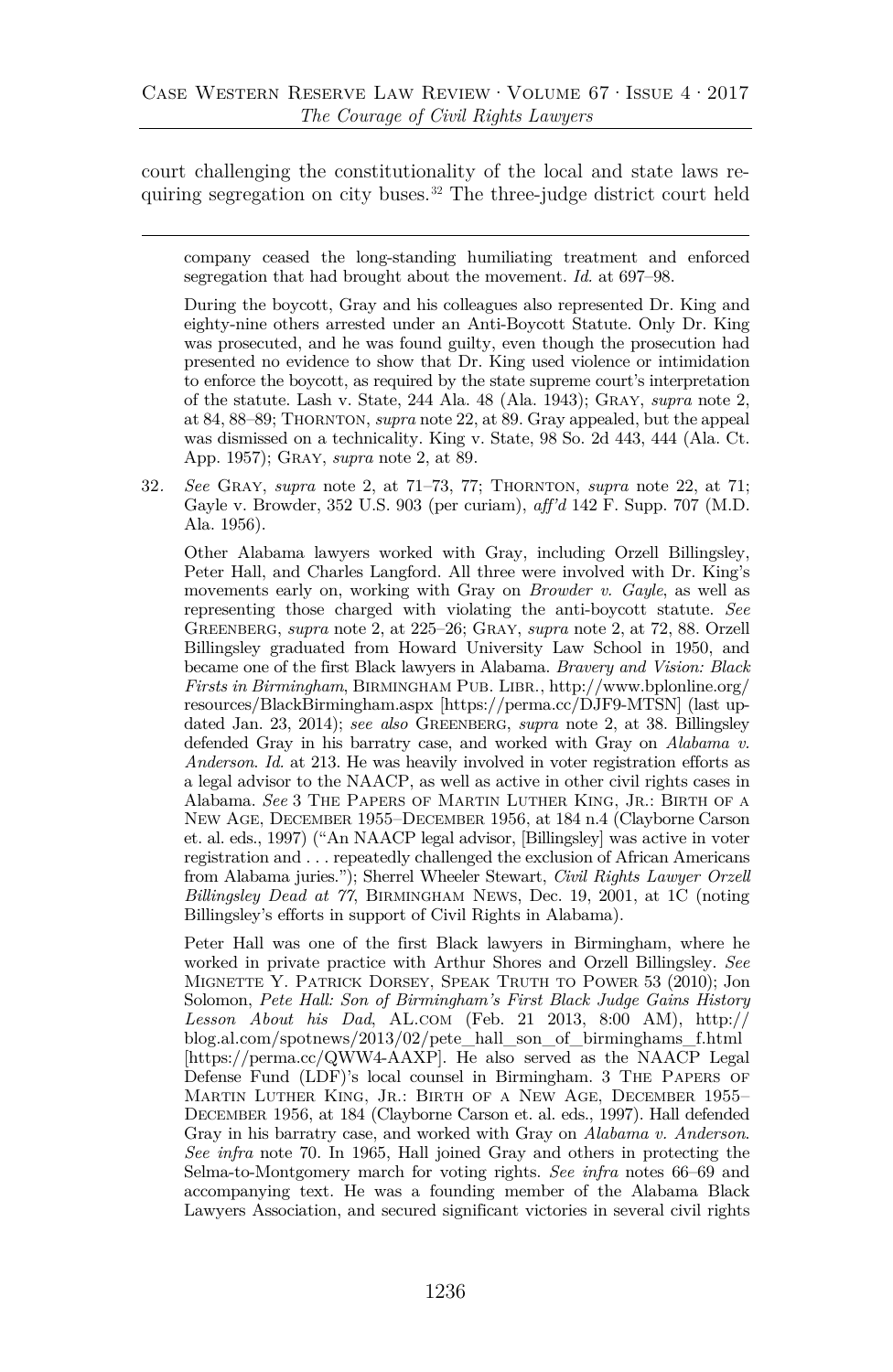that the segregation laws were unconstitutional as a denial of equal protection, and the Supreme Court summarily affirmed the decision in *Gayle v. Browder*. [33](#page-11-0)

#### <span id="page-11-6"></span><span id="page-11-5"></span>2. *NAACP v. Alabama*[34](#page-11-1)

Gray assisted on another major case in 1956, when John Patterson, Alabama Attorney General, sued the NAACP in an attempt to remove the organization from the state.[35](#page-11-2) He argued that the NAACP was a foreign corporation not qualified to do business in Alabama.<sup>[36](#page-11-3)</sup> He obtained an order compelling the NAACP to provide its membership list as part of the state's assessment of the organization[.37](#page-11-4) The organization refused to comply because of the harm that would cause both the individual members and the NAACP itself.<sup>[38](#page-12-0)</sup> The U.S. Supreme Court found that the state could not constitutionally compel the

- 33*. See generally* Kennedy, *supra* note [9,](#page-4-4) at 1050–51 (discussing the district court's decision). Local officials sought review by the Supreme Court, which accepted the case, but did not schedule oral arguments. *Gayle*, 352 U.S. at 903 ("The motion to affirm is granted and the judgment is affirmed.").
- 34. 357 U.S. 449 (1958).
- 35. Gray, *supra* note [2,](#page-2-2) at 105; *NAACP*, 357 U.S. at 449.
- <span id="page-11-0"></span>36. Gray, *supra* note [2,](#page-2-2) at 105.
- 37. Gene Howard, Patterson for Alabama: The Life and Career of John Patterson 100–02 (2008); Alan Edwin Grady, The Campaign for Decency: John Patterson as Alabama Attorney General, 1955–1959: A Thesis, 116 (Dec. 1992) (unpublished M.A. thesis, University of Alabama) (on file with M. Louis Salmon Library, University of Alabama); Branch, *supra* note [7,](#page-3-4) at 186–87.
- <span id="page-11-4"></span><span id="page-11-3"></span><span id="page-11-2"></span><span id="page-11-1"></span>38. Joseph Mark Bagley, School Desegregation, Law and Order, and Litigating Social Justice in Alabama, 1954–1973, 110 (Jan. 5, 2014) (unpublished Ph.D. dissertation, Georgia State University), http://scholarworks.gsu.edu/history \_diss/37 [https://perma.cc/7P43-V6E6]; Gilbert Jonas, Freedom's Sword: The NAACP and the Struggle Against Racism in America, 1909–1969, at 162–64 (2005) (discussing the frequency with which NAACP

cases before becoming Birmingham's first Black judge in 1972. Rubinowitz, *supra* note [2,](#page-2-2) at 514.

Charles Langford was the only Black lawyer in Montgomery until Fred Gray joined him. Langford was known as the "Dean of African American Lawyers in Montgomery." Gray, *supra* note [2,](#page-2-2) at 26, 322. Langford defended Gray in his barratry case, and later became Fred Gray's law partner. 3 The Papers of Martin Luther King, Jr.: Birth of a New Age, December 1955–December 1956, at 70 n.9 (Clayborne Carson et al. eds., 1997). In addition to his legal contributions to the Civil Rights Movement, Langford had a distinguished political career. He was elected to the Alabama legislature in 1978, serving two terms in the Alabama House of Representatives and then five terms in the Alabama Senate before retiring in 2002. *Alabama Senator Charles Langford; Rosa Parks's Lawyer*, WASH. POST, Feb. 13, 2007, at B7.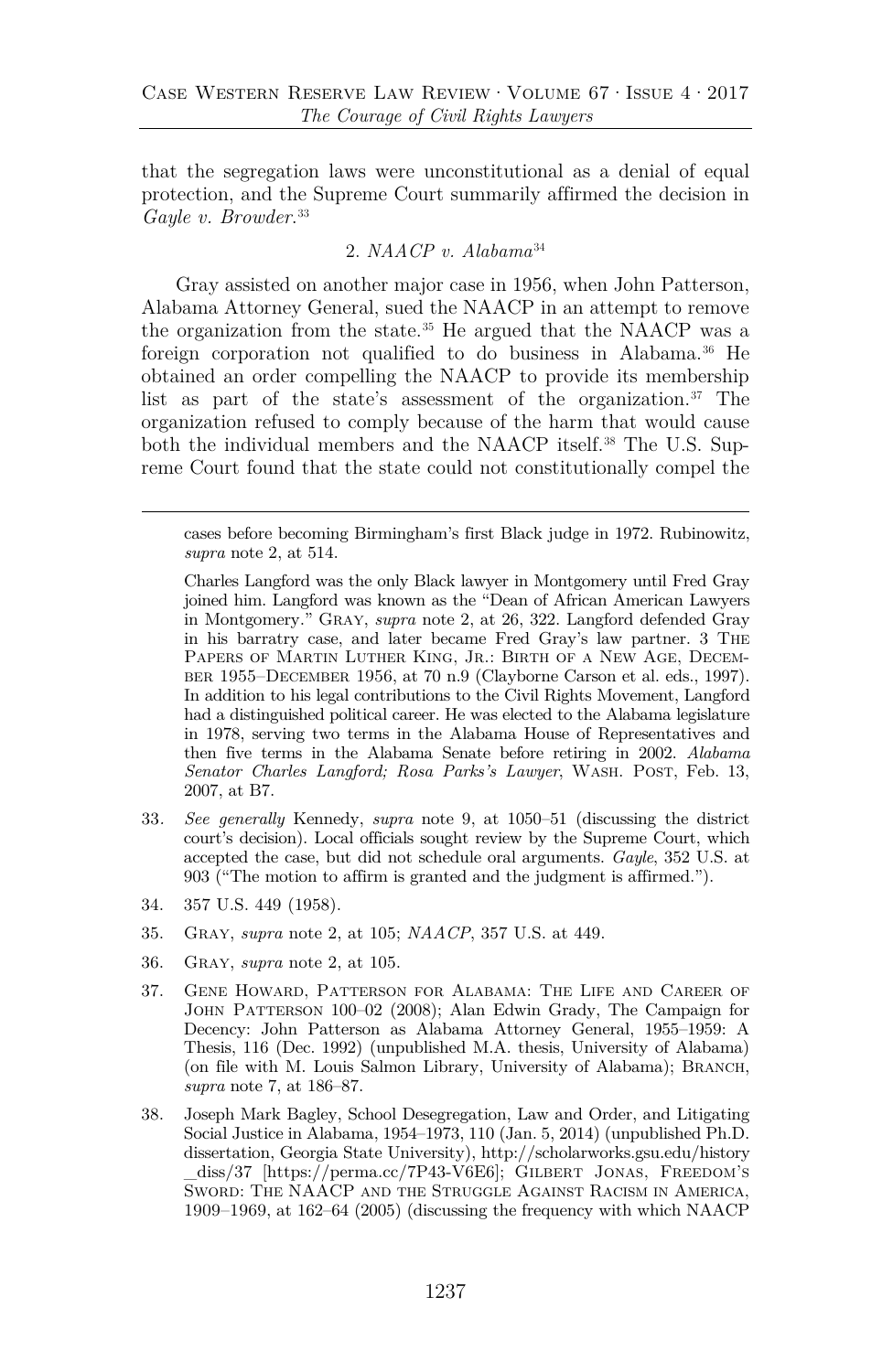provision of the membership list, but the state managed to prolong the litigation and keep the NAACP from operating in the state for eight years.[39](#page-12-1)

#### 3. *Gomillion v. Lightfoot* (1960)

Also in the late 1950s, Fred Gray challenged the constitutionality of an Alabama statute that changed the city limits of Tuskegee from a square to a "25 sided sea dragon."[40](#page-12-2) The legislation was clearly intended to exclude nearly all Black voters, while keeping all white voters in the city.[41](#page-12-3) In *Gomillion v. Lightfoot*, [42](#page-12-4) Gray argued that the redrawing of the city's boundaries was unconstitutional under the Fourteenth and Fifteenth amendments.[43](#page-13-0) In a unanimous decision, the Supreme Court struck down the statute as racially discriminatory, restoring the city to its original square shape.<sup>44</sup>

leaders and other Black activists lost their jobs, livelihoods, or were violently attacked and even killed as a result of their activism).

- <span id="page-12-1"></span><span id="page-12-0"></span>39. Gray, *supra* note [2,](#page-2-2) at 106. Patterson originally filed a lawsuit seeking an injunction on NAACP activities in the state, which the segregationist circuit judge granted. When the NAACP appealed the injunction, Patterson asked the court to first order the production of NAACP records, including a member list. The NAACP refused to comply with the order, and thus was held in contempt and unable to litigate the injunction. The NAACP appealed to the Supreme Court, which in 1958 reversed and remanded the contempt citation. The Alabama Supreme Court held the organization in contempt for a different reason and maintained the injunction. In 1959, the U.S. Supreme Court again reversed the contempt order and ordered the state to hear the case, and the state court simply did not do so. Next, NAACP attorneys sued in federal court seeking an injunction against the next Governor of Alabama. The Court again ordered the Alabama Supreme Court to hear the case, which they did, and found in favor of the state. When the NAACP appealed that ruling, the U.S. Supreme Court held the state court judgment unconstitutional and ordered the state to finally lift the ban on NAACP operations in the state. *See* Bagley, *supra* note [38,](#page-11-5) at 104–12; NAACP v. Ala. *ex rel.* Patterson, 357 U.S. 449 (1958); NAACP v. Ala. *ex rel.* Patterson, 360 U.S. 240 (1959), NAACP v. Gallion, 368 U.S. 16 (1961); NAACP v. Ala. *ex rel.* Flowers, 377 U.S. 288 (1964).
- 40. Gray, *supra* note [2,](#page-2-2) at 113.
- 41. Gray, *supra* note [2,](#page-2-2) at 113–14.
- 42. 364 U.S. 339 (1960).
- 43. *Id.* (holding that the creation of electoral district boundaries in order to disenfranchise Blacks violated the 15th Amendment); Gray, *supra* note [2,](#page-2-2) at 115.
- <span id="page-12-4"></span><span id="page-12-3"></span><span id="page-12-2"></span>44. In order to show that there could be no reasonable (non-discriminatory) purpose to the new borders, Gray commissioned a large map, which he displayed during oral argument in the Supreme Court. Justice Frankfurter quickly acknowledged the map, and asked Gray to show him where Tuskegee Institute was located on the map. Gray replied that Tuskegee Institute was no longer in the city of Tuskegee. Gray believed that the map played a large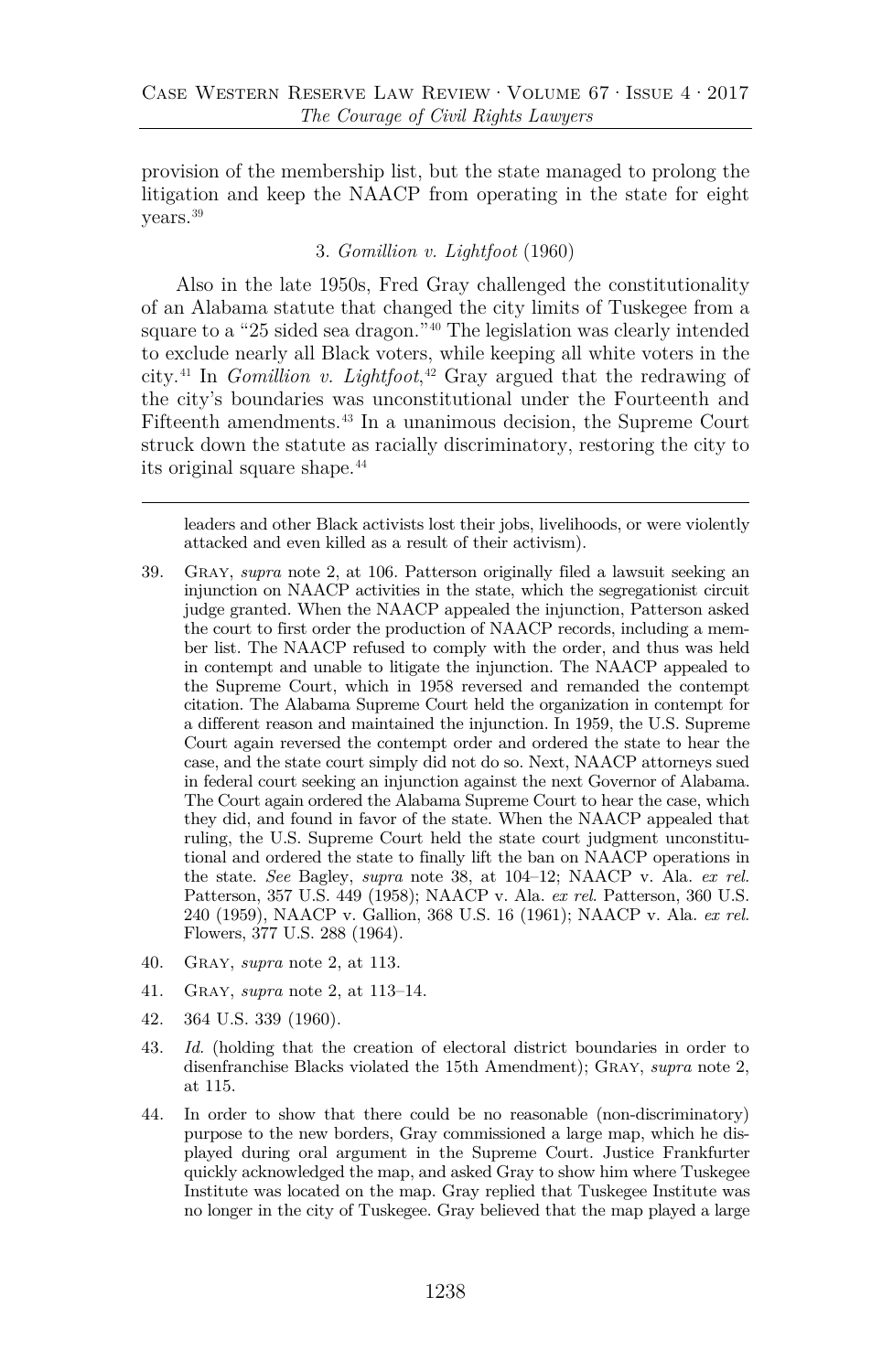#### <span id="page-13-3"></span>4. Dr. King's Perjury Trial (1960)

In 1960, Gray served on the defense team for what was perhaps Dr. King's most important trial.[45](#page-13-2) The state of Alabama indicted Dr. King

role in the decision, which restored the Tuskegee city boundaries to their original position. The Supreme Court declared Alabama Act 140 to be unconstitutional and barred officials from enforcing it. *Gomillion*, 364 U.S. at 339; Gray, *supra* note [2,](#page-2-2) at 115–19.

<span id="page-13-0"></span>After Tuskegee, Gray argued other voting discrimination cases, including *Sellers v. Trussell*, 253 F. Supp. 915 (M.D. Ala. 1966) (declaring unconstitutional an Alabama Act designed to delay an election and extend the terms of incumbent white commissioners, whose challengers were Black), and *Smith v. Paris*, 386 F.2d 979 (5th Cir. 1967) (holding unconstitutional a resolution clearly designed to dilute the newly increased Black vote). *See also* Gray, *supra* note [2,](#page-2-2) at 245–53.

<span id="page-13-1"></span>45. Gray, *supra* note [2,](#page-2-2) at 155; *see generally* Rubinowitz, *supra* note [3;](#page-2-3) Edgar Dyer, *A "Triumph of Justice" in Alabama: The 1960 Perjury Trial of Martin Luther King, Jr.*, 88 J. Afr. Am. Hist. 245, 260 (2003). By this time, Dr. King had moved back to his home town of Atlanta. The reasons for his relocation included enabling him to focus on his work as President of the Southern Christian Leadership Conference, which was based there. ADAM Fairclough, To Redeem the Soul of America: The Southern Christian Leadership Conference and Martin Luther King, Jr. 51  $(1987)$  (discussing SCLC work needs in Atlanta and the region); DAVID J. Garrow, Bearing the Cross: Martin Luther King, Jr., and the Southern Christian Leadership Conference 123–24 (Perennial Classics, 1986) (stressing that the move was due to increasing demand for SCLC leadership in the region, as well as Atlanta).

<span id="page-13-2"></span>The all-Black defense team included a half dozen lawyers. *See* Gray, *supra*  not[e 2,](#page-2-2) at 149 (naming Hubert Delany, William Ming, Arthur Shores, Solomon Seay Jr., and himself as the lawyers selected to represent Dr. King, and stating that Ming added Chauncey Eskridge as a tax expert); Clarence B. Jones & Joel Engel, What Would Martin Say? 6–7, 10–16 (2008) (naming Clarence Jones as part of Dr. King's perjury defense team); Dyer, *supra*, at 251 (describing the defense team's organization and preparation).

William Robert Ming and Hubert Delany were the two lead attorneys. Ming was a Black Civil Rights lawyer from Chicago. James McElhatton, *Standing on the Shoulders of Bob Ming*, Wash. Times (Dec. 7, 2008), http://www. washingtontimes.com/news/2008/dec/7/standing-on-the-shoulders-of-bobming/ [https://perma.cc/L7TJ-NPCG]. While not of record in the case, Ming also worked with Gray and the rest of the legal team to help prepare them for oral arguments in *Gomillion v. Lightfoot*. 364 U.S. 339 (1960). Gray, *supra* note [2,](#page-2-2) at 117. Ming worked on numerous Supreme Court cases throughout his career, including *Brown v. Bd. of Educ.*, 347 U.S. 483 (1954). *See supra* McElhatton ("Mr. Ming worked with Supreme Court Justice-tobe Marshall in *Brown*."). He also taught at Howard Law School and later at the University of Chicago Law School. *Id.*

Hubert Delany was a Black lawyer who served as a justice in Domestic Relations Court in New York from 1942 to 1955, after which he engaged in private practice for many years. George James, *Hubert T. Delany, 89, Ex-Judge and Civil Rights Advocate, Dies*, N.Y. Times (Dec. 31, 1990), http://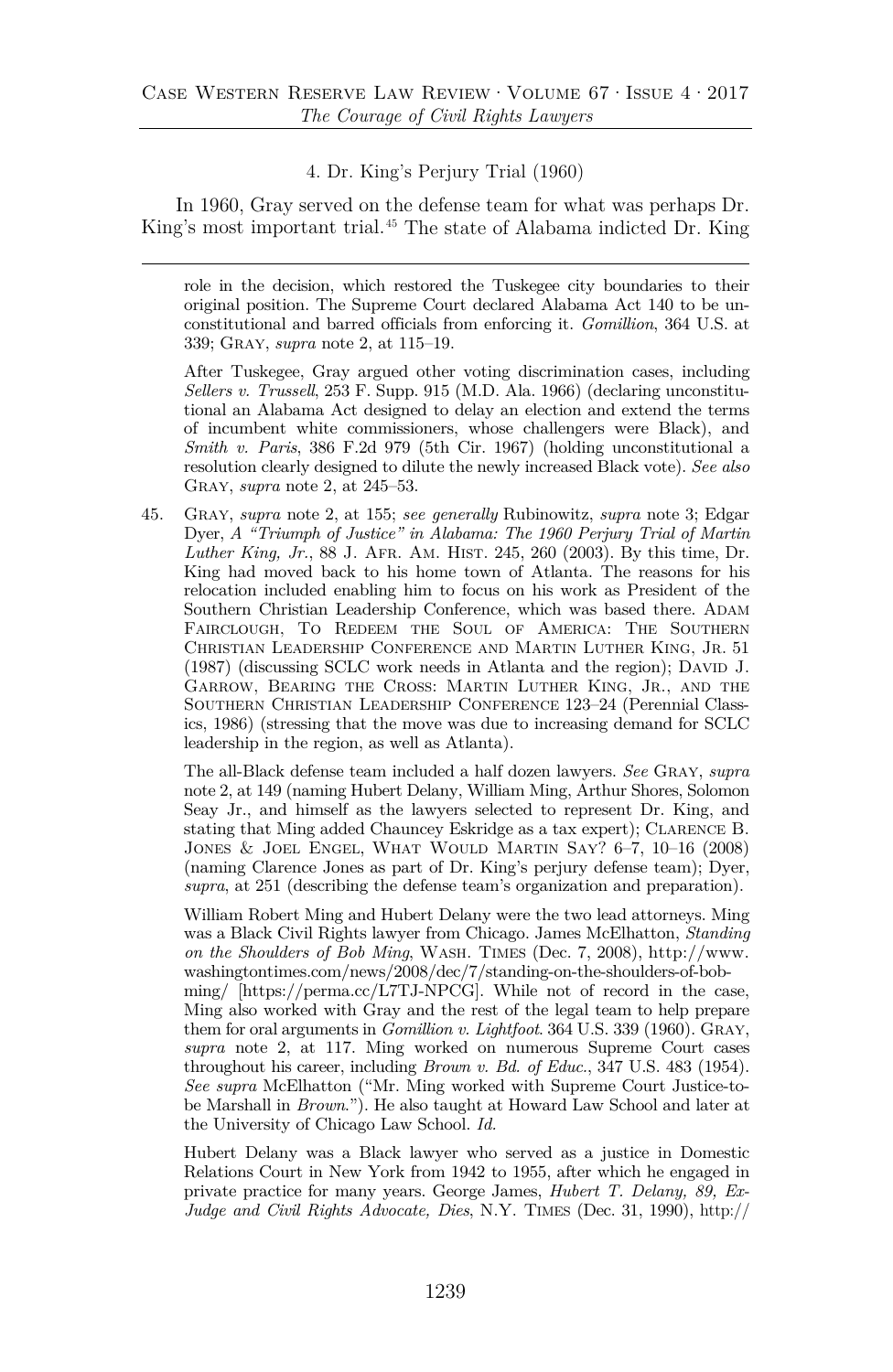for perjury, alleging that he falsified his 1956 and 1958 state income tax returns.[46](#page-15-0) The prosecution accused Dr. King of under-reporting his income in those years, which was normally viewed as the misdemeanor of tax evasion[.47](#page-15-1) Instead, the state charged Dr. King with perjury, a

www.nytimes.com/1990/12/31/obituaries/hubert-t-delany-89-ex-judge-and-civilrights-advocate-dies.html [https://perma.cc/QR8E-WCPW]. He was an early civil rights advocate, serving on the boards of the NAACP and LDF for many years. *Id.*

Solomon Seay Jr. also served on the defense team. After graduating from Howard Law in 1957, he returned home to join the civil rights struggle as the third Black lawyer in Montgomery. *Selma to Montgomery March Profiles*, NAACP LDF (Mar. 7, 2015), http://www.naacpldf.org/press-release/selmamontgomery-march-profiles-ldf-co-counsel-charles-stephen-ralston-fred-d-grayand [https://perma.cc/NH4Y-6Z59]. Seay devoted his career to "challenging segregation and discrimination across the State of Alabama," and it is therefore fitting that he became law partners with Fred Gray. Gray, *supra* note [2,](#page-2-2) at 28; *LDF Mourns Passing of Legendary Civil Rights Attorney Solomon Seay Jr.*, NAACP LDF (Sept. 12, 2015), http://www.naacpldf.org/ press-release/ldf-mourns-passing-legendary-civil-rights-attorney-solomonseay-jr/ [https://perma.cc/ZH3R-P2AE] [hereinafter *LDF Release*].

Early on in their partnership, Seay worked with Gray as both a member of Dr. King's defense team for the 1960 Alabama perjury trial and then in representing the four Black ministers, including his father, in the related *New York Times Co. v. Sullivan* libel litigation. Gray, *supra* note [2,](#page-2-2) at 149, 156– 57; Donald T. Ferron, Notes on MIA Executive Board Meeting (Jan. 30, 1956), *in* 3 The Papers of Martin Luther King, Jr.: Birth of a New Age, December 1955–December 1956, *supra* not[e 32,](#page-10-2) at 109, 111 n.6. *See*  N.Y. Times Co. v. Sullivan, 376 U.S. 254, 257 (1964). *See infra* Section I.A.5 (discussing *N.Y. Times Co. v. Sullivan*). He also worked with Gray on a number of cases involving school desegregation and voter discrimination, including *Lee v. Macon County Board of Education*, *Alabama State Teachers Ass'n v. Alabama Public School and College Authority*, *Carr v. Montgomery Board of Education*, and *Smith v. Paris*. Gray, *supra* note [2,](#page-2-2) at 204, 209; *see infra* not[e 61](#page-16-0) and accompanying text (discussing *Smith v. Paris*); *see also infra* Section I.A.6 (discussing the school desegregation cases).

Additionally, in 1971, Seay worked with Fred Gray on *Strain v. Philpot*, a case which dealt with Auburn University's discriminatory treatment of their employees. 331 F. Supp. 836 (M.D. Ala. 1971); Gray, *supra* not[e 2,](#page-2-2) at 197– 98. In 1991, Seay went to court again on that same case, this time partnering with Fred Gray, Jr. *Id.* at 199. Other cases Seay and Fred Gray partnered on included protecting Freedom Riders and other civil rights demonstrators, discrimination in farm programs, and the Tuskegee Syphilis Study case. *Id.* at 175–78, 125–28, 128–32, 281–90. *See infra* notes [68,](#page-17-2) [70](#page-18-0) (discussing the cases *Williams v. Wallace*, *Henderson v. ASCS*, and *Pollard v. U.S.*).

- 46*. See* Branch, *supra* not[e 7,](#page-3-4) at 276–311; Garrow, *supra* note [45,](#page-13-3) at 129–37; Gray, *supra* note [2,](#page-2-2) at 146; Dyer, *supra* note [45,](#page-13-3) at 248; Rubinowitz, *supra*  note [3.](#page-2-3)
- 47. Dyer, *supra* note [45,](#page-13-3) at 248; Gray, *supra* note [2,](#page-2-2) at 147; Rubinowitz, *supra* note [3.](#page-2-3)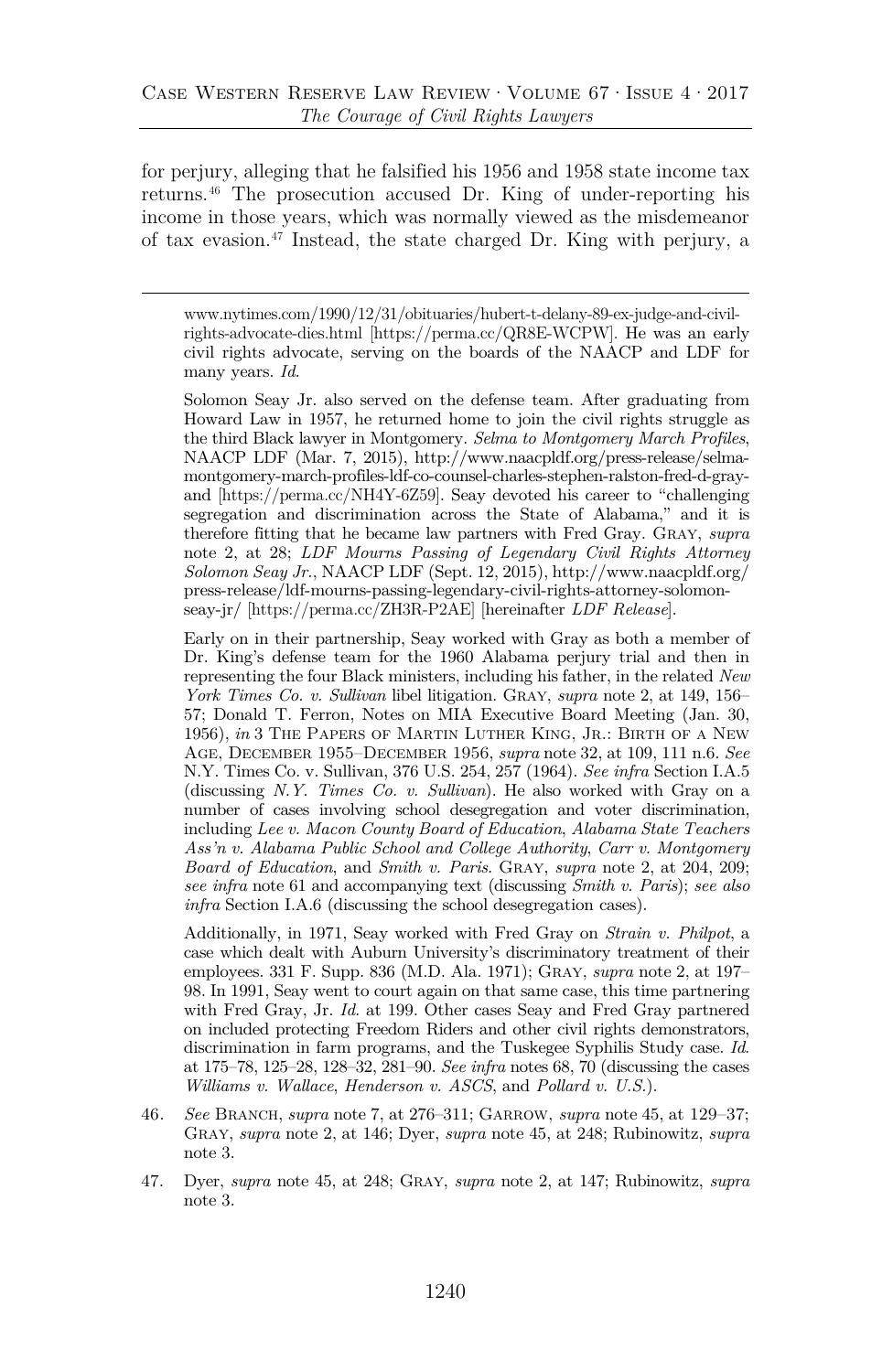felony subject to a possible total ten-year prison sentence.[48](#page-15-3) Much to Dr. King's and his lawyers' surprise, the all-white jury acquitted him.<sup>[49](#page-15-4)</sup>

#### <span id="page-15-2"></span>5. *New York Times Co. v. Sullivan* (1960)

In the lead-up to Dr. King's perjury trial, his supporters took out a full-page advertisement in the New York Times to raise money needed for his legal defense and other civil rights activities.<sup>[50](#page-15-5)</sup> The ad made general claims about pervasive segregation and discrimination in Alabama, and included the names of four Black Montgomery ministers as supporting those claims.<sup>[51](#page-15-6)</sup> Several Montgomery public officials, citing factual errors in describing alleged incidents of racial discrimination, sued the New York Times and the four Black ministers for libel, each seeking \$500,000 in damages from each defendant.<sup>[52](#page-15-7)</sup> Fred Gray served on the four ministers' defense team.[53](#page-15-8) The ministers had not given permission to use their names, nor were they even aware of the advertisement.[54](#page-16-1) Nevertheless, the jury found for the plaintiffs, and awarded the full amount of damages requested.[55](#page-16-2) Eventually, the Supreme Court overturned the state court decision in the landmark libel case of *New York Times v. Sullivan*. [56](#page-16-3)

- 48*.* Dyer, *supra* note [45,](#page-13-3) at 254, 258; Rubinowitz, *supra* note [3,](#page-2-3) at 239.
- <span id="page-15-0"></span>49*. See* Dyer, *supra* note [45,](#page-13-3) at 258; Gray, *supra* note [2,](#page-2-2) at 154.

Gray stated in his autobiography that this was the first time in his career that an all-white jury returned a verdict in favor of a Black person. Gray, *supra* note [2,](#page-2-2) at 154. For a discussion of possible reasons for the jury's verdict, see Rubinowitz, *supra* note [3,](#page-2-3) at 253–74.

- <span id="page-15-1"></span>50. Gray, *supra* note [2,](#page-2-2) at 148; *see* Anthony Lewis, Make No Law: The Sullivan Case and the First Amendment (1991).
- <span id="page-15-3"></span>51*. See Heed Their Rising Voices*, N.Y. Times, Mar. 29, 1960, at L25, *reprinted in* Lewis, *supra* note [50,](#page-15-2) at 2–3.
- <span id="page-15-4"></span>52. Gray, *supra* note [2,](#page-2-2) at 156; Lewis, *supra* note [50,](#page-15-2) at 33. Branch, *supra* note [7,](#page-3-4) at 289.

Governor John Patterson filed a separate libel suit, including Dr. King as a defendant and seeking one million dollars in damages. *Id.* at 312; Lewis, *supra* note [50,](#page-15-2) at 13.

- <span id="page-15-5"></span>53. Gray, *supra* note [2,](#page-2-2) at 156.
- <span id="page-15-6"></span>54. N.Y. Times Co. v. Sullivan, 376 U.S. 254, 257 (1964); Fred D. Gray, *The Sullivan Case: A Direct Product of the Civil Rights Movement*, 42 Case W. Res. L. Rev. 1223, 1226 (1992). Gray's work on the case was limited to the local trial. Gray, *supra* note [2,](#page-2-2) at 162.
- <span id="page-15-7"></span>55. Gray, *supra* note [2,](#page-2-2) at 159–61; Lewis, *supra* note [50,](#page-15-2) at 33.
- <span id="page-15-8"></span>56. Gray, *supra* note [2,](#page-2-2) at 163–64; *see* Lewis, *supra* note [50,](#page-15-2) at 140–52. The Court held that a libel suit by public officials required proof of actual malice, and that the evidence presented was constitutionally insufficient to support the judgment against the defendants. *Sullivan*, 376 U.S. at 279–80, 285–88.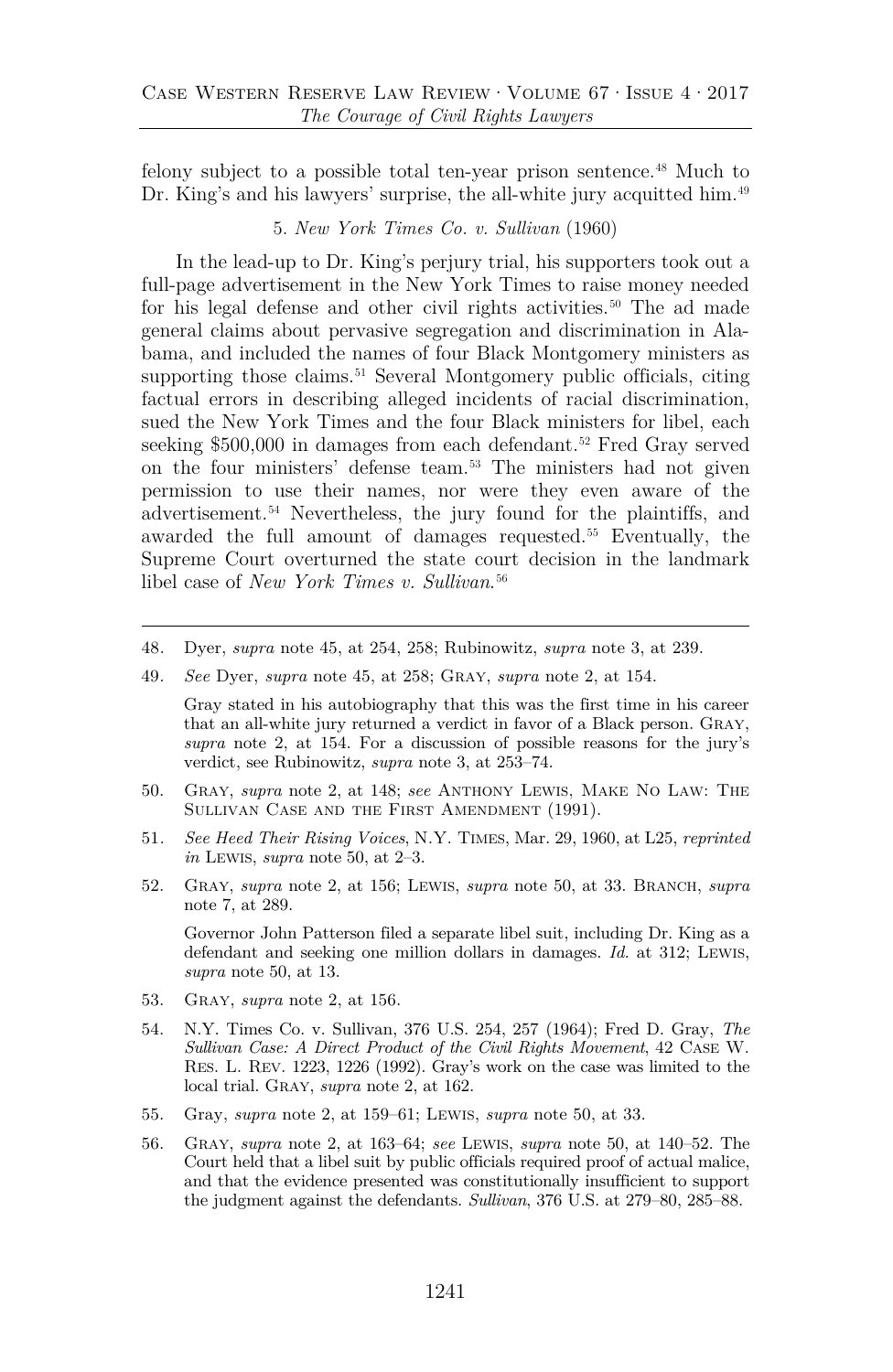#### <span id="page-16-9"></span><span id="page-16-0"></span>6. School Desegregation Litigation

Later, Fred Gray worked on a number of school desegregation cases throughout Alabama.[57](#page-16-4) In 1962, he represented two Black students attempting to enroll at the University of Alabama.[58](#page-16-5) The district court ordered the students admitted to the university.[59](#page-16-6)

In 1963, Gray filed *Lee v. Macon County Board of Education*,<sup>[60](#page-16-7)</sup> which quickly led to a court order to desegregate the schools in Macon County, the county surrounding Tuskegee. $61$  Blacks and whites were

- 57*. See, e.g.*, Carr v. Montgomery Cty. Bd. of Educ., 232 F. Supp. 705 (1964) (holding that schools in Montgomery must be desegregated); Ala. State Teachers Ass'n v. Ala. Pub. Sch. and Coll. Auth., 289 F. Supp. 784 (M.D. Ala. 1968), *aff'd per curium*, 393 U.S. 400 (1969) (holding constitutional the creation of a new university in Montgomery where it was clearly an attempt to maintain the dual race education system); Franklin v. Parker, 223 F. Supp. 724 (M.D. Ala. 1963) (holding that Auburn University requiring graduation from an accredited institution for admission to graduate school, where there are no accredited institutions open to Blacks, violates equal protection, and the student must be admitted); Gray, *supra* note [2,](#page-2-2) at 191–92, 200–03, 285– 90.
- <span id="page-16-3"></span><span id="page-16-2"></span><span id="page-16-1"></span>58. Gray, *supra* note [2,](#page-2-2) at 187. Earlier, the courts had ordered Black applicant Autherine Lucy to be admitted to the University of Alabama, only to have the university's trustees expel her because of the violent resistance to her presence on campus. *See* Lucy v. Adams, 350 U.S. 1 (1955) (ordering the desegregation of the University of Alabama); GLENN T. ESKEW, BUT FOR Birmingham: The Local and National Movements in the Civil RIGHTS STRUGGLE 72 (1997) (noting Autherine Lucy's desegregation case against the University of Alabama).
- <span id="page-16-4"></span>59. Gray, *supra* note [2,](#page-2-2) at 187. The two students, Vivian Malone and James Hood, both enrolled at the University of Alabama, though Hood later withdrew for personal reasons. *Id.*
- 60. 231 F. Supp. 743 (M.D. Ala. 1964).
- <span id="page-16-5"></span>61. Gray, *supra* note [2,](#page-2-2) at 204–05. In 1964, the district court ordered the state not to interfere with school districts that were choosing to desegregate. *Lee*, 231 F. Supp. at 743; Gray, *supra* note [2,](#page-2-2) at 209. When the state failed to follow that order, the district court entered a detailed order with a plan for the desegregation of all school districts in Alabama not already under a desegregation order. Lee v. Macon Cty. Sch. Bd. of Educ., 267 F. Supp. 458 (M.D. Ala. 1967); Gray, *supra* note [2,](#page-2-2) at 209–10. This included not just primary schools, but also junior colleges, trade schools, etc., if under state control. Gray, *supra* note [2,](#page-2-2) at 210. The *Lee v. Macon County* cases were still active in the courts well into the 21st century. Gray, *supra* note [2,](#page-2-2) at 212–13.

<span id="page-16-8"></span><span id="page-16-7"></span><span id="page-16-6"></span>Jack Greenberg also worked on the case, as well as others involving school desegregation. Jack Greenberg was a white, Jewish attorney who worked for LDF for thirty-five years. Greenberg, *supra* note [2,](#page-2-2) at xviii, 46. During that time, Greenberg argued forty cases before the U.S. Supreme Court and hundreds more in the lower courts, in areas such as school desegregation, employment discrimination, and the death penalty. *Id.* at xviii. Greenberg worked on multiple cases alongside Gray, on issues from discrimination in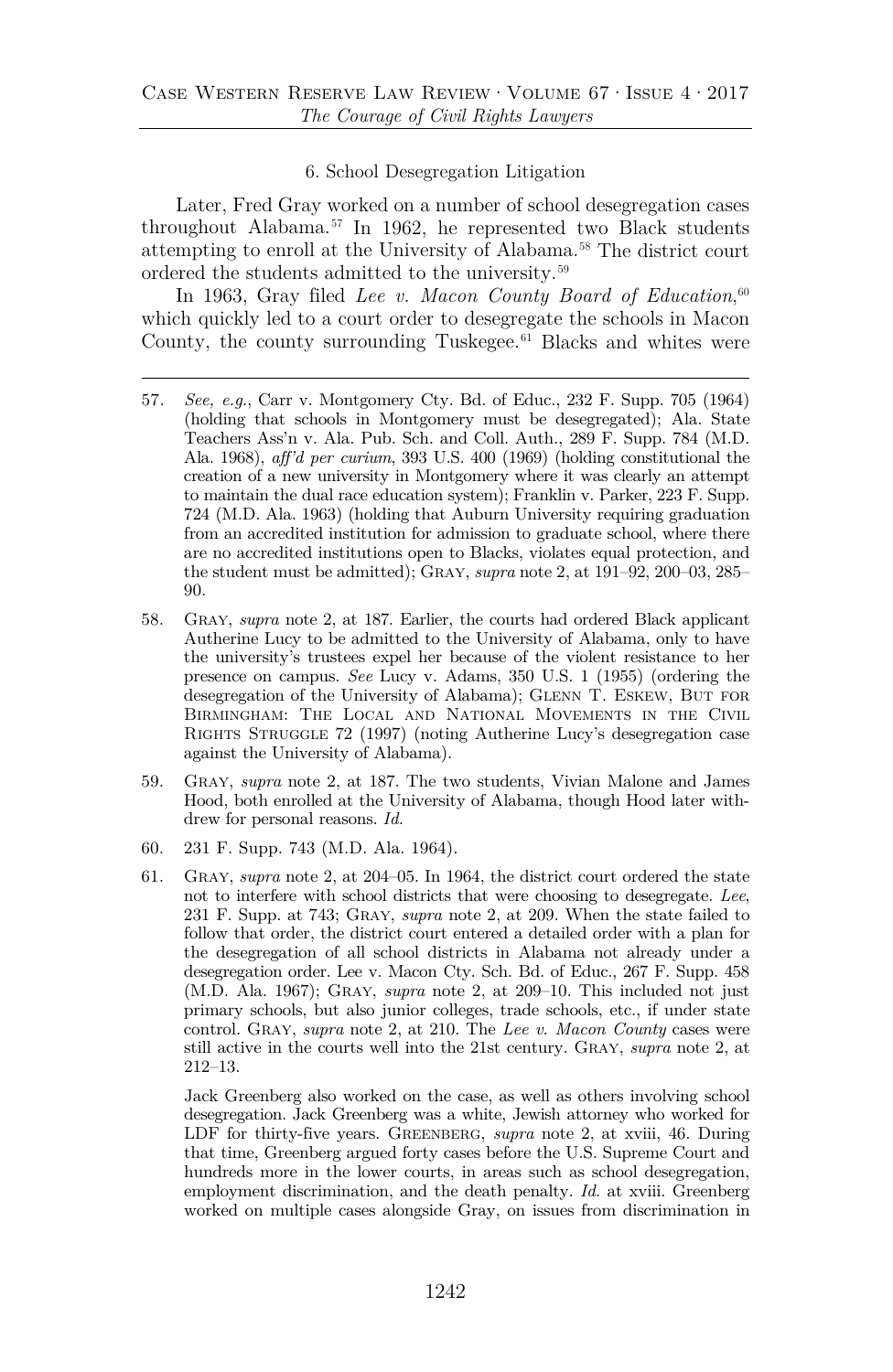moving towards peaceful desegregation when Governor George Wallace sent state troopers to prevent the desegregation, and ordered the Tuskegee public schools closed.[62](#page-17-3) Fred Gray realized that if Wallace had the power to close a single district's public schools to prevent desegregation, then he also had the power to enforce desegregation throughout the state.[63](#page-17-4) Gray filed paperwork to convert the local case to a state-wide one.[64](#page-17-5) In 1967, the district court ordered the governor and the State Board of Education to desegregate all of Alabama's public schools.<sup>[65](#page-17-6)</sup>

#### <span id="page-17-2"></span><span id="page-17-1"></span><span id="page-17-0"></span>7. Selma Voting Rights Movement (1965)

In another important case, Gray worked to protect the rights of activists fighting for the right to vote. After the infamous "Bloody Sunday" attack by state troopers on peaceful marchers leaving Selma on the highway for the state capitol in Montgomery fifty miles away, protesters planned another march on that route to demand the consti-tutional right to vote.<sup>[66](#page-18-1)</sup> Fred Gray filed *Williams v. Wallace*,<sup>[67](#page-18-2)</sup> seeking the district court's permission to carry out the march and require state protection for the marchers.[68](#page-18-3) The court granted an injunction preventing state officials from interfering with the march and held that the marchers were entitled to police protection along the route.<sup>[69](#page-18-4)</sup>

farm programs to seeking protection for civil rights demonstrators. *See infra* Sections I.A.7–8 (analyzing two cases, *Henderson v. ASCS* and *Williams v. Wallace*). They mostly worked together on school desegregation and voter discrimination cases, such as *Carr v. Montgomery County Board of Education*, *Alabama State Teachers Ass'n v. Alabama Public School and College Authority*, *Sellers v. Trussell*, and *Smith v. Paris*. *See supra* Section I.A.3 (discussing *Gomillion v. Lightfoot*); Gray, *supra* note [2,](#page-2-2) at 200–03, 245–53, 285– 90. Greenberg left LDF in 1984 to become Dean of Columbia College, and later became a professor at Columbia Law School. Greenberg, *supra* note [2,](#page-2-2) at xviii.

- 62. Gray, *supra* note [2,](#page-2-2) at 205–06.
- 63. Gray, *supra* note [2,](#page-2-2) at 206–07. Gray said the realization hit him "like the burning bush speaking to Moses," and his team prepared the new court documents that same night. *Id.* at 207.
- 64. Gray, *supra* note [2,](#page-2-2) at 207–08.
- <span id="page-17-3"></span>65. Gray, *supra* not[e 2,](#page-2-2) at 208–10; Lee v. Macon Cty. Sch. Bd. of Educ., 267 F. Supp. 458 (M.D. Ala. 1967).
- <span id="page-17-4"></span>66. Gray, *supra* note [2,](#page-2-2) at 216.
- 67. 240 F. Supp. 100 (M.D. Ala. 1965).
- <span id="page-17-5"></span>68. Gray, *supra* note [2,](#page-2-2) at 216; *Williams*, 240 F. Supp. at 100 (holding that civil rights demonstrators were entitled to protection from violence along the march).

<span id="page-17-6"></span><sup>69.</sup> Gray, *supra* note [2,](#page-2-2) at 216–17; *Williams*, 240 F. Supp. at 100.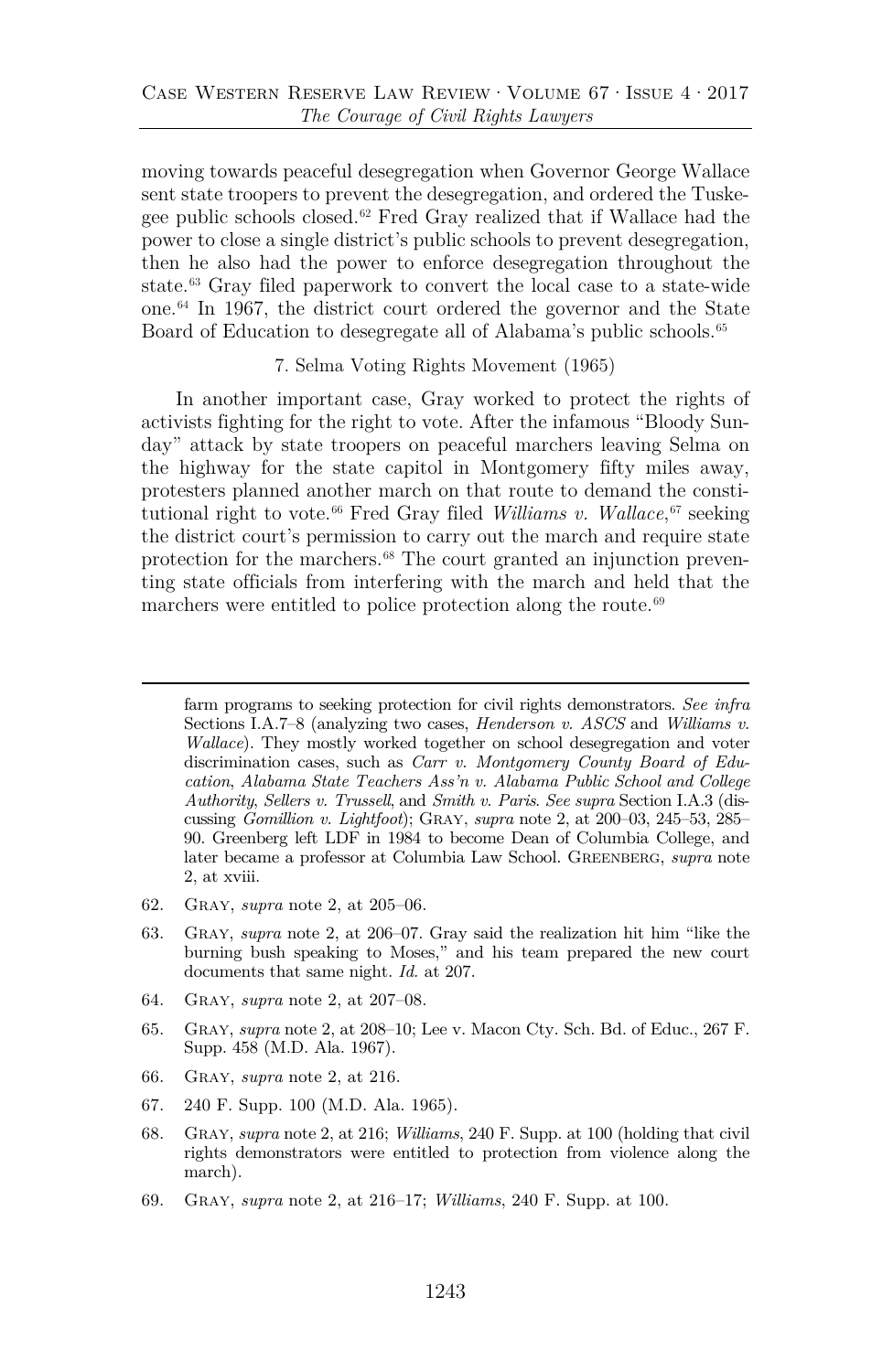#### <span id="page-18-0"></span>8. Tuskegee Syphilis Study (1973)

In 1973, Fred Gray filed suit against the federal government rela-ting to the infamous Tuskegee Syphilis study.<sup>[70](#page-18-5)</sup> Beginning in 1932, more than 600 Black men were studied to observe the effects of untreated syphilis.<sup>[71](#page-18-6)</sup> The participants did not know what was being studied, did not know they had syphilis, and did not consent to or even know they were being studied.<sup>[72](#page-18-7)</sup> They did not learn until 1972, from media reports, that there even was such a study.<sup>[73](#page-18-8)</sup> Gray eventually settled the suit, and all the participants, or their heirs, received some form of payment.<sup>[74](#page-18-9)</sup> Gray believed that this study never would have happened with white participants, and therefore considered this yet another milestone towards "destroying everything segregated which [he] could find."[75](#page-19-0)

As this chronology suggests, Fred Gray played a central role in the Civil Rights Movement in Alabama for decades. The following sections introduce his colleagues who, along with Gray himself, will serve as the focus of Part II on the challenges and courage of the lawyers. The

<span id="page-18-3"></span><span id="page-18-2"></span><span id="page-18-1"></span>70. Gray, *supra* note [2,](#page-2-2) at 298. Pollard v. U.S., 384 F. Supp. 304 (M.D. Ala. 1974).

Gray worked on a number of other civil rights cases. *See, e.g.*, Anderson v. Ala., 366 U.S. 208 (1961) (overturning Anderson's manslaughter conviction for the accidental death of a Black man in a traffic accident, where Anderson was a civil rights activist state officials were hoping to remove, and it was clear that was the purpose of the indictment); Mitchell. v. Johnson, 250 F. Supp. 117 (M.D. Ala. 1966) (granting an injunction against discrimination in jury selection in Macon County); Henderson v. ASCS, 317 F. Supp. 430 (M.D. Ala. 1970) (striking as unconstitutional the racially discriminatory election process for the committees in charge of farm subsidies, conservation grants, and certain agriculture related payments). *See also* Gray, *supra* note [2,](#page-2-2) at 102–23, 121–28.

- <span id="page-18-5"></span><span id="page-18-4"></span>71. Gray, *supra* not[e 2,](#page-2-2) at 294–95. Only poor, rural, Black males were recruited for this study. *Id.* at 295.
- 72. Gray, *supra* note [2,](#page-2-2) at 295.
- 73. Gray, *supra* note [2,](#page-2-2) at 296–97.
- 74. Gray, *supra* note [2,](#page-2-2) at 300. It took almost another twenty years to address the payments, verify heirs, etc. *Id.*
- <span id="page-18-9"></span><span id="page-18-8"></span><span id="page-18-7"></span><span id="page-18-6"></span>75. Gray, *supra* note [2,](#page-2-2) at 301.

Fred Gray also had many accomplishments outside the courtroom, both before and after the Tuskegee Syphilis Study case. After an unsuccessful run in 1966, Gray was elected to the Alabama House of Representatives in 1970, serving one four-year term. Gray, *supra* note [2,](#page-2-2) at 260, 264–65. In 1979, President Carter nominated Gray to be a federal district judge in Alabama, though the nomination was ultimately withdrawn. Gray, *supra* note [2,](#page-2-2) at 303, 311. In 1985, Gray became the president of the National Bar Association (the Black bar association), and in 2001, Gray was elected president of the Alabama Bar Association, the first Black lawyer to serve in that office. Gray, *supra* note [2,](#page-2-2) at 318, 372.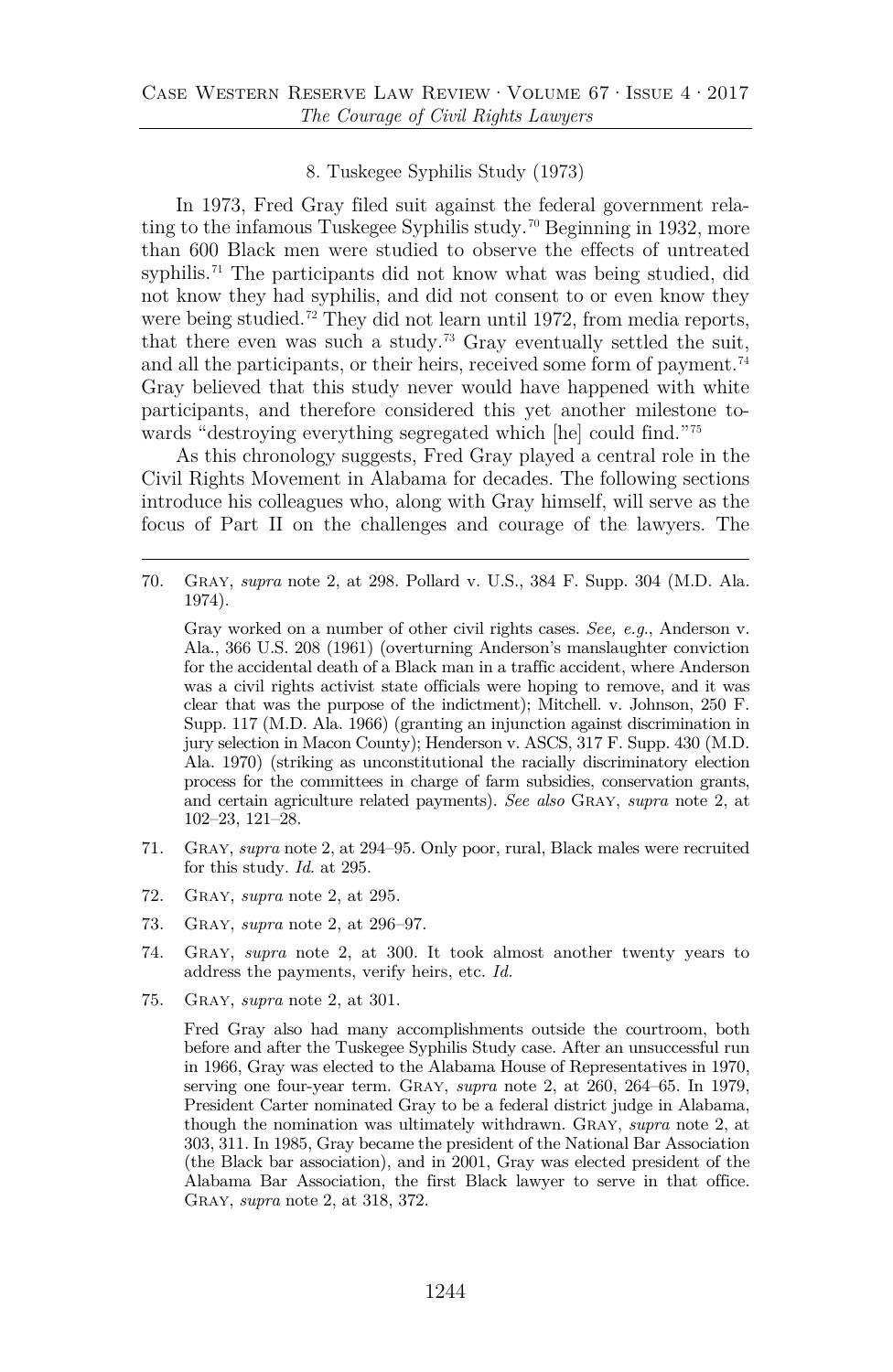discussion includes Alabama lawyers Arthur Shores and Clifford Durr, and northern lawyers Robert Carter and Constance Baker Motley, as representatives of the larger group of colleagues who worked with Gray during that period.

## *B. Arthur Shores*

Birmingham's Arthur Shores graduated from Chicago's LaSalle University Law School in 1935, and passed the Alabama bar exam in 1937.[76](#page-19-1) He started doing civil rights cases shortly thereafter, filing lawsuits against voter discrimination, employment discrimination, racial zoning ordinances, and police brutality.<sup>[77](#page-19-2)</sup> During the 1930s and 1940s, Shores was the only civil rights lawyer in Alabama.[78](#page-19-3) Colleagues often referred to him as the Dean of Alabama African-American lawyers.[79](#page-19-4)

Shores was a very important mentor to Fred Gray.<sup>[80](#page-20-0)</sup> Gray described Shores as one of four people who affected his career in extremely important ways.[81](#page-20-1) Shores worked with Gray on many of his most important cases, including *Browder v. Gayle* (challenging bus segregation laws), *Alabama v. NAACP* (challenging the exclusion of the NAACP from the state), and *Gomillion v. Lightfoot* (challenging the redrawing of the Tuskegee boundaries that excluded most Blacks from the city).<sup>[82](#page-20-2)</sup>

- 78. Gray, *supra* note [2,](#page-2-2) at 35; Thornton, *supra* note [22,](#page-8-4) at 154, 178. Though he did many civil rights cases, Shores opposed direct action, including the Birmingham movement of 1963. He strongly preferred compromise, and only filed suit if necessary. *See* BRANCH, *supra* note [7,](#page-3-4) at 768, 901.
- <span id="page-19-1"></span>79. Gray, *supra* note [2,](#page-2-2) at 54.
- 80. *Id.* at 35. He also mentored many other Black lawyers in the state. *Id.*
- <span id="page-19-2"></span>81. *Id.* at 347–48. Gray said that when he was considering law school he thought "if Arthur Shores could be a Civil Rights lawyer, so can I." *Id.* at 347. When Gray needed affidavits from attorneys to sit for the bar exam, Shores signed one and helped him collect others. *Id.* During his early career, Shores assisted him on cases "in any capacity requested." *Id.* When Gray became President of the National Bar Association, he started the Hall of Fame "primarily to honor Shores." *Id.*
- <span id="page-19-4"></span><span id="page-19-3"></span>82*. Id.* at 72, 105, 115. He also represented those charged with violating the antiboycott statute during the Montgomery Bus Boycott. *See id.* at 88; Gayle v. Browder, 352 U.S. 903 (1956); NAACP v. Ala. *ex rel.* Patterson, 357 U.S. 449 (1958); Gomillion v. Lightfoot, 364 U.S. 339 (1960). *See supra* Section I.A.1–3.

<span id="page-19-0"></span><sup>76.</sup> Lee & Shores, *supra* note [1,](#page-1-2) at 66–68; Thornton, *supra* note [22,](#page-8-4) at 154. He attended law school through extension courses, while working as a high school principal in Alabama. After failing the bar exam on his first two tries, a sympathetic judge offered to tutor him in order to help him pass on the third try. Lee & Shores, *supra* note [1,](#page-1-2) at 66–68.

<sup>77.</sup> Thornton, *supra* note [22,](#page-8-4) at 154–55; Lee & Shores, *supra* not[e 1,](#page-1-2) at 84– 85. *See infra* Section II.A (discussing the physical danger to Civil Rights lawyers).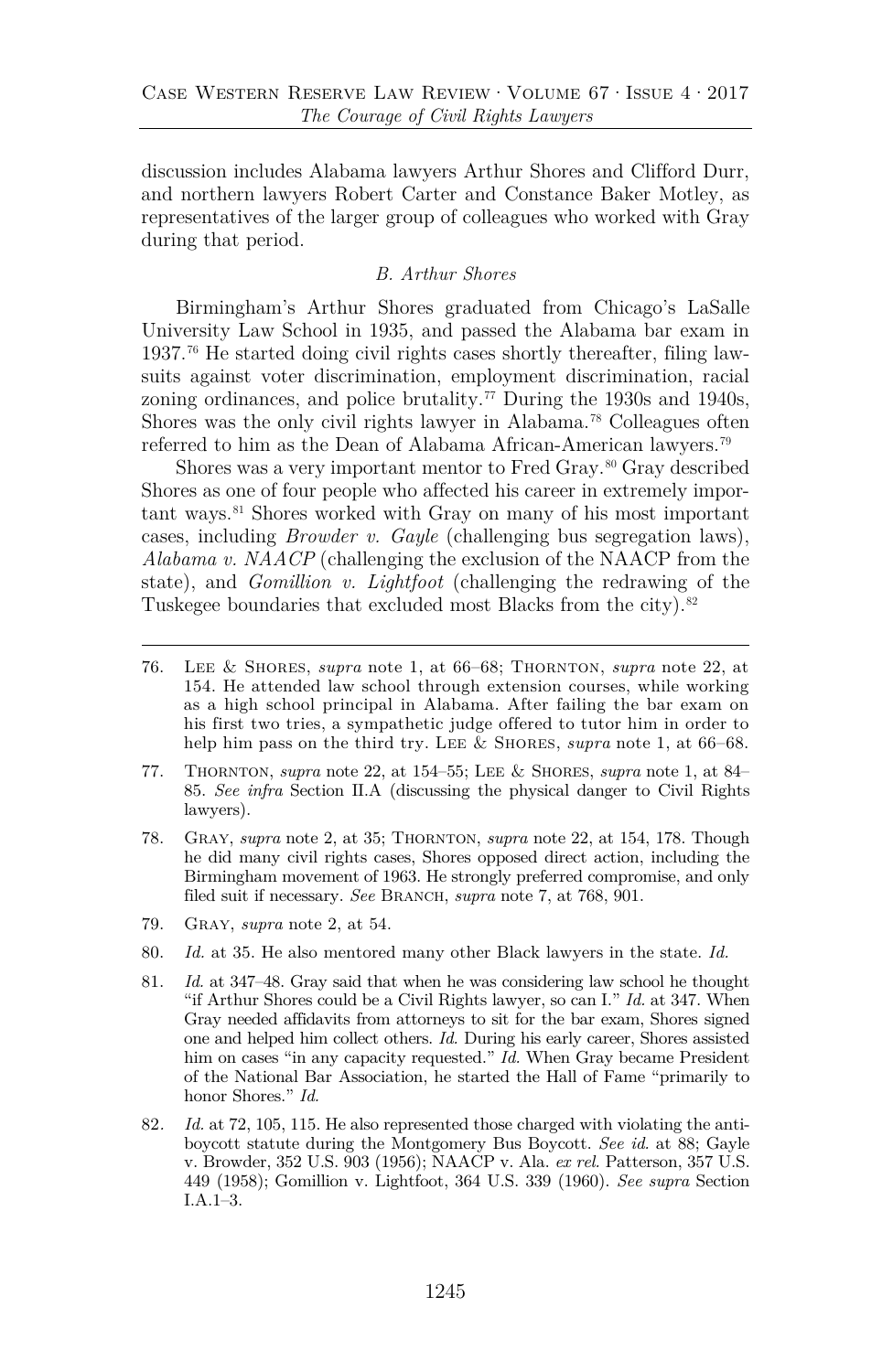Shores also worked on numerous school desegregation cases. Along with Thurgood Marshall, Shores represented Autherine Lucy, who, in 1953, gained admission to the University of Alabama.<sup>[83](#page-20-3)</sup> However, she was expelled three days later, after which the University remained segregated for ten more years.<sup>84</sup> In 1963, Shores, Gray, and Thurgood Marshall won the case that finally desegregated the University of Alabama.[85](#page-21-1)

## <span id="page-20-4"></span>*C. Clifford Durr*

<span id="page-20-0"></span>Clifford Durr was a lawyer from a prominent white Montgomery family[.86](#page-21-2) He was a Rhodes Scholar, and received a law degree from Oxford University in  $1922.^{87}$  $1922.^{87}$  $1922.^{87}$  After brief stints in law firms in Montgomery, Milwaukee, and Birmingham, Durr moved to Washington D.C.

<span id="page-20-3"></span><span id="page-20-2"></span><span id="page-20-1"></span>83. Gray, *supra* not[e 2,](#page-2-2) at 186–87; Eskew, *supra* note [22,](#page-8-4) at 22; Lucy v. Adams, 350 U.S. 1 (1955).

Thurgood Marshall, the leading Civil Rights lawyer of his generation, headed the NAACP Legal Defense and Education Fund (LDF) from 1939 to 1961. Greenberg, *supra* note [2,](#page-2-2) at 30, 295; William J. Brennan, Jr., *A Tribute to Justice Thurgood Marshall*, 105 Harv. L. Rev. 23, 58 (1991). Marshall created the legal strategy of test cases that led to the landmark case of *Brown v. Board of Education*, 347 U.S. 483 (1954). *See also* Richard Kluger, Simple Justice 185–98 (1st Vintage Books ed. 2004). He led the team of lawyers that brought the issue to the Supreme Court, and argued the final case himself before the Court. NAACP LDF, *Landmark: Brown v. Board of Education*, http://www.naacpldf.org/case/brown-v-board-education [https:// perma.cc/W7H2-L8WT] (last visited Dec. 16, 2016).

Fred Gray turned to Marshall and his colleague Robert Carter for assistance early in the Montgomery Bus Boycott because of their experience and expertise in civil rights law. Gray, *supra* note [2,](#page-2-2) at 70, 72. *See supra* Section I.A.6 (discussing the school desegregation cases). They co-counselled *Gayle v. Browder*, the Supreme Court decision holding the bus segregation laws unconstitutional. Gayle v. Browder, 352 U.S. 903 (1956); Gray, *supra* note [2,](#page-2-2) at 72–73. Thurgood Marshall went on to serve on the Second Circuit Court of Appeals from 1961 to 1965 and as Solicitor General from 1965 to 1967. Juan Williams, Thurgood Marshall: American Revolutionary 296, 317 (2004). In 1967, President Johnson appointed him to the Supreme Court, where he served until 1991. *Id.* at 330–31, 391.

- 84. Gray, *supra* note [2,](#page-2-2) at 187. *See supra* Section I.A.6 (discussing the school desegregation cases).
- 85. Gray, *supra* note [2,](#page-2-2) at 186–87. *See supra* Section I.A.6 (discussing the school desegregation cases).
- 86. Salmond, *supra* note [2,](#page-2-2) at 1–2; Gray, *supra* note [2,](#page-2-2) at 44.
- 87. Salmond, *supra* note [2,](#page-2-2) at 18; Gray, *supra* note [2,](#page-2-2) at 44.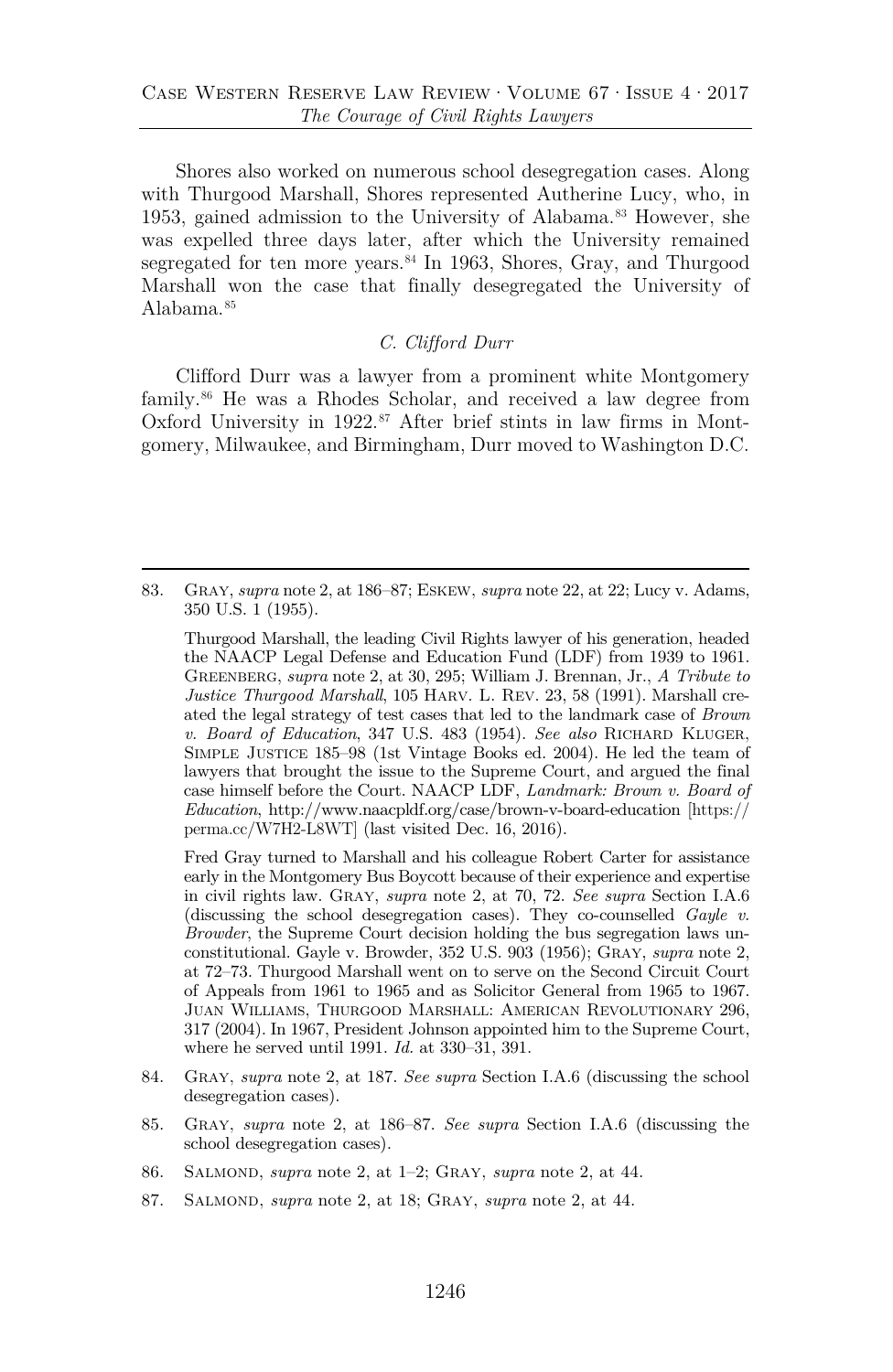to work for the federal government.<sup>[88](#page-21-5)</sup> In 1951, he returned to Montgomery, and started his own law practice.[89](#page-21-6)

<span id="page-21-13"></span>Durr was the Civil Rights Movement's first white lawyer in Alabama.[90](#page-21-7) In 1955, Durr joined forces with Fred Gray, first in a civil suit representing parents of a young Black boy killed by a speeding white driver.<sup>[91](#page-21-8)</sup> He also worked with Gray in representing Claudette Colvin, a Black teenager arrested for refusing to give up her bus seat when the driver demanded that she do so.<sup>[92](#page-21-9)</sup> Finally, on December 1, 1955, since Fred Gray was out of town at the time, Clifford Durr provided the first legal advice to Rosa Parks after her arrest for refusing to give up her bus seat.[93](#page-21-10) Durr worked behind the scenes with Gray on legal matters related to the Montgomery Bus Boycott.[94](#page-21-11) While Durr insisted that he played only a small part in *Browder v. Gayle*, the case challenging the constitutionality of the bus segregation laws, Fred Gray attributed to him the idea of bringing the case.[95](#page-22-0)

<span id="page-21-12"></span><span id="page-21-4"></span>Gray and Durr also worked together on *NAACP v. Alabama*, involving the state shutting down the NAACP when it refused to supply

- <span id="page-21-1"></span>89. Salmond, *supra* note [2,](#page-2-2) at 121–22, 155–56; Gray, *supra* note [2,](#page-2-2) at 44.
- <span id="page-21-2"></span>90. Rubinowitz, *supra* note [2,](#page-2-2) at 510–11. *See also* Gray, *supra* note [2,](#page-2-2) at 55 (noting that Durr and only one or two others would take civil rights cases).
- <span id="page-21-5"></span><span id="page-21-3"></span>91. Salmond, *supra* note [2,](#page-2-2) at 171. This set Durr apart because he both represented a Black client in a suit against a white man, and because he partnered with a Black lawyer to do it. Both of those arrangements were unheard of in Montgomery. *Id. See infra* Section II.D (discussing the social costs faced by Civil Rights lawyers).
- <span id="page-21-7"></span><span id="page-21-6"></span>92. Salmond, *supra* note [2,](#page-2-2) at 173; Gray, *supra* note [2,](#page-2-2) at 43–44.
- <span id="page-21-8"></span>93. Sarah Hart Brown, Standing Against Dragons: Three Southern Lawyers in an Era of Fear 148 (1998); Burns, *supra* note [31,](#page-9-7) at 9, 86 (Stewart Burns ed., 1997); Gray, *supra* note [2,](#page-2-2) at 50.
- 94. Gray, *supra* note [2,](#page-2-2) at 70. While Fred Gray represented Rosa Parks, Durr helped him, but he was not of record in the case. VIRGINIA DURR, OUTSIDE the Magic Circle: The Autobiography of Virginia Foster Durr 181 (1985).
- <span id="page-21-11"></span><span id="page-21-10"></span><span id="page-21-9"></span>95. Brown, *supra* note [93,](#page-21-4) at 149. Gray said that Durr's help was invaluable in developing the legal strategy and in preparing the necessary documents for the case. Durr received no fee for his services. *Id.*; *see also* BRANCH, *supra* not[e 7,](#page-3-4) at 122-23, 129; SALMOND, *supra* not[e 2,](#page-2-2) at 171-79; Gayle v. Browder, 352 U.S. 903 (1956). *See supra* Section I.A.1 (discussing the Montgomery Bus Boycott).

<span id="page-21-0"></span><sup>88.</sup> Salmond, *supra* note [2,](#page-2-2) at 33–34, 37, 46; Gray, *supra* note [2,](#page-2-2) at 44. Durr resigned from the Federal Communications Commission because he refused to sign an anticommunist loyalty oath. Burns, *supra* note [31,](#page-9-7) at 95.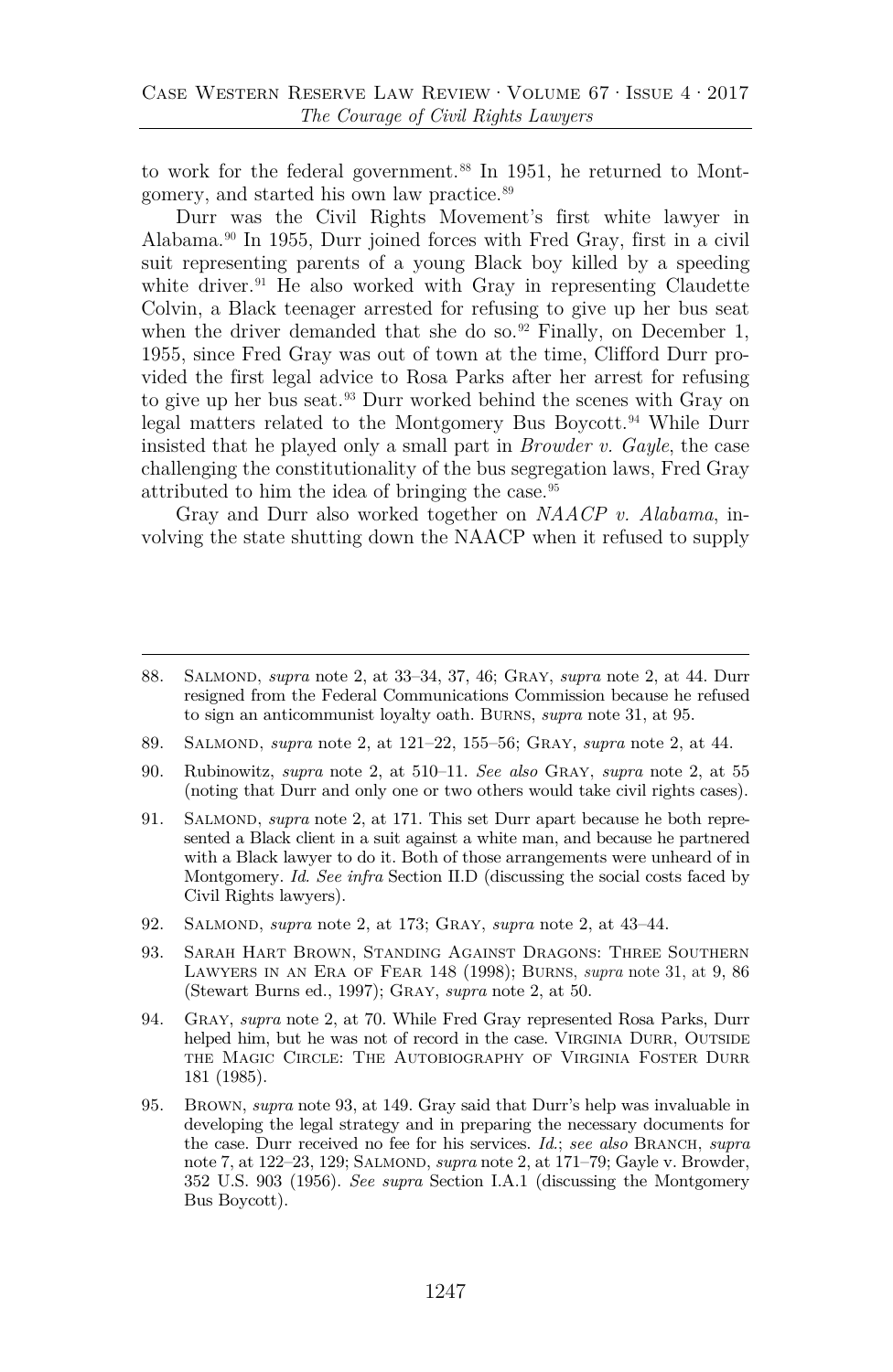its membership lists, and *Gomillion v. Lightfoot*, the landmark Tuskegee racial gerrymandering case.[96](#page-22-2) Gray characterized Durr as a "silent partner" and adviser on those cases.[97](#page-22-3) Like Arthur Shores, Durr was a very important mentor to Fred Gray, who said that Durr "served as my adviser . . . during the formative years of my career."[98](#page-22-4) As with Shores, Fred Gray identified Durr as one of four people who affected his professional life in significant ways.<sup>[99](#page-22-5)</sup>

#### <span id="page-22-8"></span><span id="page-22-1"></span>*D. Robert Carter*

Robert L. Carter graduated from Howard Law School in 1940 and earned an LL.M. from Columbia Law School in 1941.<sup>[100](#page-22-6)</sup> He served in the Army from 1941 to 1944, where he first experienced harsh racism and became determined to end racial discrimination.<sup>[101](#page-22-7)</sup> After leaving the Army, Carter joined the NAACP Legal Defense Fund (LDF) in 1944 as Thurgood Marshall's legal assistant, and then became an assistant special counsel the following year.[102](#page-23-0) He played a critical role in the long series of school desegregation cases, including working as a lead attorney in *Sweatt v. Painter*[103](#page-23-1) and *Brown v. Board of Education*. [104](#page-23-2)

Robert Carter was the first northern lawyer to work closely with Fred Gray. When Gray contacted Thurgood Marshall early in the

- 96. Brown, *supra* note [93,](#page-21-4) at 263; NAACP v. Ala. *ex rel.* Patterson, 357 U.S. 449 (1958); Gomillion v. Lightfoot, 364 U.S. 339 (1960). *See supra* Section I.A.2–3 (analyzing these two cases).
- <span id="page-22-0"></span>97. Brown, *supra* note [93,](#page-21-4) at 263.
- 98. Gray, *supra* note [2,](#page-2-2) at 348. Durr was also "the white lawyer upon whom I depended most for advice." *Id.* at 17.
- 99. Gray, *supra* note [2,](#page-2-2) at 44. Gray spoke of "the close working relationship that existed between the two of us and how he assisted me in developing, not only into a good lawyer, but a good Civil Rights lawyer." Brown, *supra* note [93,](#page-21-4) at 263.
- <span id="page-22-3"></span><span id="page-22-2"></span>100*. Black History Month Spotlight: Robert L. Carter*, NAACP LDF (Feb. 5, 2014), http://www.naacpldf.org/press-release/black-history-month-spotlightrobert-l-carter [https://perma.cc/28BZ-LH4M] [hereinafter *Carter Spotlight*].
- <span id="page-22-4"></span>101. Robert L. Carter, A Matter of Law: A Memoir of Struggle in the Cause of Equal Rights 36, 49–50 (2005).
- <span id="page-22-5"></span>102. Roy Reed, *Robert L. Carter, 94, Leading Strategist Against Segregation and U.S. Judge, Dies*, N.Y. Times, Jan. 4, 2012, at A17; *Carter Spotlight*, *supra* note [100.](#page-22-1)
- <span id="page-22-6"></span>103. 339 U.S. 629, 636 (1950) (holding the University of Texas's refusal to admit a Black student to its law school because of his race unconstitutional, where a separate facility provided for Blacks was inferior in tangible and intangible respects).
- <span id="page-22-7"></span>104. Brown v. Bd. of Educ., 347 U.S. 483 (1954); *Carter Spotlight*, *supra* note [100;](#page-22-1) Greenberg, *supra* note [2,](#page-2-2) at 166, 180, 422–23.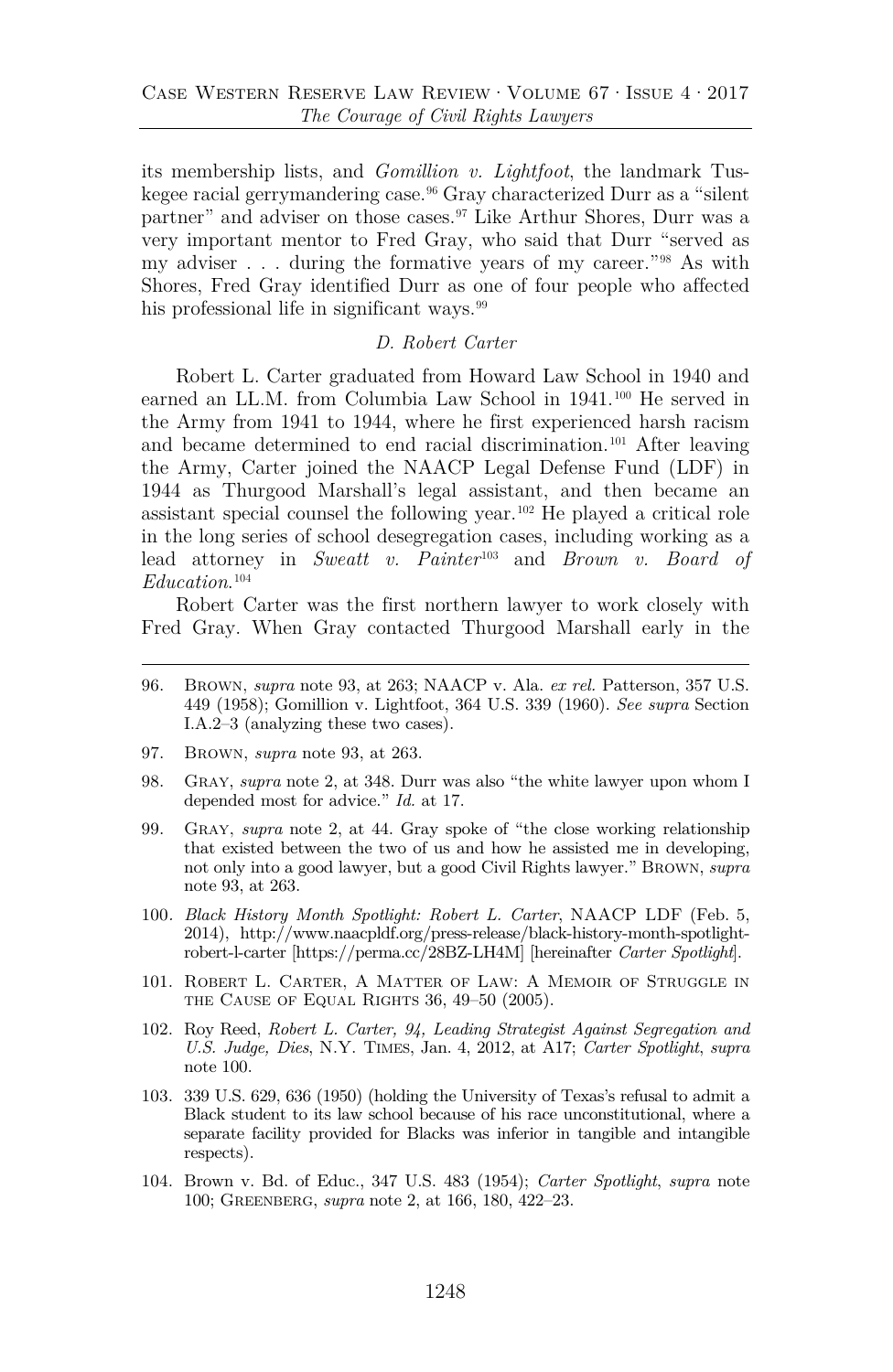<span id="page-23-3"></span>Montgomery Bus Boycott seeking assistance from the experienced civil rights lawyers at LDF, Marshall assigned Carter to the task.[105](#page-23-4) Fred Gray travelled to New York before filing *Browder v. Gayle*, to discuss the case with both Carter and Thurgood Marshall.<sup>106</sup>

Carter later asked Gray for assistance on *Alabama v. NAACP*. [107](#page-23-6) In turn, Gray asked Carter for help again in *Gomillion v. Lightfoot*, the Tuskegee voting rights case.[108](#page-23-7) The two lawyers argued the case toget-her before the Supreme Court.<sup>[109](#page-23-8)</sup>

<span id="page-23-10"></span>In 1956, Marshall completed a full separation of LDF and the NAACP, and made Robert Carter the NAACP's general counsel.<sup>[110](#page-23-9)</sup> During his tenure as a civil rights attorney, Carter argued twenty-two cases before the Supreme Court, winning twenty-one of them.[111](#page-24-0) Carter left the NAACP in 1968.[112](#page-24-1) In 1972, President Nixon appointed him to the U.S. District Court for the Southern District of New York, where he served until retiring in 2009 as a senior judge.<sup>113</sup>

- <span id="page-23-0"></span>105*. See* Mark V. Tushnet, Making Civil Rights Law: Thurgood Marshall and the Supreme Court, 1936–1961, at 302 (1996); Coleman, Nee & Rubinowitz, *supra* note [31,](#page-9-7) at 682.
- <span id="page-23-1"></span>106. Gray, *supra* note [2,](#page-2-2) at 70, 72. *See supra* Section I.A.1 (discussing the Montgomery Bus Boycott). Carter assisted Gray in *Gayle v. Browder*, and "generally gave advice throughout the movement." Gayle v. Browder, 352 U.S. 903 (1956); Gray, *supra* note [2,](#page-2-2) at 73.
- <span id="page-23-4"></span><span id="page-23-2"></span>107. Gray, *supra* note [2,](#page-2-2) at 105. *See supra* Section I.A.2 (discussing *NAACP v. Alabama*). It was of great pride to Gray that he was able to assist in keeping the NAACP active in Alabama, as the organization had been helpful in so many of his cases. Gray, *supra* note [2,](#page-2-2) at 108; NAACP v. Ala. *ex rel.* Patterson, 357 U.S. 449 (1958).
- <span id="page-23-5"></span>108. Gray, *supra* note [2,](#page-2-2) at 115; Gomillion v. Lightfoot, 364 U.S. 339 (1960). *See supra* Section I.A.3 (discussing Gomillion v. Lightfoot). Carter originally expressed doubt that this was a winnable case, but after agreeing to look over a draft of the complaint, he agreed to join forces on the case. Gray, *supra* note [2,](#page-2-2) at 114–15.
- <span id="page-23-6"></span>109. Gray, *supra* note [2,](#page-2-2) at 117–18.
- 110*.* Constance Baker Motley, Equal Justice Under Law: An Autobiography 150 (1998); Tushnet, *supra* note [105,](#page-23-3) at 310.
- <span id="page-23-7"></span>111*. Carter Spotlight*, *supra* note [100.](#page-22-1)
- 112. Carter, *supra* note [100,](#page-22-1) at 202. He began a yearlong fellowship at Columbia University, after which he became a partner at a small New York City law firm. *Id.* at 204, 207.
- <span id="page-23-9"></span><span id="page-23-8"></span>113. Carter died in 2012, at age 94. Dennis McLellan, *Robert L. Carter, 1917– 2012; NAACP Attorney Fought Segregation*, L.A. Times (Jan. 7, 2012), http://articles.latimes.com/2012/jan/06/local/la-me-robert-carter-20120106 [https://perma.cc/2H47-9HED]; *Carter Spotlight*, *supra* note [100.](#page-22-1)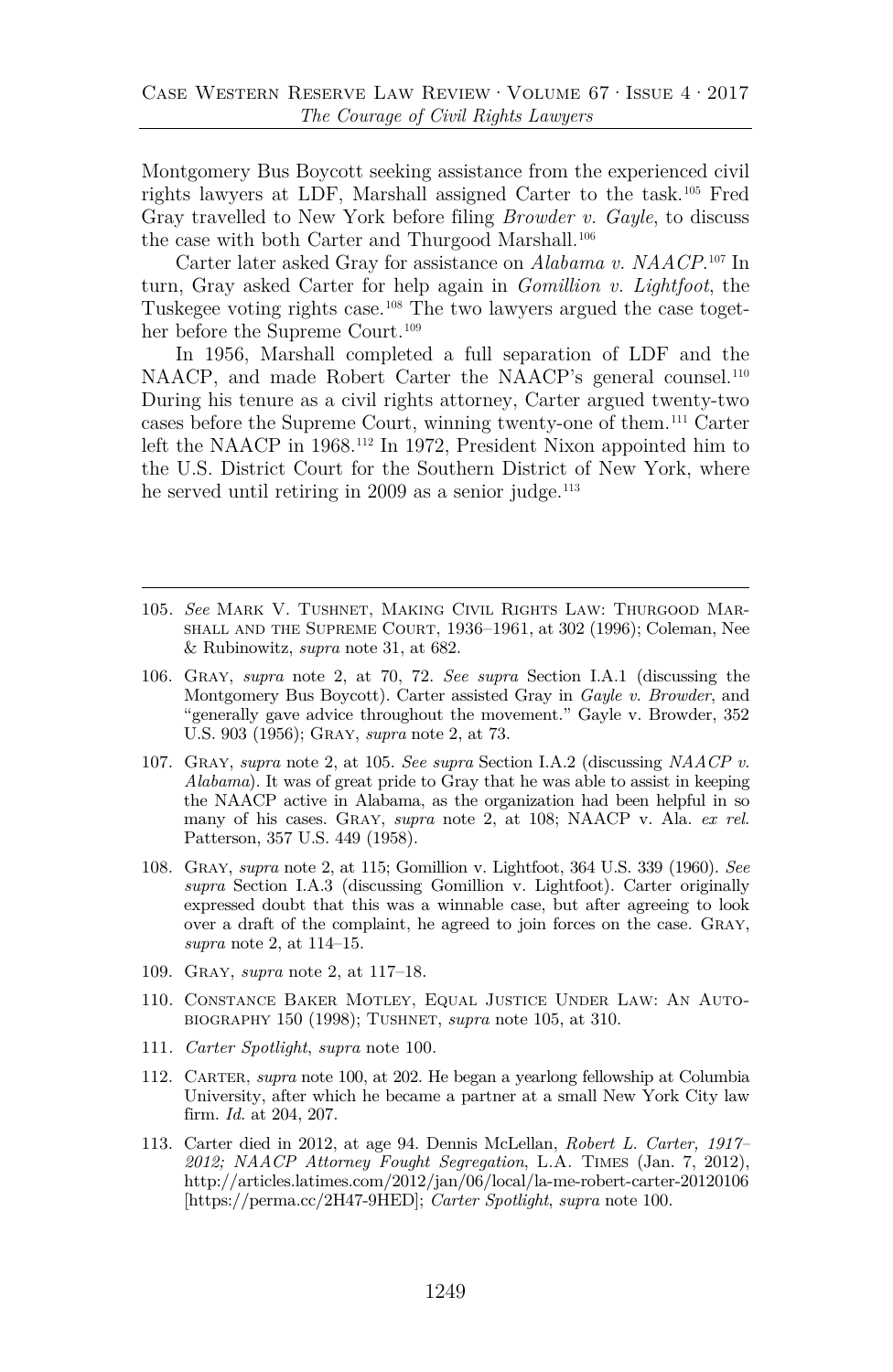#### *E. Constance Baker Motley*

Constance Baker Motley interned with Thurgood Marshall at the fledgling NAACP Legal Defense and Education Fund while she attended Columbia Law School.[114](#page-24-3) She volunteered at LDF between the spring and summer of 1945, and worked there as law clerk from October 1945 until she graduated in June 1946[.115](#page-24-4) She then became the first female staff attorney at LDF.[116](#page-24-5)

Constance Baker Motley was a staff lawyer at LDF for two decades, and was eventually promoted to associate counsel.<sup>117</sup> She was the only female lawyer there for most of that time.<sup>[118](#page-24-7)</sup> Motley worked with Fred Gray on a number of school desegregation cases, including the suit to integrate the University of Alabama, *Lee v. Macon County Board of Education*, and a suit to integrate Auburn University.<sup>[119](#page-25-0)</sup>

In her time at LDF, Motley argued ten cases before the Supreme Court, winning nine of them.[120](#page-25-1) One of her victories involved helping James Meredith gain admission to the University of Mississippi in 1962 as its first Black student.[121](#page-25-2) Motley had a distinguished career after her time at LDF as well. In 1964, she became the first Black woman elected to the New York State Senate.<sup>[122](#page-25-3)</sup> In 1965, she was the first woman

- <span id="page-24-2"></span>116*. See VRA at 50: Day 17*, NAACP LDF, http://www.naacpldf.org/vra-at-50 day-17 [https://perma.cc/8U8T-2LNV] (last visited Mar. 15, 2017); Greenberg, *supra* not[e 2,](#page-2-2) at 32–36; Motley, *supra* note [110,](#page-23-10) at 151–55.
- <span id="page-24-3"></span>117. Greenberg, *supra* note [2,](#page-2-2) at 33–34. Thurgood Marshall left the organization in the hands of Jack Greenberg, even though Motley had more experience. Motley, *supra* not[e 110,](#page-23-10) at 151. Motley believed that Marshall skipped over her because she was a woman. *Id.*
- <span id="page-24-6"></span><span id="page-24-5"></span><span id="page-24-4"></span>118. *See* Constance Baker Motley, *My Personal Debt to Thurgood Marshall*, 101 Yale L.J. 19 (1991) ("My tribute acknowledges my personal debt to Thurgood Marshall for aiding my career at a time when nobody was hiring women lawyers."); Dorothy Roberts, *Constance Baker Motley*, *in* The Yale Biographical Dictionary of American Law 394 (Roger K. Newman ed., 2009) ("Upon graduating in 1946, Motley was hired as the only woman on the LDF legal team . . ."). *See generally* Greenberg, *supra* note [2,](#page-2-2) at 33–36 (discussing Motley and her colleagues on LDF legal team); MOTLEY, *supra* note [110,](#page-23-10) at 151–55 (same).
- <span id="page-24-7"></span>119. Lucy v. Adams, 350 U.S. 1 (1955); Lee v. Macon Cty. Sch. Bd. of Educ., 267 F. Supp. 458 (M.D. Ala. 1967); Franklin v. Parker, 223 F. Supp. 724 (M.D. Ala. 1963). *See supra* Section I.A.6 (discussing the school desegregation cases).
- 120*.* Motley, *supra* note [110,](#page-23-10) at 193–202.
- 121*. Id.* at 162–83; Meredith v. Fair, 83 S. Ct. 10 (1962).
- 122. Linn Washington, Black Judges on Justice 127 (1994).

<span id="page-24-1"></span><span id="page-24-0"></span><sup>114.</sup> Motley, *supra* note [110](#page-23-10), at 58–59.

<sup>115</sup>*. Id.*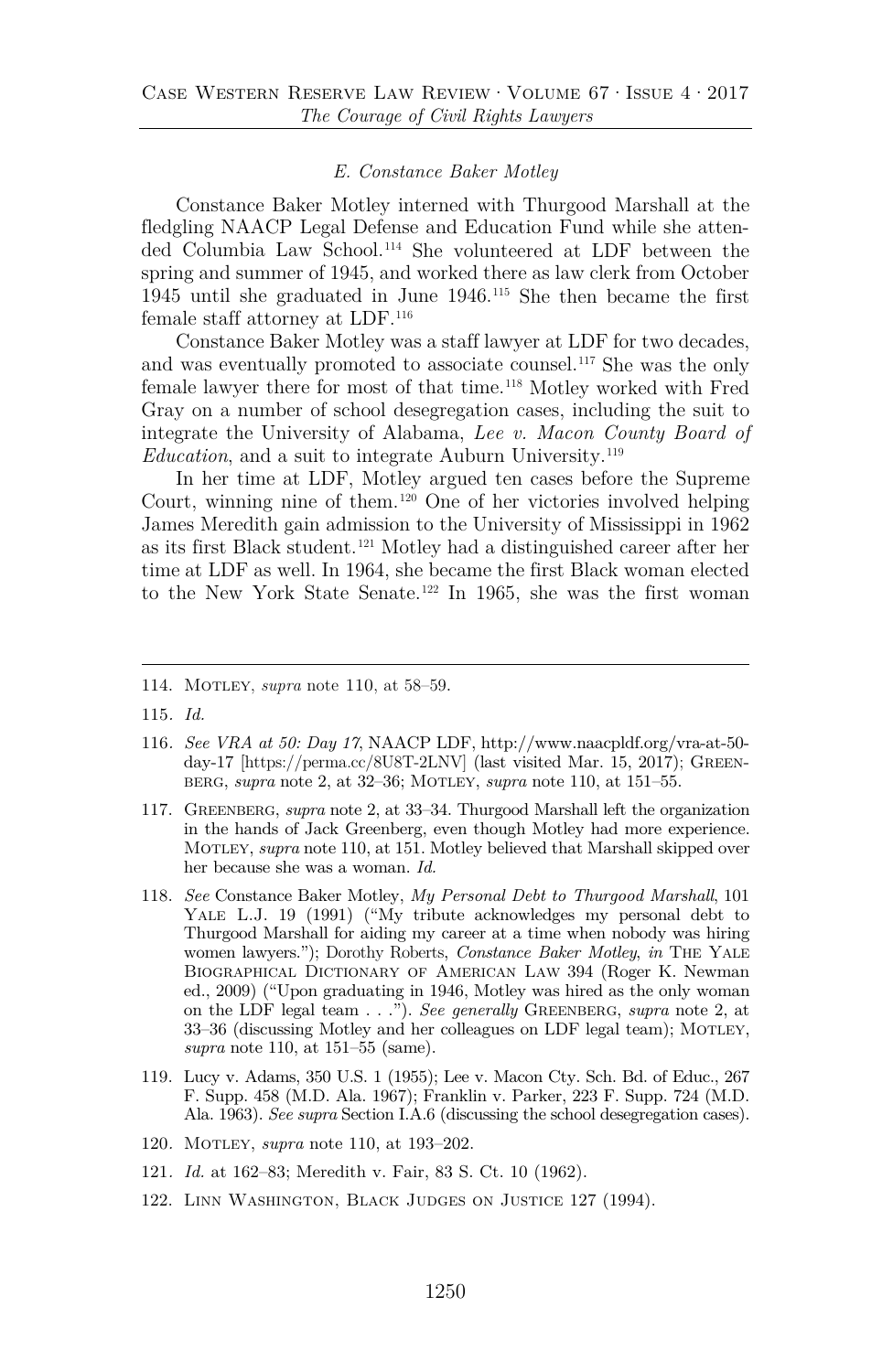elected to the Manhattan (New York) Borough presidency.<sup>[123](#page-25-5)</sup> In 1966, President Johnson appointed her as a federal district court judge[.124](#page-25-6) She was the first Black woman appointed to the federal bench.<sup>[125](#page-25-7)</sup> In 1982, she became the first woman to serve as chief judge of the Southern District of New York, "the largest federal trial bench" in the United States.<sup>[126](#page-25-8)</sup>

These five lawyers demonstrated great skill, commitment, and "professional courage" in their careers. They accomplished path-breaking changes in civil rights law. However, the focus here is on still another dimension—the personal challenges they faced and the courage they demonstrated in the process.

## <span id="page-25-4"></span>II. The Challenges and the Courage

Like the activists they represented, these lawyers required great courage to deal with the many challenges they faced. The most obvious and the most serious ones were physical dangers that they and their families endured. They also had to respond to legal and administrative strategies officials used in an effort to eliminate lawyers from the Civil Rights Movement. Economic risks presented still another obstacle for civil rights lawyers. Moreover, the social tolls they experienced involved ostracism by family, friends, and others in their communities, as well as enforced social isolation. Finally, adversaries' efforts to undermine the lawyers resulted in psychological burdens, including stress, anxiety, and fear, for both the lawyers and their families.

#### *A. Physical Dangers*

<span id="page-25-0"></span>The physical attacks and threats involved both persons and property. For the lawyers most targeted, there could be no real safe haven. They could not count on being out of danger anywhere. Risks accompanied them to other towns, on the road, motels, the courthouse, their offices, the kids' schools and routes back and forth, and even their homes. In some cases, the attacks escalated in seriousness over time, increasing the dangers and harms to the lawyers and their families.

<span id="page-25-5"></span><span id="page-25-3"></span><span id="page-25-2"></span><span id="page-25-1"></span><sup>123.</sup> Douglas Martin, *Constance Baker Motley, Civil Rights Trailblazer, Dies at 84*, N.Y. Times, Sept. 29, 2005, at B10.

<span id="page-25-6"></span><sup>124</sup>*. Id.*

<span id="page-25-7"></span><sup>125</sup>*. Id.*

<span id="page-25-8"></span><sup>126.</sup> Motley, *supra* note [110,](#page-23-10) at 225; Rachel Christmas Derrick, *A Columbian Ahead of Her Time: Constance Baker Motley*, Columbia Mag., Spring 2005, at 21. She died in 2005 at the age of eighty-four. Martin, *supra* not[e 123.](#page-25-4)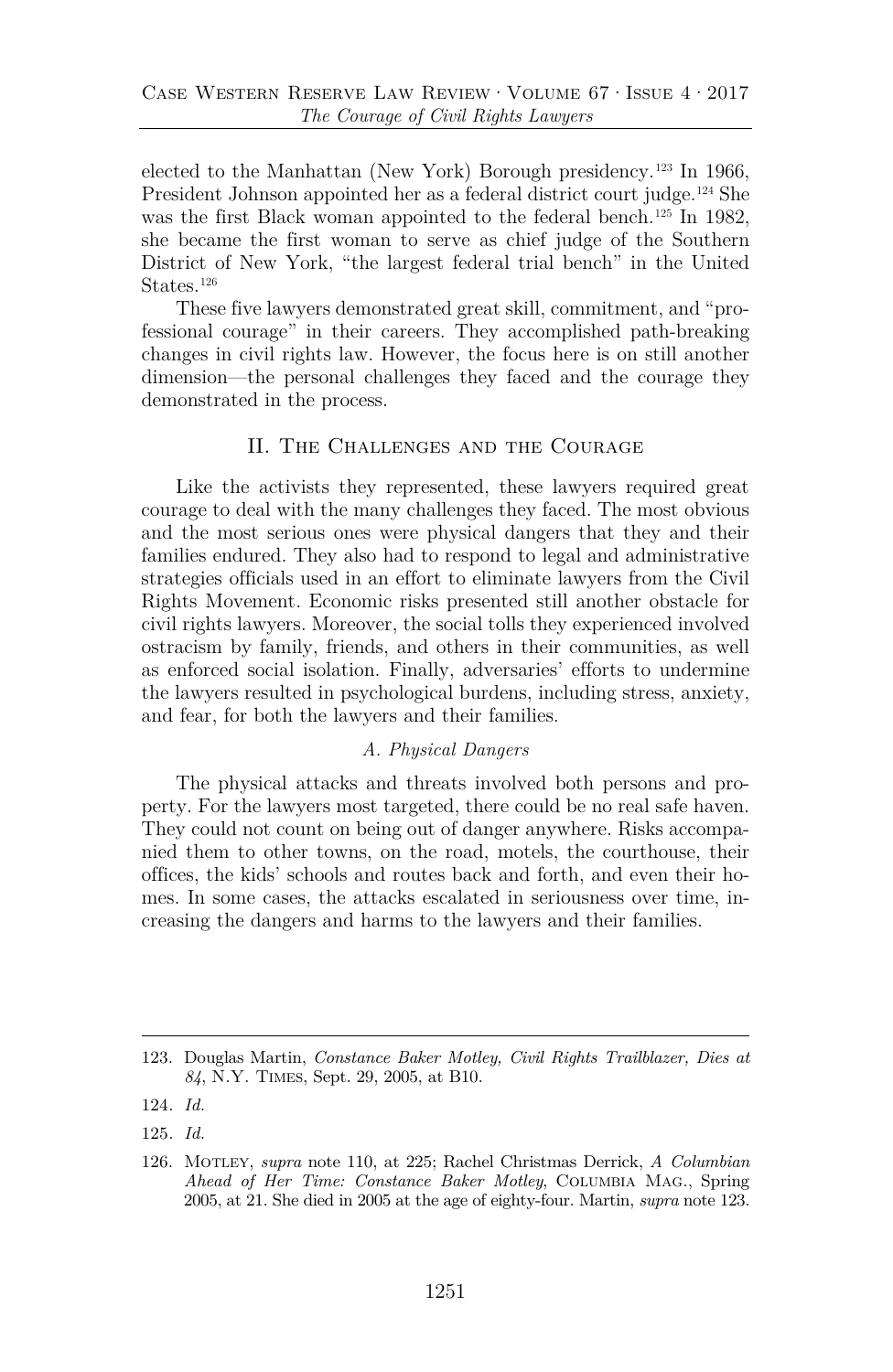Fred Gray characterized the period of the modern Civil Rights Movement as "a time when it was very hostile and dangerous" to practice civil rights law.[127](#page-26-1) As early as the Montgomery Bus Boycott, racists used violence to attempt to undermine and defeat the movement.<sup>[128](#page-26-2)</sup> Bombs struck a number of places, including Dr. King's home.[129](#page-26-3) While Fred Gray received bomb threats, he managed to prevent them from being carried out.[130](#page-26-4) His brothers and friends set up a round-the-clock guard to protect against bombings.[131](#page-26-5) Still, he received threatening phone calls and hate letters[.132](#page-26-6) He also survived an attempted stabb $ine.$ <sup>[133](#page-26-7)</sup>

<span id="page-26-0"></span>During the bus boycott, Gray went to Selma, fifty miles away, to represent a client on an unrelated matter in court.[134](#page-26-8) Since it was dangerous for a Black person to travel there alone, he took a friend with him.<sup>[135](#page-26-9)</sup> While Fred Gray was in court, the police arrested his companion and gave him a message for Gray.[136](#page-27-1) Four police officials told him to tell Fred Gray to "get out of Selma, . . . by sundown and never be caught there again.["137](#page-27-2) "Sundown" was both a literal time and a metaphor that has often been used to tell Black people that they are not wanted, and therefore not safe, in a particular place.<sup>138</sup> Overstaying the

- 127. Gray, *supra* note [2,](#page-2-2) at 376.
- 128*. See, e.g.*, Martin Luther King, Jr., Stride Toward Freedom: The Montgomery Story 151 (1st Perennial Library ed. 1964) (discussing bombings in response to the Civil Rights movement); GARROW, *supra* note [45,](#page-13-3) at 83 (describing sniper attacks on Black bus riders); Branch, *supra* note [7,](#page-3-4) at 197–201 (1988) (discussing the use of violence against Civil Rights activists).
- 129. Garrow, *supra* note [45,](#page-13-3) at 60; Branch, *supra* note [7,](#page-3-4) at 164.
- <span id="page-26-1"></span>130. Gray, *supra* note [2,](#page-2-2) at 77.
- <span id="page-26-2"></span>131. Pearl Gray Daniels, Portrait of Fred D. Gray: Minister, Civil Rights Lawyer and Alabama Representative 66 (1975).
- 132. Gray, *supra* note [2,](#page-2-2) at 77. Gray was not aware of these threatening phone calls, as his family members specifically did not inform him of any calls they received on his behalf. DANIELS, *supra* note [131,](#page-26-0) at 66–67.
- <span id="page-26-3"></span>133. Gray, *supra* note [2,](#page-2-2) at 77.
- <span id="page-26-4"></span>134. *Id.* at 97–105.
- <span id="page-26-5"></span>135. *Id.* at 97.
- 136. *Id.* at 98–100.
- <span id="page-26-6"></span>137. The four officials included the police captain. *Id.* at 100. The police also said to "[t]ell all the niggers in Montgomery to stay over there, they don't have no business at all in Selma, get out and stay out, if you don't the nigger undertakers are going to have a lot of business." They were not going to permit the kind of "mess" in Selma that was going on in Montgomery with the bus boycott. *Id.* at 100–01.
- <span id="page-26-9"></span><span id="page-26-8"></span><span id="page-26-7"></span>138. See generally JAMES W. LOEWEN, SUNDOWN TOWNS: A HIDDEN Dimension of American Racism (2005) (discussing the violent realities of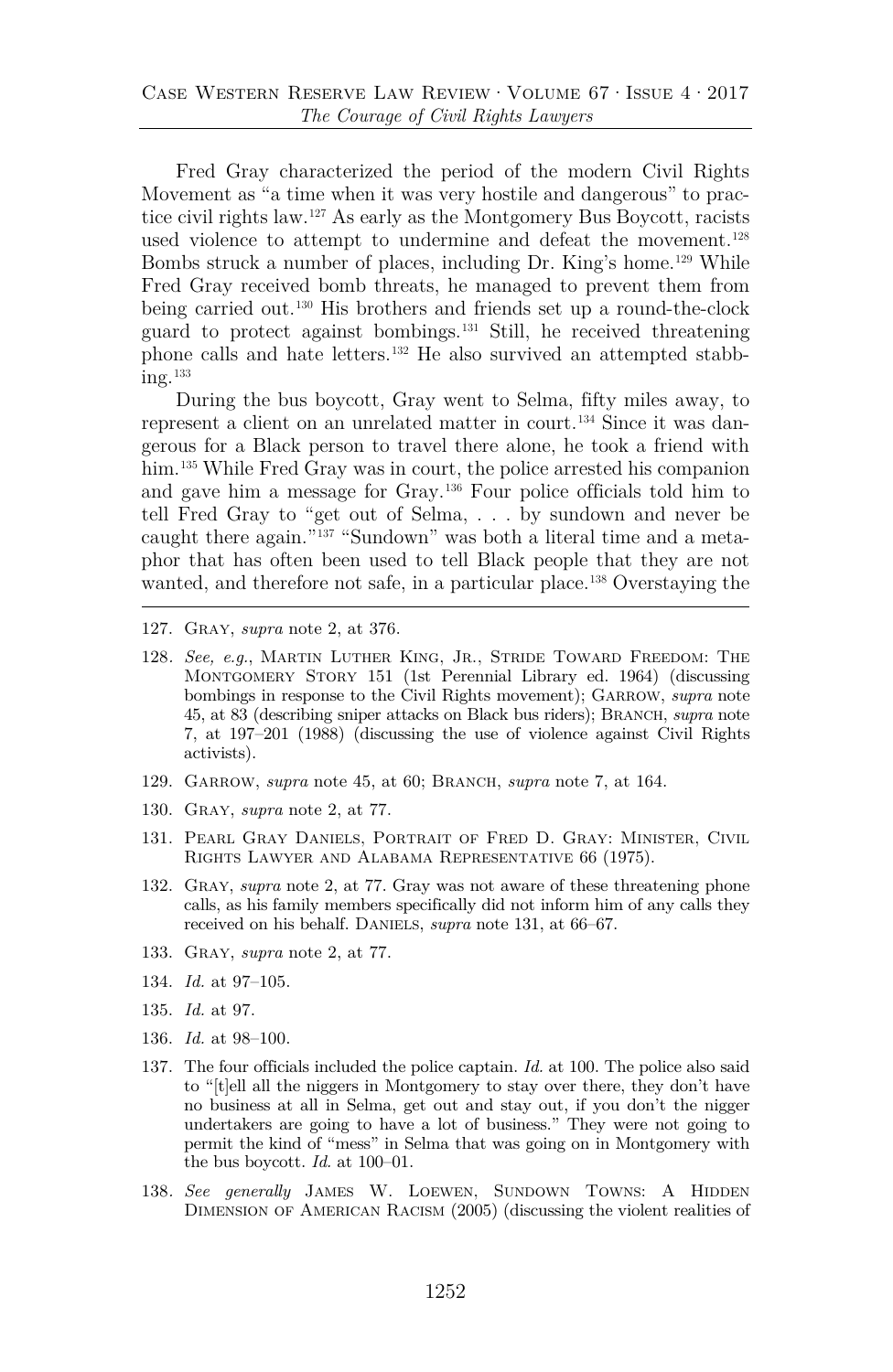time they were permitted in town risked white people resisting their continued presence, up to and including killing them.[139](#page-27-5)

Arthur Shores was also exposed to serious danger when he was on the road.[140](#page-27-6) His cases sometimes took him to other parts of the state. In one incident, he won a case in a rural community and got into his car to drive back to Birmingham.[141](#page-27-7) White men chased him, shouting ob-scenities.<sup>[142](#page-27-8)</sup> Shores outdrove them, negotiating the country roads as fast as he could.[143](#page-27-9)

<span id="page-27-4"></span><span id="page-27-0"></span>Early in his career, in 1939, Shores represented a Black prisoner in a case against a police officer for brutality.[144](#page-27-10) Surprisingly, Shores won and the policeman was suspended for thirty days.[145](#page-27-11) Afterwards, a Black police informant approached Shores and tried to punch him in the face.[146](#page-28-0) Shores dodged the blow, and his friends and family members rescued him.[147](#page-28-1) It turned out that the attacker had been paid to cause a disturbance.[148](#page-28-2) The Ku Klux Klan had threatened Shores at the start

"Sundown Towns"). It was a way of saying that the town of Selma was white people's property. Blacks came into the town only at the sufferance of the whites in power.

- <span id="page-27-2"></span><span id="page-27-1"></span>139. Whites were entitled to defend their property, a perversion of a traditional criminal law defense. *See generally* Leonard S. Rubinowitz & Imani Perry, *Crimes without Punishment: White Neighbors' Resistance to Black Entry*, 92 J. Crim. L. & Criminology 335 (2002) (reviewing Stephen Grant Meyer, As Long As They Don't Move Next Door: Segregation and RACIAL CONFLICT IN AMERICAN NEIGHBORHOODS (2000)).
- <span id="page-27-3"></span>140. Lee & Shores, *supra* note [1,](#page-1-2) at 92.
- 141. *Id.*
- <span id="page-27-5"></span>142. *Id.*
- 143. *Id.* He always drove a fast car after that, for safety. He also carried a loaded gun in the glove compartment. It is not known exactly when this incident occurred, except that it must have been early in Shores's career, as his daughter remembers him telling the story during her childhood. *See id.*
- 144. *Id.* at 84–85; Shores, *supra* note [4,](#page-3-6) at 269.
- <span id="page-27-8"></span><span id="page-27-7"></span><span id="page-27-6"></span>145. Lee & Shores, *supra* note [1,](#page-1-2) at 85; Lynda Dempsey Cochran, Arthur Davis Shores: Advocate for Freedom 39 (Aug. 1977) (unpublished M.A. thesis, Georgia Southern College), http://digitalcommons.georgiasouthern.edu/etd \_legacy/210/ [https://perma.cc/6BQU-WDKX]; Shores, *supra* not[e 4,](#page-3-6) at 269.
- <span id="page-27-9"></span>146. Lee & Shores, *supra* note [1,](#page-1-2) at 85; Cochran, *supra* note [145,](#page-27-4) at 39; Shores, *supra* note [4,](#page-3-6) at 270.
- <span id="page-27-10"></span>147. Lee & Shores, *supra* note [1,](#page-1-2) at 85; Cochran, *supra* note [145,](#page-27-4) at 39; Shores, *supra* note [4,](#page-3-6) at 270.
- <span id="page-27-11"></span>148. Lee & Shores, *supra* note [1,](#page-1-2) at 86; Cochran, *supra* note [145,](#page-27-4) at 42; Shores, *supra* note [4,](#page-3-6) at 270.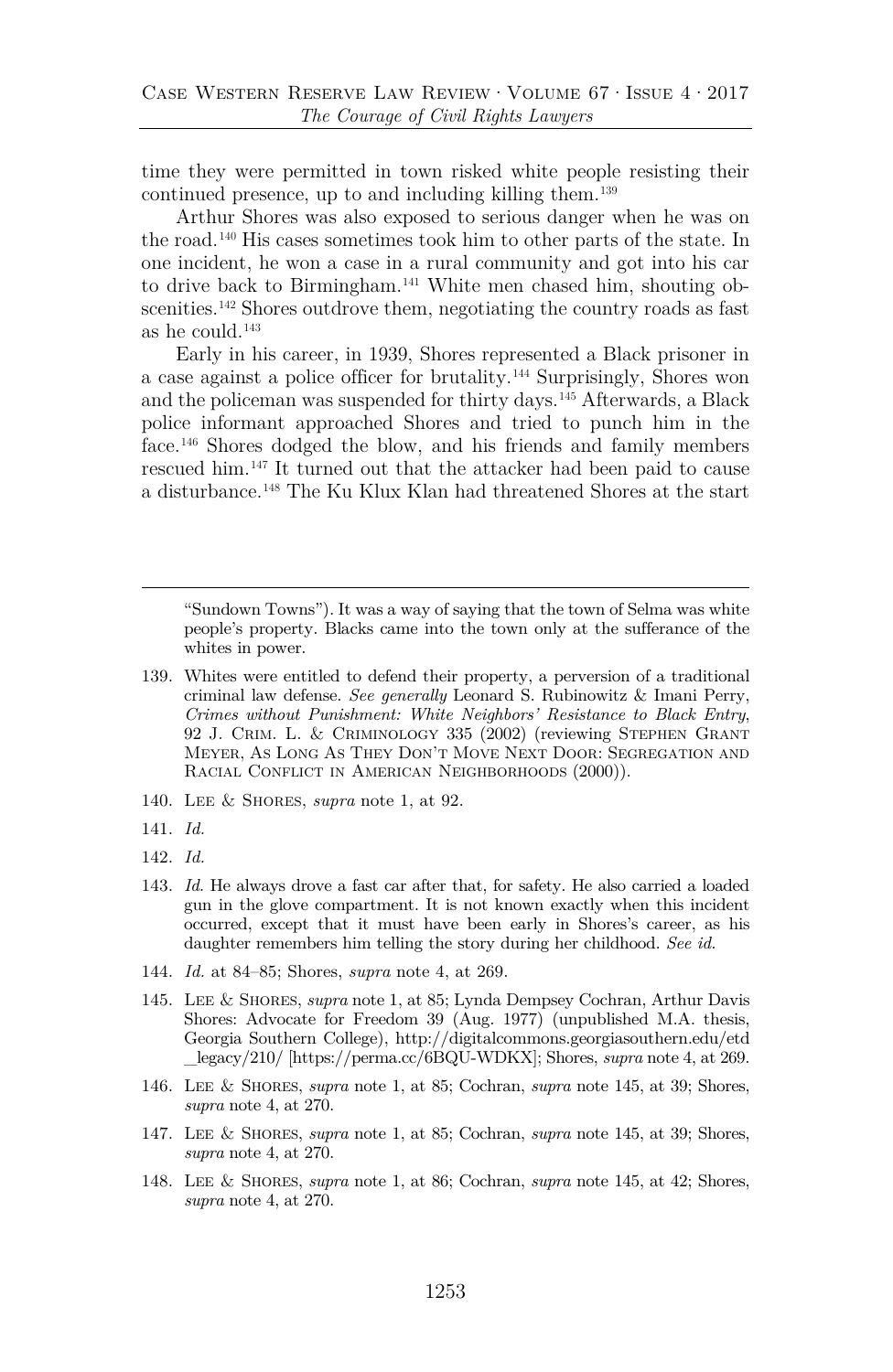of the case, and his victory made him and his family an even greater target for the KKK.<sup>[149](#page-28-4)</sup>

<span id="page-28-3"></span>In 1953, the Shores family moved to Smithfield, a middle-class Black neighborhood that was known as "Dynamite Hill.["150](#page-28-5) It was one of the most dangerous neighborhoods in a city that itself had so many bombings in mid-century that it came to be known as "Bombing-ham."<sup>[151](#page-28-6)</sup> The Shores family's move to Dynamite Hill coincided with an escalation in violence that would continue over the next decade, eventually to the point of multiple bombings.[152](#page-28-7)

Very soon after they moved to their new house, the drive-by shootings began[.153](#page-28-8) Racists fired so many bullets through the Shores's front windows that Arthur Shores had a contractor on retainer to repair them.[154](#page-29-1) When Shores called the police about the shootings, the police officer who came to the house treated it as a trivial matter that did not

- <span id="page-28-1"></span><span id="page-28-0"></span>149*. See id.* at 269 (describing warnings sent from the Ku Klux Klan "ordering me to drop the case or suffer the consequence"); Lee & Shores, *supra* note [1,](#page-1-2) at 84 (describing how Shore's successes made him a target of the Ku Klux Klan).
- <span id="page-28-4"></span><span id="page-28-2"></span>150. *Id.* at 18. The title of the book suggests the ongoing danger that the family faced. Diane McWhorter, Carry Me Home: Birmingham, Alabama: The Climactic Battle of the Civil Rights Revolution 75 (1st Touchstone ed. 2002); Garrow, *supra* note [45,](#page-13-3) at 232.

U.W. Clemon, an Alabama Civil Rights lawyer and the state's first Black federal judge, said that the book "reveals, ever so poignantly, the tolls that those victories [landmark civil rights cases] often exacted on him and his family." U.W. Clemon, *Praise* for Lee & Shores, *supra* note [1.](#page-1-2) Wayne Flynt, Distinguished University Professor of History Emeritus, Auburn University, referred to Shores's "incredible personal courage." Wayne Flynt, *Praise* for Lee & Shores, *supra* note [1.](#page-1-2)

- <span id="page-28-5"></span>151. McWhorter, *supra* note [150,](#page-28-3) at 72; Garrow, *supra* not[e 45,](#page-13-3) at 232. There were more than fifty unsolved racial bombings in Birmingham from 1947– 63. Eskew, *supra* note [22,](#page-8-4) at 322.
- 152. Lee & Shores, *supra* note [1,](#page-1-2) at 18–19, 33, 38–39; Thornton, *supra* note [22,](#page-8-4) at 337.
- <span id="page-28-6"></span>153. Lee & Shores, *supra* note [1,](#page-1-2) at 18. Helen Shores Lee recounted: "I can still recall the *pinging* sound bullets made when someone in a passing car shot the window in our recreation room. The thick glass usually prevented the window from shattering, but the bullets would pierce through and lodge in our interior walls. Each bullet made its mark—a small hole through the glass and each bullet brought our mother fresh new fear." *Id.* at 15.
- <span id="page-28-8"></span><span id="page-28-7"></span>154. *Id.* at 176. Shores gave the "family drill": "When someone fires into the house, immediately hit the floor, put your head down, and crawl quickly to a safe place." *Id.* at 18.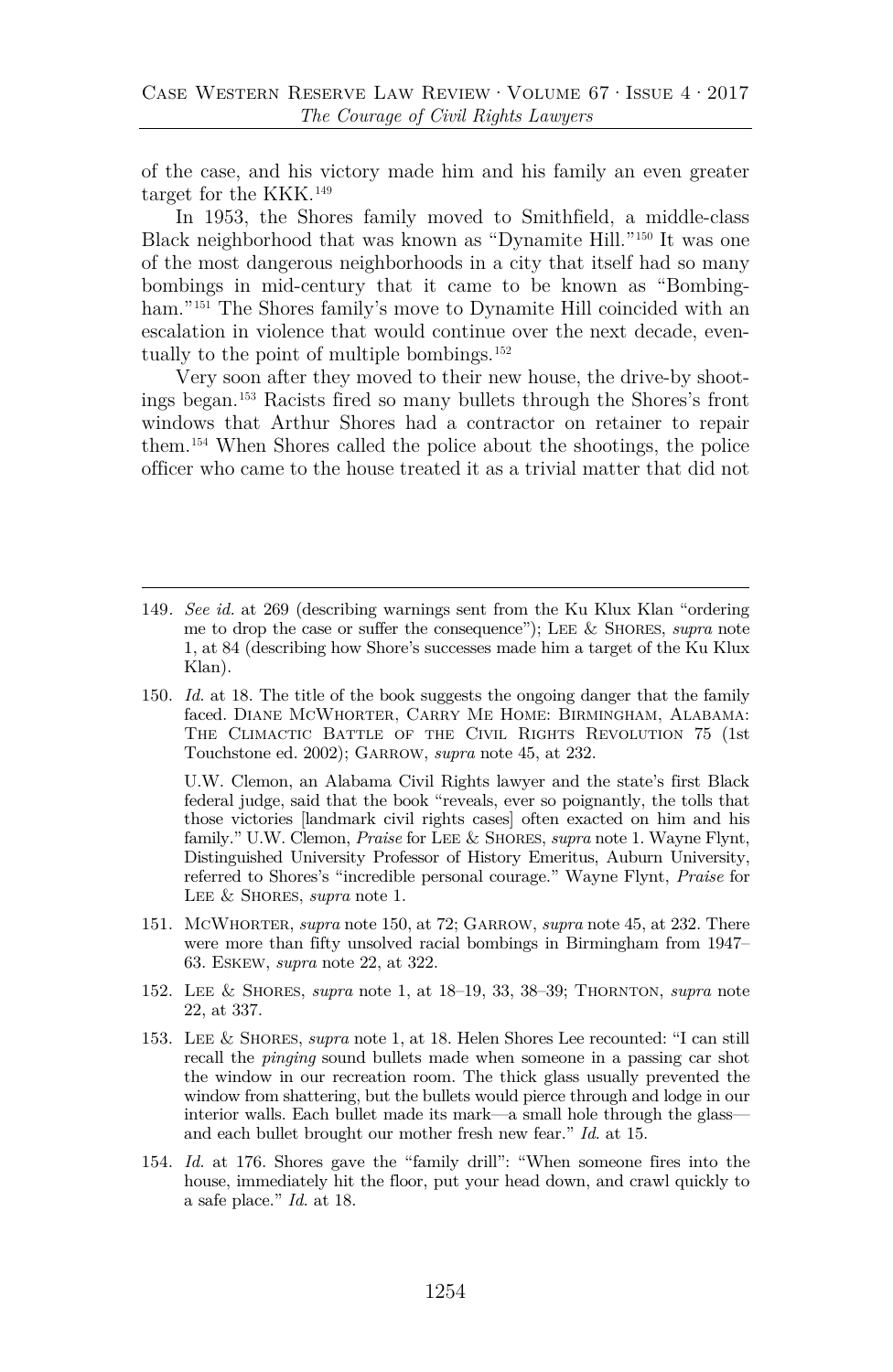warrant any investigation by law enforcement.<sup>[155](#page-29-2)</sup> It was clear that the police would provide no protection against those attacks.[156](#page-29-3)

Aside from shootings, the family faced threats and harassment in the neighborhood as well. One night in 1953, a carful of angry white youths drove back and forth past the Shores house shouting racial epithets as the family sat out on the front porch.[157](#page-29-4) After the second pass, Shores's daughter Helen got so angry that she went inside, got a gun, and attempted to shoot at the youths as they made their third pass.[158](#page-29-5) Her father hit her arm, so the bullet went up in the air rather than possibly hitting one of the young men.[159](#page-29-6) He told her that if she had hit someone, she would have gone to jail, possibly for the rest of her life.<sup>[160](#page-29-7)</sup>

<span id="page-29-0"></span>In addition to not feeling safe within their home, the children faced danger at school as well. One day a white man showed up at Shores's daughter Barbara's school and told her teacher that Mr. Shores wanted his daughter home right away.<sup>[161](#page-29-8)</sup> He said that he had come to take her home.<sup>[162](#page-29-9)</sup> The teacher had the presence of mind to call Mr. Shores, who said that the man was lying.[163](#page-29-10) Meanwhile, the man ran out of the building, into his van, and drove off.[164](#page-29-11) There is no way of knowing what Shores's daughter's fate would have been if the kidnapping had succeeded.<sup>[165](#page-30-1)</sup>

By 1963, Shores was not as active in civil rights cases as he had been in previous decades. [166](#page-30-2) To some extent, he had moved on to more lucrative corporate work, and younger Black attorneys had taken over

- <span id="page-29-3"></span>159. *Id. See infra* Section II.E (discussing the psychological burdens of racially targeted violence).
- <span id="page-29-5"></span><span id="page-29-4"></span>160. Lee & Shores, *supra* note [1,](#page-1-2) at 21–22; *see infra* Section II.E.
- <span id="page-29-6"></span>161. Lee & Shores, *supra* note [1,](#page-1-2) at 148. It is unclear exactly what year this attempted kidnapping occurred, but judging by Barbara being school age, it had to be in the 1950s or very early '60s. *See id.* at 90.
- <span id="page-29-7"></span>162. *Id.* at 148.
- <span id="page-29-8"></span>163. *Id.*
- <span id="page-29-9"></span>164. *Id.* There is no indication that Shores reported the incident to the police. Doing so would have been an exercise in futility and potentially even dangerous.
- <span id="page-29-11"></span><span id="page-29-10"></span>165. *Id.* at 148. Her parents did not talk much about the incident, apparently to avoid adding to their fear, but security measures got tighter in response to it. *Id.*
- 166. *Id.* at 41.

<sup>155.</sup> *Id.* at 18–19.

<span id="page-29-1"></span><sup>156.</sup> *Id.*

<sup>157.</sup> *Id.* at 20–21.

<span id="page-29-2"></span><sup>158.</sup> *Id.* at 21.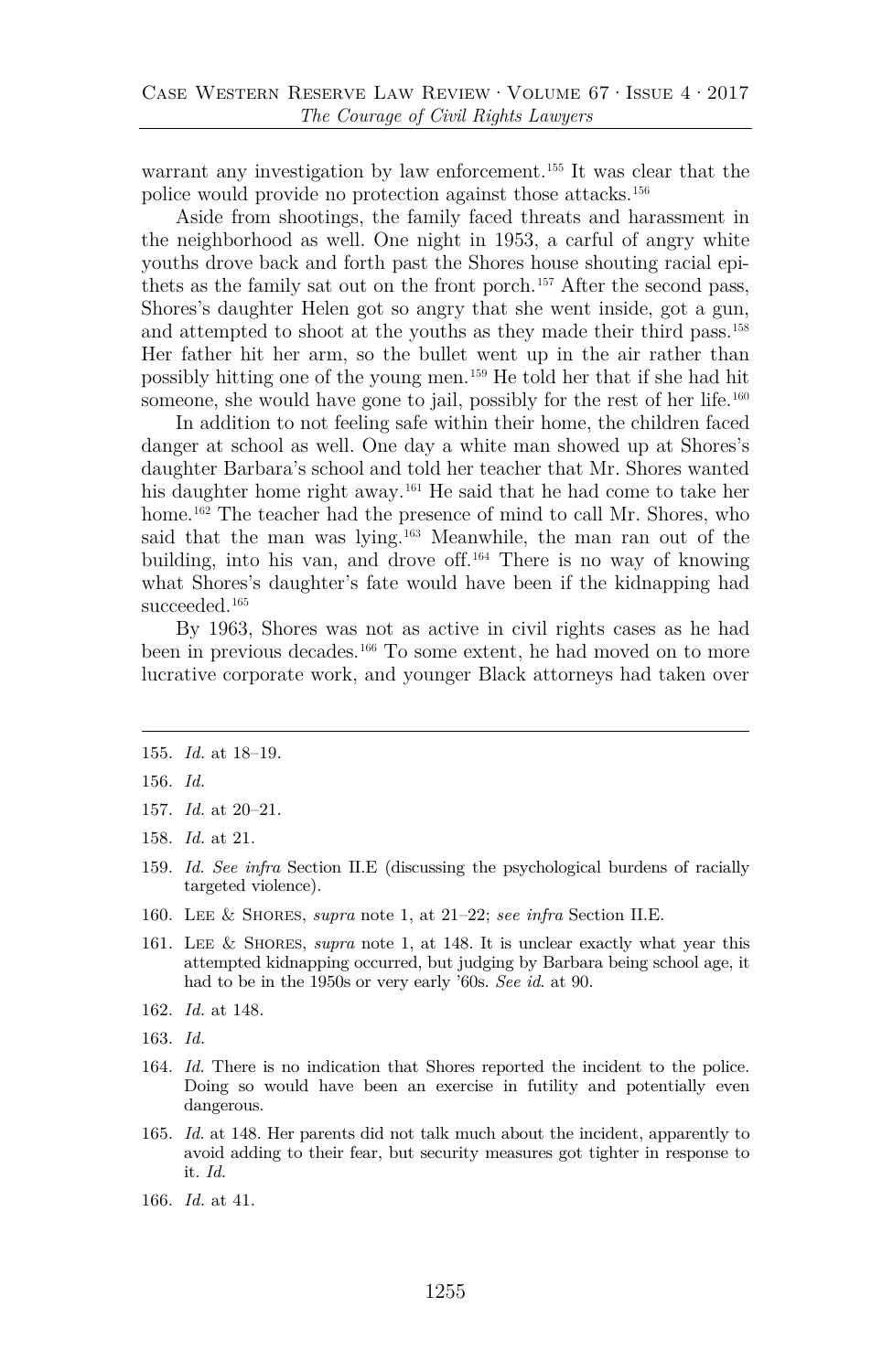some of the civil rights litigation load.[167](#page-30-3) Shores assumed that this meant the Ku Klux Klan would no longer target him.<sup>[168](#page-30-4)</sup> That assumption proved to be very wrong. On August 20, 1963, attackers set off dynamite that caused more than \$7,200 damage to the Shores's \$40,000 home.<sup>[169](#page-30-5)</sup> The front of the house was demolished, the garage doors were blown open, and the car inside was crushed.[170](#page-30-6) No one was hurt, but the blast was so powerful that shards of glass from the windows in one room stuck in the walls. If anyone had been in that room at the time of the blast, they almost certainly would have been killed.[171](#page-30-7)

<span id="page-30-0"></span>Shores repaired and reinforced the house.[172](#page-30-8) He assumed that the racists had sent their message and there would be no further bombings.[173](#page-30-9) Once again, he underestimated his adversary, which was probably the Ku Klux Klan. The KKK was particularly active and violent in Birmingham at the time.[174](#page-30-10) Two weeks after the first blast, another bomb hit the Shores home, while it was still under repair from the first blast.[175](#page-31-1) It did less than \$1,200 additional damage.[176](#page-31-2) But this time it caused a concussion.[177](#page-31-3) Arthur Shores's wife Theodora was knocked out of bed by the tremor.[178](#page-31-4)

- 167. Cochran, *supra* note [145,](#page-27-4) at 103.
- 168. *Id.* at 104.
- 169. Thornton, *supra* note [22,](#page-8-4) at 337.
- <span id="page-30-1"></span>170. Lee & Shores, *supra* note [1,](#page-1-2) at 33. This was one of the rare occasions when Arthur Shores showed a reaction. Barbara indicated that he was visibly shaken and perhaps scared. *Id. See infra* Section II.E.
- <span id="page-30-5"></span><span id="page-30-4"></span><span id="page-30-3"></span><span id="page-30-2"></span>171. Lee & Shores, *supra* note [1,](#page-1-2) at 38–39. *See also* Cochran, *supra* note [145,](#page-27-4) at 104.

Klan member Robert Chambliss was known as "Dynamite Bob." When he heard about the bombing, he said that he hoped that it had killed Arthur Shores. Lee & Shores, *supra* note [1,](#page-1-2) at 35. While the family received many supportive letters after the bombing, other writers expressed regret that Shores had survived it. *Id.* at 36–38.

- <span id="page-30-7"></span><span id="page-30-6"></span>172. *Id.* at 41.
- 173. *Id.* at 39.
- 174*. See* Keith S. Hebert, *Ku Klux Klan in Contemporary America*, The Encyclopedia of Ala. (Oct. 8, 2014), http://www.encyclopediaofalabama .org/article/h-3291 [https://perma.cc/A2P6-CBY8].
- <span id="page-30-8"></span>175. Lee & Shores, *supra* note [1,](#page-1-2) at 44; Thornton, *supra* note [22,](#page-8-4) at 342. Earlier that day, a federal court had ordered the admission of the first five Black students to three previously all-white public schools. BRANCH, *supra* note [7,](#page-3-4) at 888. That might explain the timing of the blast.
- <span id="page-30-10"></span><span id="page-30-9"></span>176. THORNTON, *supra* note [22,](#page-8-4) at 342.
- 177. Lee & Shores, *supra* note [1,](#page-1-2) at 45.
- 178. *Id.*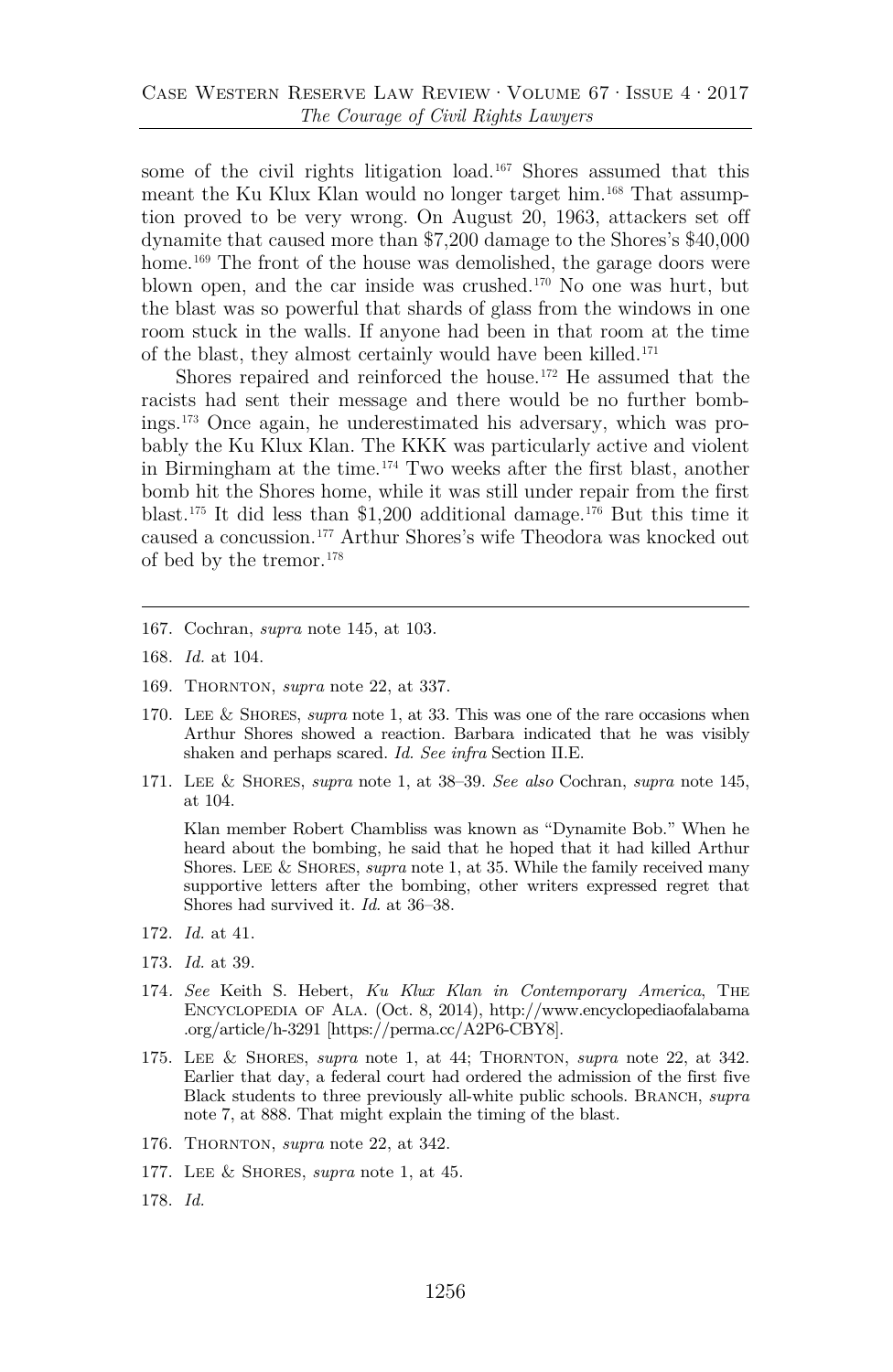FBI investigators later told Shores that his long record of civil rights litigation had made him a continuing symbol among whites as a prominent and hated agitator for racial change.[179](#page-31-5) In response to the attack, armed guards volunteered to guard the Shores house at night to prevent further bombings.[180](#page-31-6) Attorney Constance Baker Motley described the scene that she saw when she and Thurgood Marshall arrived to stay as guests at "Arthur Shores's spacious new home on the city's outskirts" while they were litigating a case in Birmingham: "When Thurgood and I arrived, the garage door was wide open. Inside were six or eight black men with shotguns and machine guns who had been guarding the house since the last bombing."[181](#page-31-7)

<span id="page-31-0"></span>On Sunday, March 21, 1965, voting rights activists began their famous march from Selma, Alabama, to the state capitol in Montgomery[.182](#page-31-8) Meanwhile, in Birmingham, there was yet another attempt to bomb the Shores home. This time it was part of a coordinated attack. Several green boxes appeared at Black sites that morning, including a church, a funeral home, a high school, and the Shores property.[183](#page-32-0) The boxes were loaded with dynamite.[184](#page-32-1) Fortunately, demolition experts from a nearby army base arrived in time to disable them before they were timed to explode.<sup>[185](#page-32-2)</sup> They disabled the bomb at the Shores home

- <span id="page-31-5"></span><span id="page-31-4"></span>180. Lee & Shores, *supra* note [1,](#page-1-2) at 145.
- <span id="page-31-7"></span><span id="page-31-6"></span>181. Motley, *supra* note [110,](#page-23-10) at 123. *See infra* Section II.E.

Thurgood Marshall stayed at the Shores house on occasion, including during the Autherine Lucy trial challenging her exclusion from the University of Alabama because of her race. Lee & Shores, *supra* note [1,](#page-1-2) at 145. Even though this was before any bombings, the threats of violence were so great during that period that men from the area organized a "neighborhood watch," armed with shotguns and they patrolled the area from 5:00 P.M. to 8:00 A.M. *Id.* at 145.

- 182. *Selma to Montgomery March (1965)*, KING ONLINE ENCYCLOPEDIA, http: //kingencyclopedia.stanford.edu/encyclopedia/encyclopedia/enc\_selma\_to \_montgomery\_march/index.html [https://perma.cc/7N9J-CRLD] (last visited Dec. 8, 2016).
- <span id="page-31-8"></span>183. Lee & Shores, *supra* not[e 1,](#page-1-2) at 222–23; Cochran, *supra* note [145,](#page-27-4) at 102–03.
- 184. Lee & Shores, *supra* note [1,](#page-1-2) at 222–23.
- 185. *Id.*

<span id="page-31-3"></span><span id="page-31-2"></span><span id="page-31-1"></span><sup>179.</sup> Cochran, *supra* note [145,](#page-27-4) at 107. Even though Shores was more conservative than some other Black leaders, white supremacists targeted him because of his long history of successful federal cases challenging racial discrimination. THORNTON, *supra* note [22,](#page-8-4) at 337.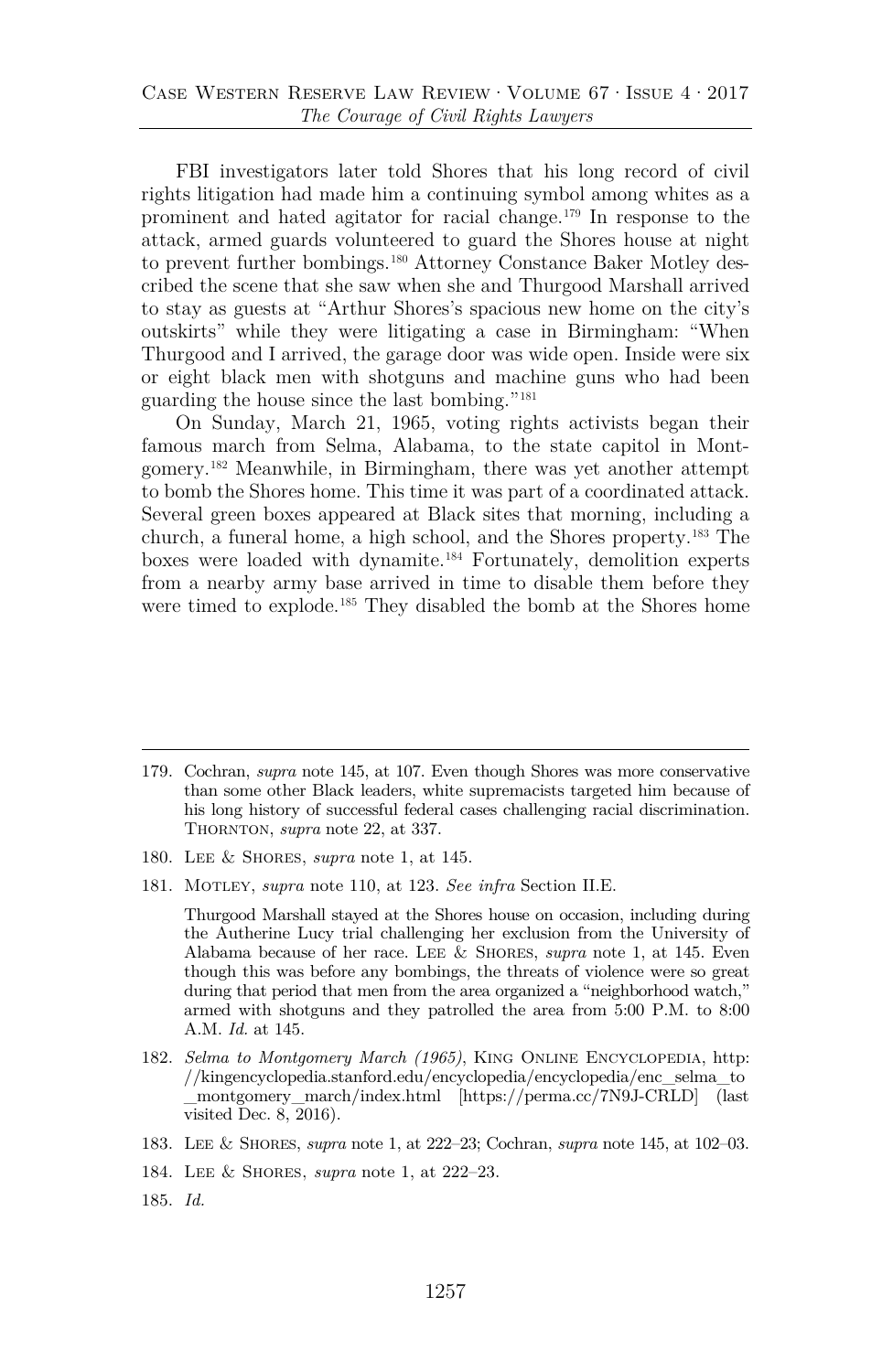only a minute before noon, when it was set to go off.[186](#page-32-3) An expert estimated that there was enough dynamite in the bombs to destroy most of the neighborhood.[187](#page-32-4)

Finally, like Fred Gray, Arthur Shores received telephone death threats both at home and at his office.[188](#page-32-5) He changed his home number regularly to minimize those calls.[189](#page-32-6) He kept guns in the house and carried a gun whenever he went out, as did his guards.[190](#page-32-7) He once explicitly called the bluff of someone threatening him.[191](#page-32-8) Shores responded to all of these threats by not backing down, just like his fellow civil rights attorneys who dealt with similar dangers. Shores refused to leave Birmingham or walk away from his civil rights work.<sup>[192](#page-32-9)</sup>

The white Montgomery lawyer Clifford Durr also faced physical dangers. He received death threats for defending a Black man who was accused of propositioning a white woman.[193](#page-32-10) In another incident, Durr loaned his car to a white friend to go to a rally for Freedom Riders at a Black church.[194](#page-32-11) Extreme segregationists attacked the car after they saw white people getting out of it outside the church where a rally was taking place.[195](#page-33-0) They turned the car over and put a lit match in the gas tank to set it on fire.[196](#page-33-1) There was nothing left but the frame of the car.[197](#page-33-2)

- <span id="page-32-12"></span>186. *Id.* at 223.
- 187. *Id.*; Cochran, *supra* note [145,](#page-27-4) at 103.
- <span id="page-32-0"></span>188. Lee & Shores, *supra* note [1,](#page-1-2) at 118.
- <span id="page-32-1"></span>189. *Id.* at 19.
- <span id="page-32-2"></span>190. *Id.* at 17, 145; Motley, *supra* note [110,](#page-23-10) at 123; Cochran, *supra* note [145,](#page-27-4) at 107.
- <span id="page-32-4"></span><span id="page-32-3"></span>191. He told a threatening phone caller exactly when he would be leaving his office and what his route would be. Lee & Shores, *supra* note [1,](#page-1-2) at 149. Nothing happened. *Id.*
- <span id="page-32-7"></span><span id="page-32-6"></span><span id="page-32-5"></span>192. *Id.* at 146. Shores and his wife argued about whether to stay in Birmingham, to the point that their daughter worried that they might be getting a divorce. *Id.* Over time, Theodora became a supporter of her husband and his work, leaving it all in God's hands. *Id.*
- <span id="page-32-8"></span>193. Salmond, *supra* note [2,](#page-2-2) at 184–85.

Robert Carter also received many threats as he litigated, often related to school desegregation cases. CARTER, *supra* note [101,](#page-22-8) at 133-34.

- <span id="page-32-9"></span>194. Durr, *supra* note [94,](#page-21-12) at 300.
- <span id="page-32-10"></span>195. *Id.* They did not take Durr's advice to park the car a few blocks away from the church and enter through the back. *Id. See also* Brown, *supra* note [93,](#page-21-4) at 187 ("Unfortunately, Mitford parked the Durrs' car near the church, and the crowd overturned and burned it during the disturbance.").
- 196. Durr, *supra* note [94,](#page-21-12) at 301; Brown, *supra* note [93,](#page-21-4) at 187.
- <span id="page-32-11"></span>197. Garrow, *supra* note [45,](#page-13-3) at 158. Durr, *supra* note [94,](#page-21-12) at 301. After that, they could not get insurance in Montgomery because their insurance company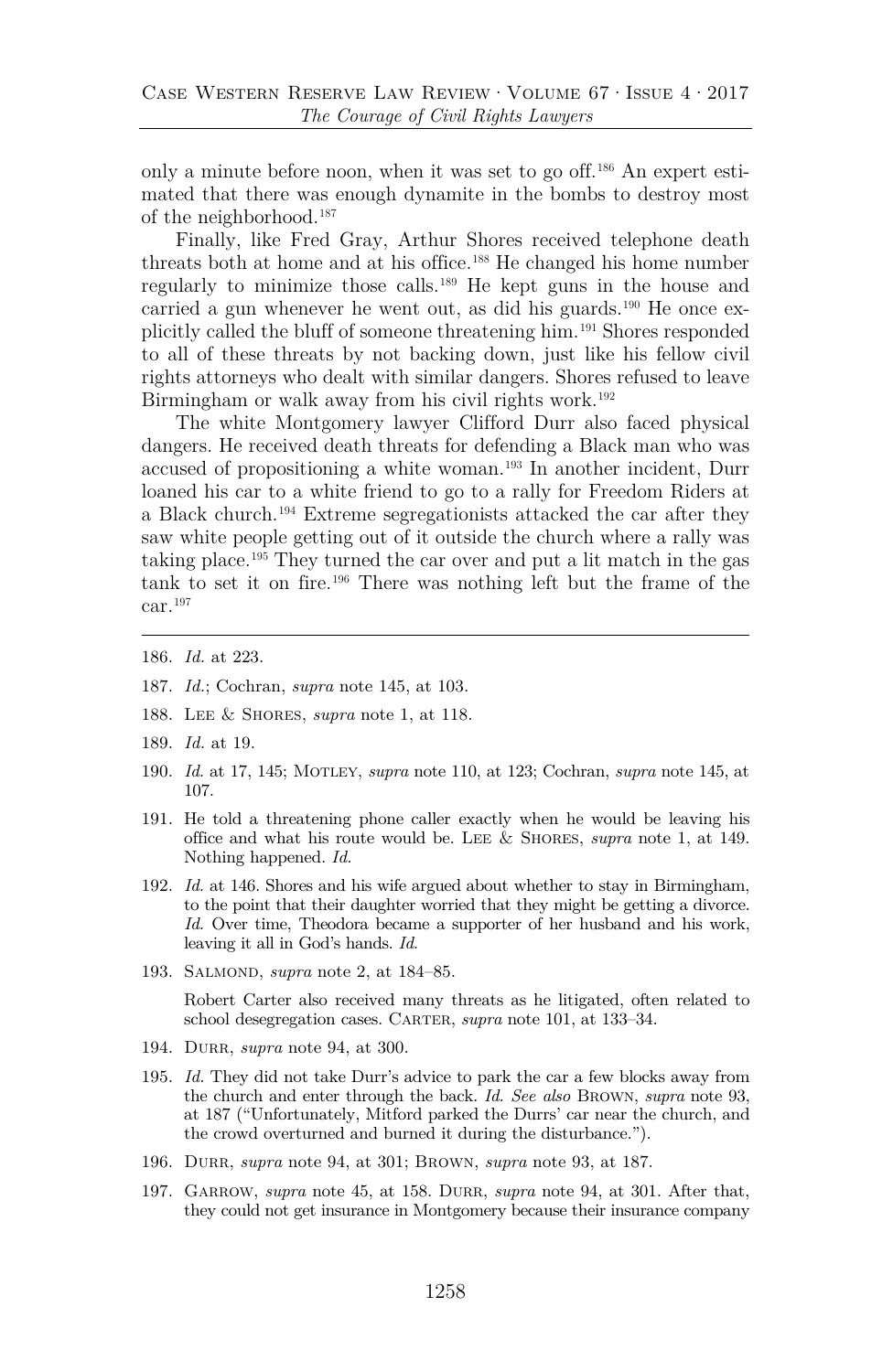The northern lawyers who worked with Fred Gray also faced danger whenever they went South. Segregationists viewed them as "outside agitators" threatening the racial status quo, like the "carpetbaggers" of the 19th century Reconstruction era.[198](#page-33-3) When Constance Baker Motley represented Autherine Lucy in her challenge to the all-white University of Alabama, there were great risks for client and lawyers alike.[199](#page-33-4) In referring to the courage it took, Supreme Court Justice Stephen Breyer remarked that "people put their lives, their health, their families at risk when they made stands on what were, in that time, in that place, in those days, very unpopular positions. And [Motley] did. She just did it. "[200](#page-33-5)

<span id="page-33-6"></span><span id="page-33-0"></span>Northern lawyers like Constance Baker Motley, Robert Carter, and Thurgood Marshall headed into danger every time they journeyed to Alabama for cases they were litigating. Even sleeping had risks. Black lawyers were not allowed to stay in any of the white hotels in Alabama.[201](#page-34-0) So they often stayed with a fellow attorney, most often Fred

blamed them for letting the car be burned. They were able to get insurance in Birmingham. *Id.*

Shores had similar difficulties insuring his house after two bombings. Lee & Shores, *supra* note [1,](#page-1-2) at 48.

- <span id="page-33-2"></span><span id="page-33-1"></span>198*. See generally* Baker, *supra* note [19,](#page-7-5) at 69 (discussing Southern attitudes towards Reconstruction in the 1900s); *see also* GARROW, *supra* note [45,](#page-13-3) at 67 ("[A local pastor] pointedly told reporters that the protest was a local movement and not for outside agitators.").
- 199. *See supra* Section I.B (discussing Arthur Shores's involvement in Autherine Lucy's suit against the University of Alabama); *see generally* Clark, *supra* note [14](#page-6-3) (discussing the school desegregation cases and the underlying danger to those involved).
- <span id="page-33-5"></span><span id="page-33-4"></span><span id="page-33-3"></span>200. Justice is a Black Woman: The Life and Work of Constance Baker Motley (Quinnipiac Univ. 2012) [hereinafter Motley Documentary]. Other judges made similar observations about Constance Baker Motley in the documentary:

She had extraordinary courage and perseverance, and I think that's a lesson that we can learn in this century—that whatever choice you make, you need to stand up. That was to me the heart of Constance Baker Motley—that if you see a wrong, that you as a lawyer had the power to change it.

Judge Ann C. Williams of the Seventh Circuit Court of Appeals. *Id.*

District Judge Laura Taylor Swain said that "she [Motley] gave people great hope, often at great risk and often at personal danger to herself." *Id.*

Juan Williams, the narrator, emphasized that "there was no mistaking the danger that Motley constantly faced while traveling and working in the Southern states at the time . . . . threats of verbal and physical abuse haunted nearly all the public school and university cases the legal defense fund handled." *Id.*

201. Gray, *supra* note [2,](#page-2-2) at 218.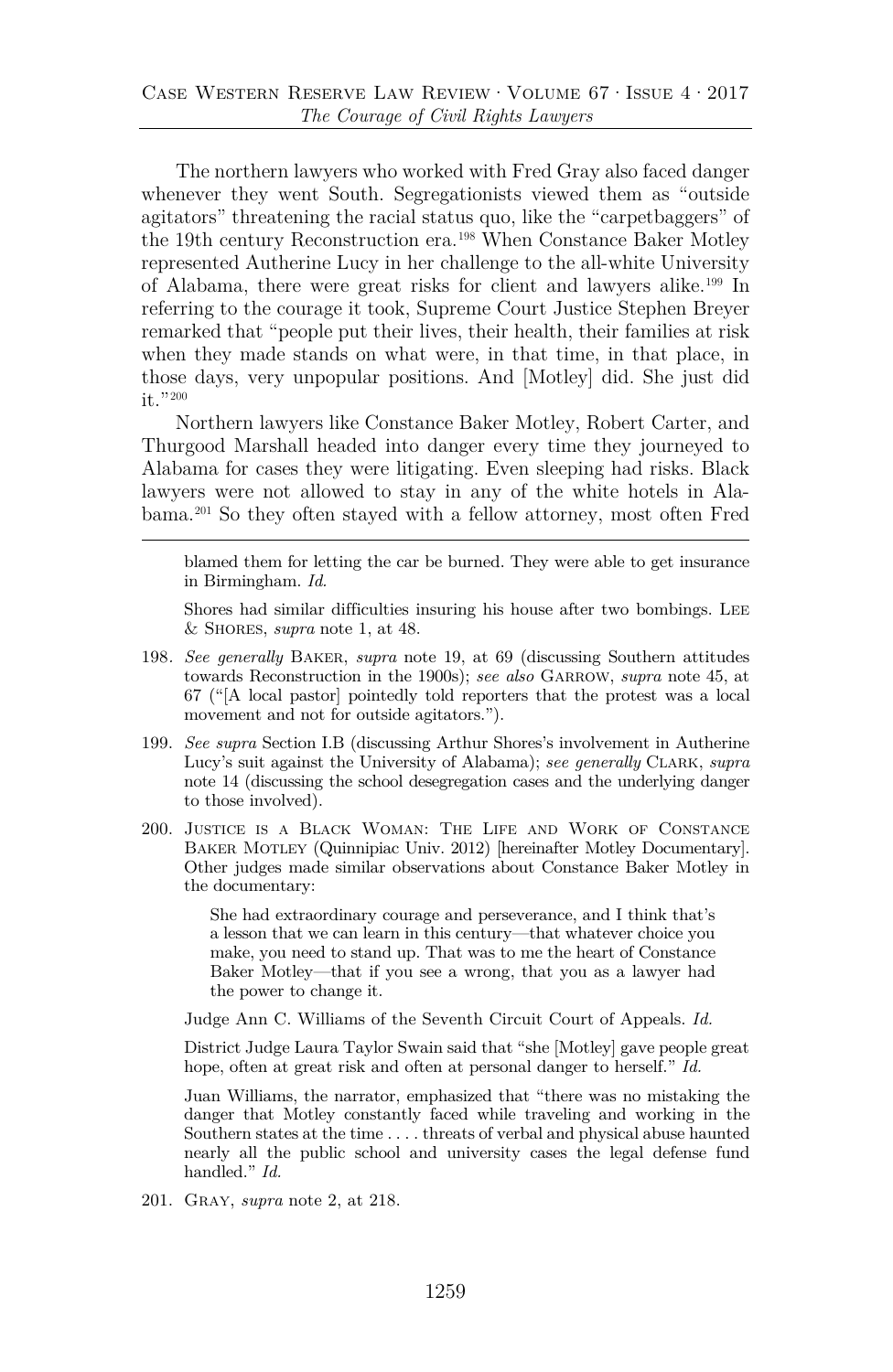Gray in Montgomery, or Arthur Shores in Birmingham[.202](#page-34-1) Alternatively, they could stay at one of the few hotels for Blacks in the South, the Gaston Motel.[203](#page-34-2) However, in 1963, racists bombed the Gaston Motel in an attempt to kill Martin Luther King, who was staying there at the time.[204](#page-34-3)

Finally, and ironically, there were problems with the police. In addition to the extra-legal attacks by the KKK and individual segregationists, the police also posed a danger to the lawyers and their families.[205](#page-35-1) Like civil rights activists engaged in peaceful protests, lawyers and their families had much to fear from the police. In some cases, it was their inaction. They did not provide protection against attacks,

<span id="page-34-3"></span><span id="page-34-2"></span>204. *Id.* at 429; Greenberg, *supra* note [2,](#page-2-2) at 321. The bomb exploded right under the room where Dr. King was supposed to be staying. Luckily, the room was empty at the time. The room below it was also destroyed, but the person staying there miraculously survived. McWhorter, *supra* note [150,](#page-28-3) at 430.

Arthur Shores's daughter Helen suggested, ironically, that Thurgood Marshall stayed at their house when he worked with her father because staying at a hotel was too dangerous. Lee & Shores, *supra* note [1,](#page-1-2) at 96.

In discussing LDF lawyers, Jack Greenberg, Thurgood Marshall's successor in heading the organization, said:

LDF lawyers worked in the vortex and at the edges of violence, but mostly came out unscathed. I can't think of a single instance of a lawyer refusing to attend a case or meet with clients because of fear of violence, though we did our best to minimize risks. Thurgood used to joke that he had a big yellow stripe down his back. We followed his example . . . .and he claimed that he "wrapped his rights in cellophane" and stuck them in his pocket when he went down South.

Greenberg, *supra* note [2,](#page-2-2) at 321.

Thurgood Marshall's wife expressed her fears about the risks he was taking going South to challenge the Jim Crow regime. *See American Experience: Simple Justice* (PBS television broadcast Jan. 18, 1993) (following Thurgood Marshall's journey from law school at Howard University to the south with Dean Charles Houston to document the effects of segregation and the eventual challenge of segregation in court).

205. Thornton, *supra* note [22,](#page-8-4) at 311; Garrow, *supra* note [45,](#page-13-3) at 74–76; Branch, *supra* note [7,](#page-3-4) at 758–61.

<sup>202</sup>*. Id.* ("Bernice and I entertained many civil rights leaders and attorneys in our home. Until the mid-1960s, African American attorneys could not stay in white hotels."); Lee & Shores, *supra* note [1,](#page-1-2) at 176.

<span id="page-34-1"></span><span id="page-34-0"></span><sup>203.</sup> Greenberg, *supra* note [2,](#page-2-2) at 334. The Gaston motel was even more rare in that it was Black-owned and actually resembled white lodging in terms of comforts and amenities. *Id.*; MCWHORTER, *supra* note [150,](#page-28-3) at 263 ("The boxy-modern brick Gaston Motel . . . [gave] Negro visitors a 'nice place' to stay in Birmingham.").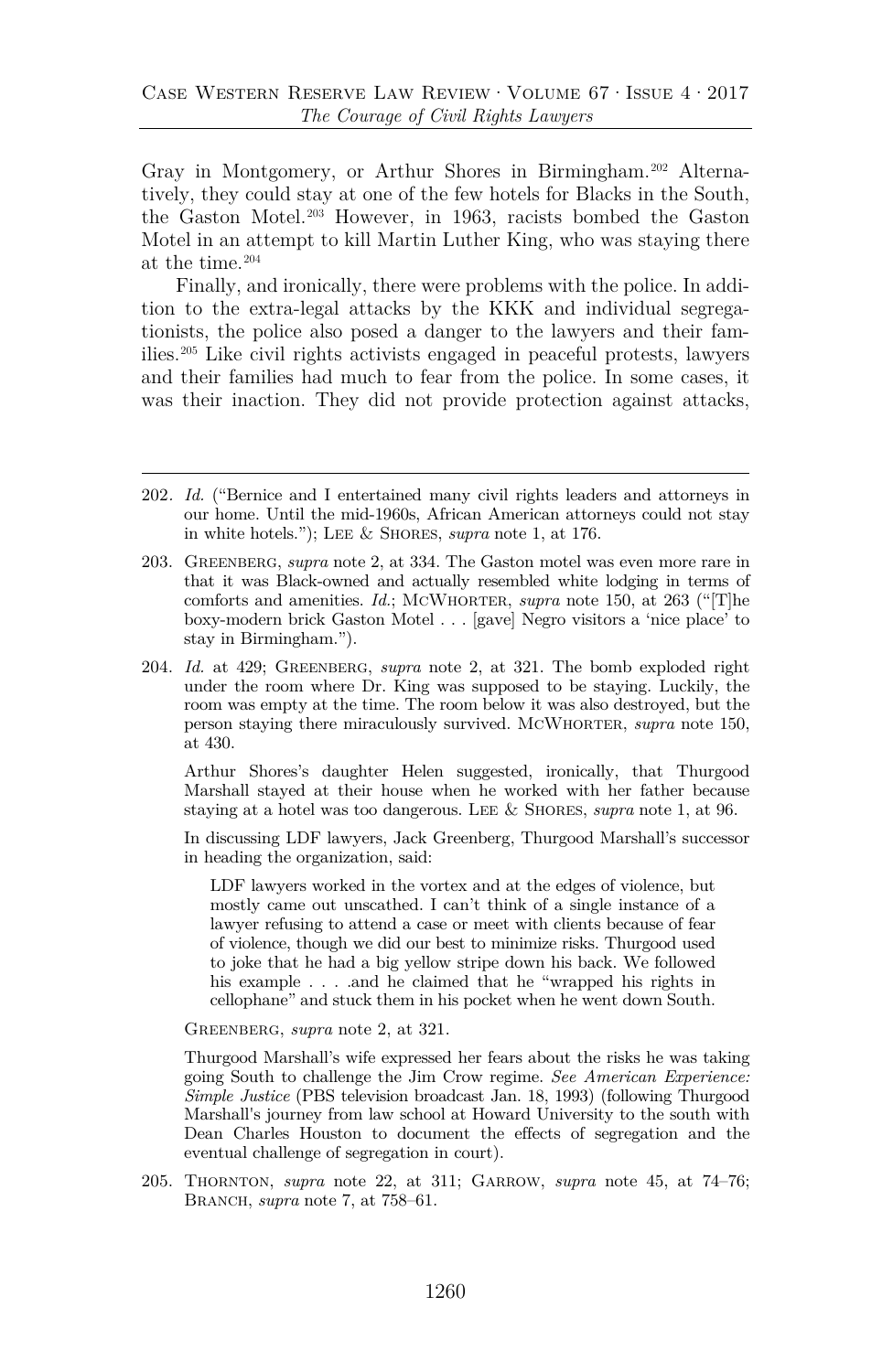leaving that to the lawyers and their families and friends.[206](#page-35-2) In other instances, the police joined with private individuals and groups to cause the harm.

When the Shores house was bombed for the second time, a neighbor reported that when he heard the blast there was already a police car parked in his driveway, and police cars had blocked off the street.<sup>[207](#page-35-3)</sup> This suggests that, at the very least, the police knew about the planned bombing and chose to do nothing to prevent it. More likely, they were co-conspirators in the attack.

Constance Baker Motley also found law enforcement unreliable as a source of protection. An official of the NAACP commented about her situation: "We couldn't count unfortunately on the local police to provide the security that she needed, nor in some instances could we count on the local members of the FBI because oft-times they were in cahoots with the local police."<sup>[208](#page-35-4)</sup>

- <span id="page-35-0"></span>206. Lee & Shores, *supra* note [1,](#page-1-2) at 18–19.
- 207. *Id.* at 47.
- <span id="page-35-1"></span>208. Motley Documentary, *supra* note [200](#page-33-6) (quoting Herbert Wright, Former Director and Youth Director at the NAACP).

Much of the danger Motley experienced was in Mississippi, rather than Alabama. Wright pointed out that she was always in danger when she was in the state representing James Meredith, who was seeking to be the first Black student to attend the University of Mississippi. *Id.* Meredith feared, with good reason, that his life was in danger. *Eyes on the Prize: America's Civil Rights Years (1954–1965): Interview With Constance Baker Motley*, Wash. U. Digital Gateways (Nov. 2, 1985), http://digital.wustl.edu/e/ eop/eopweb/mot0015.0589.074judgeconstancebakermotley.html [https:// perma.cc/XH8X-Y4P7]. When Motley, his lawyer, appeared in public with him, she was potentially in harm's way, as well.

<span id="page-35-4"></span><span id="page-35-3"></span><span id="page-35-2"></span>Also, in her autobiography, Motley described an incident when she was traveling with Medgar Evers, Mississippi NAACP leader:

As we were driving outside of Jackson onto a stretch of road through a wooded area, Medgar kept checking the rearview mirror. I was still working on the motion papers. Suddenly, Medgar said, "Don't look back. Put that yellow pad in The New York Times. We are being followed by the state police." Medgar, attempting to calm me, explained that he had been followed on many occasions as he crisscrossed the state in connection with his NAACP duties . . . .I rode from that point on to Meridian, another twenty-five miles or so away, with my head straight forward and scarcely breathing.

MOTLEY, *supra* note [110,](#page-23-10) at 180.

Medgar Evers's assassination in 1963 was extremely traumatic for Motley. *See* Motley Documentary, *supra* note [200](#page-33-6) ("The mental anguish was so great I did not think I would ever get out of bed again. I resolved then and there not to go to the funeral in Jackson, reasoning that it was time to give up on Mississippi. I felt I would not be safe there.").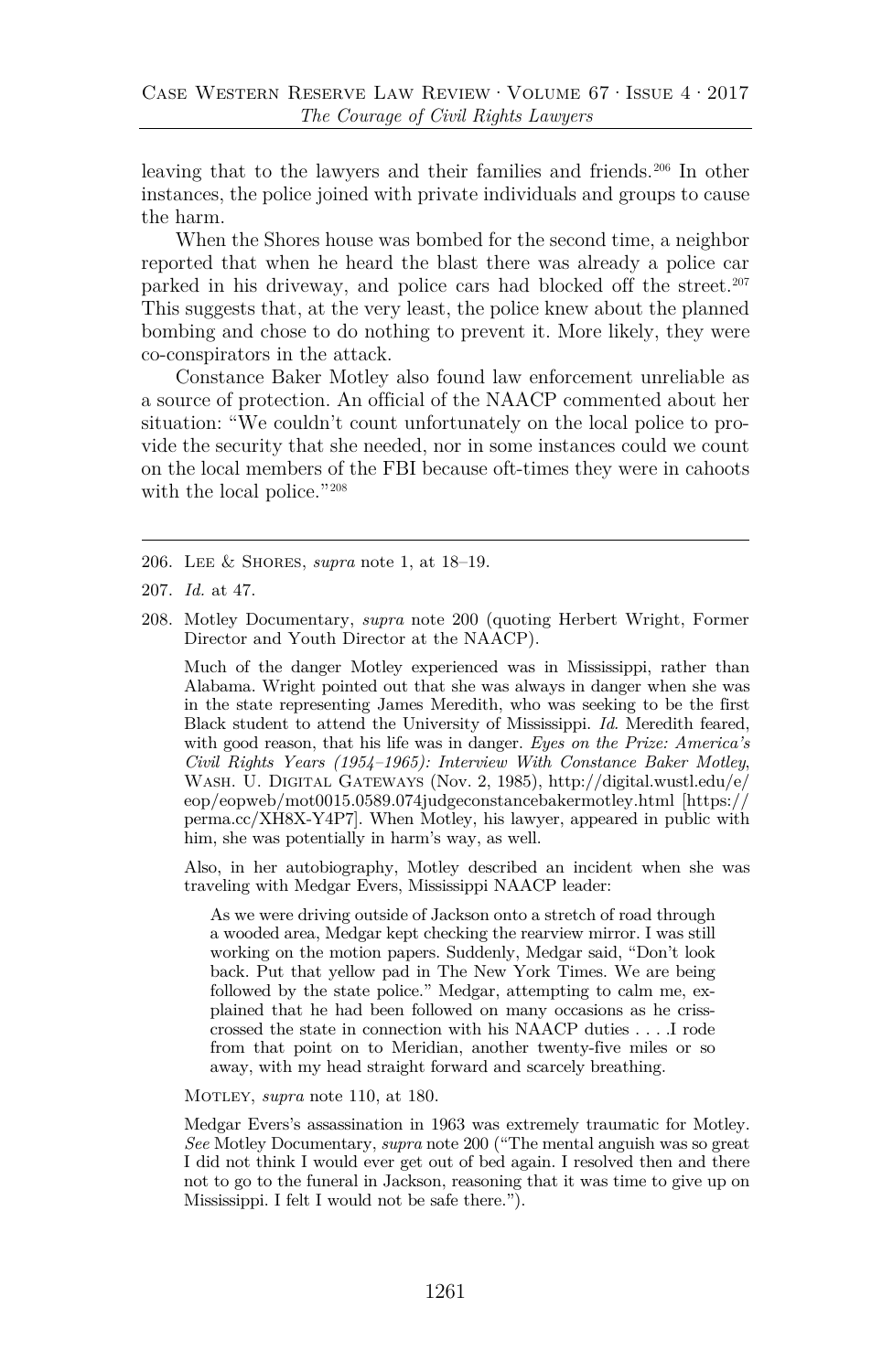While not in Alabama, Thurgood Marshall had a near death experience at the hands of the police. In 1946, having secured the acquittal of several Black defendants in a Tennessee courtroom, white racists and local police joined forces in a plot to lynch him.<sup>[209](#page-36-0)</sup> The police arrested him on a bogus charge and took him to a river bank where a lynch mob waited with a rope over a tree.<sup>[210](#page-36-1)</sup> Marshall's co-counsel helped thwart the scheme and helped Marshall get out of town by using a decoy car as a deception.<sup>[211](#page-36-2)</sup>

So, Fred Gray and his colleagues faced very significant risks to their own and their families' lives and property. However, those extra-legal, violent strategies did not succeed in stopping those courageous lawyers. Nor did the other challenges with which their adversaries presented them.

#### *B. Legal Threats*

Officials sometimes turned to the legal system in an effort to remove civil rights lawyers from the movement, especially in the case of Fred Gray. In her Foreword to the 1995 edition of Fred Gray's *Bus Ride to Justice*, Professor Darlene Clark Hine suggested that:

Though Gray largely operated behind the scenes, the white governing officials nevertheless knew with whom they were dealing. Ex-Alabama governor and extreme segregationist John Patterson confided in an interview decades later that if any of the state-sanctioned maneuvers to remove Fred Gray from the city had worked then, the movement for desegregation perhaps could have been stalled or put on hold for a generation or more.<sup>[212](#page-37-0)</sup>

John Patterson served as Alabama Attorney General from 1955 to 1959 and as governor of the state from 1959 to  $1963.^{213}$  In both offices, he led the effort to defeat the Civil Rights Movement in the state.<sup>214</sup> As a lawyer, he turned to legal strategies to pursue that objective by trying

- 210. Williams, *supra* note [83,](#page-20-4) at 140.
- 211. *Id.* at 141.
- <span id="page-36-0"></span>212. Hine, *supra* note [2,](#page-2-2) at xiii.
- 213. Howard, *supra* not[e 37,](#page-11-6) 48–65, 140–49. *See* Carl Grafton & Anne Permaloff, *John. M. Patterson (1959–63),* Encyclopedia of Ala. (Jan. 15, 2008), http://www.encyclopediaofalabama.org/article/h-1431 [https://perma.cc/ L7MG-NTPE] (last updated Sept. 30, 2014).
- <span id="page-36-2"></span><span id="page-36-1"></span>214. Rubinowitz, *supra* note [3,](#page-2-3) (manuscript at 3–7).

<sup>209.</sup> Williams, *supra* note [83,](#page-20-4) at 139–41; *see also* Gilbert King, Devil in the Grove: Thurgood Marshall, the Groveland Boys, and the Dawn of a New America 13–20 (2012) (noting that white racists continually threatened to lynch Thurgood Marshall throughout his time in Tennessee).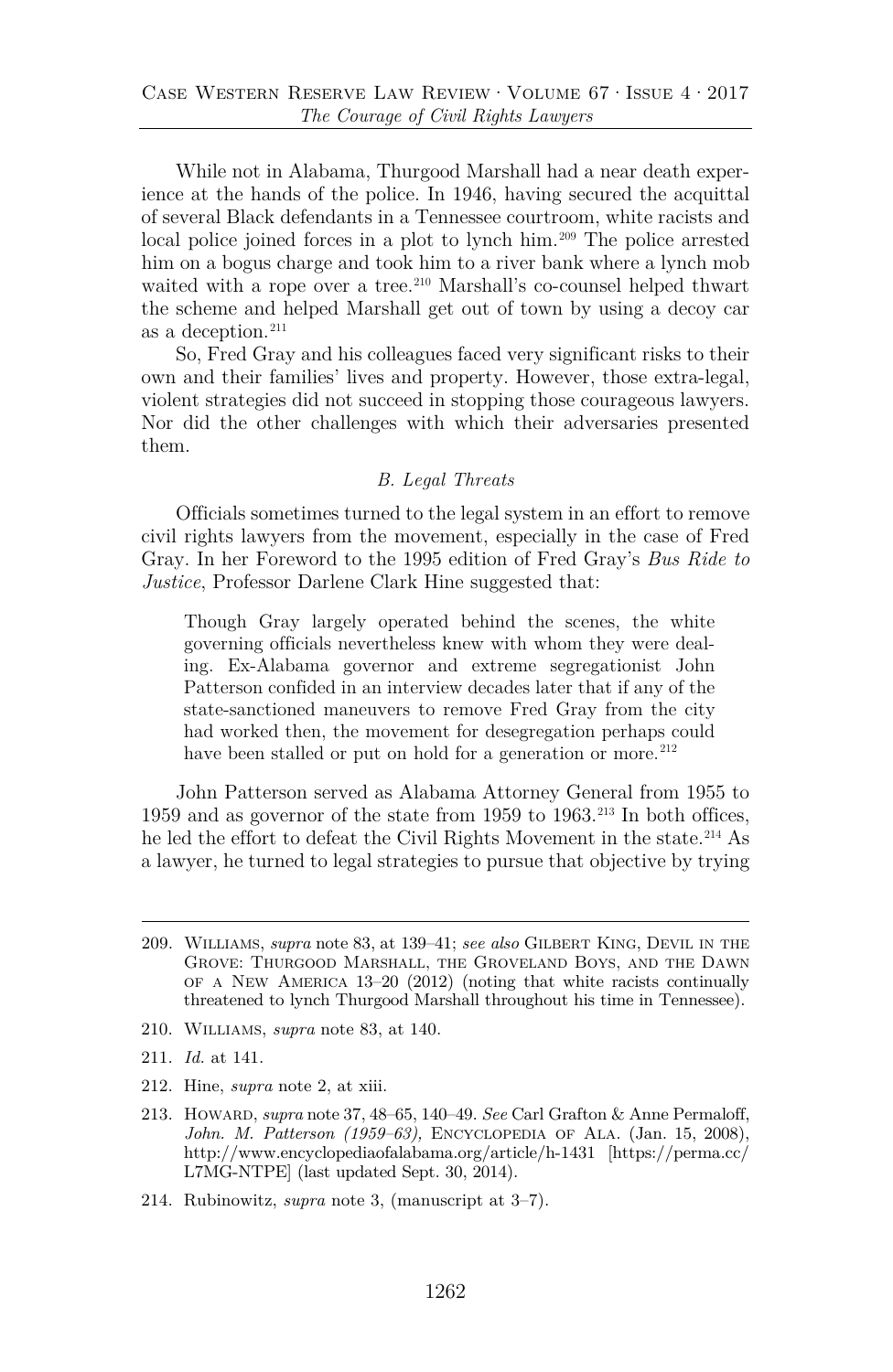to remove key civil rights actors from the scene.<sup>[215](#page-37-4)</sup> While it is not clear how much Patterson was involved in the legal strategies designed to remove Fred Gray, he certainly had a direct hand in working against the Civil Rights Movement.

Alabama officials, possibly including Patterson, aggressively used legal and administrative strategies to attempt to remove Fred Gray from the movement. The two main approaches were charging him with barratry—both as a criminal prosecution and an attempted disbarment—and attempting to remove Gray's ministerial exemption and draft him into military service.<sup>[216](#page-37-5)</sup>

<span id="page-37-3"></span>In 1956, during the Montgomery Bus Boycott, Fred Gray faced his first attacks from the state. In an effort to remove Gray from the movement, Alabama officials drew on a tactic that had been successful a decade earlier. In that 1945 incident, Arthur H. Madison, a Black Alabama-born lawyer, lost his license because of his civil rights activities.[217](#page-37-6) On a visit to his home state from New York, he attempted to help Black citizens register to vote.<sup>[218](#page-37-7)</sup> As a result, he was arrested under a state misdemeanor barratry statute, which prohibited lawyers from representing individuals without their consent.[219](#page-37-8) Madison appealed the denial of the right to vote of eight Blacks; but "five [of the eight Blacks] made affidavits that they had not employed Madison or authorized him to take the appeals."[220](#page-38-0) As a result, Madison was disbarred, left the state, and returned to his law practice in New York.[221](#page-38-1) Officials had accomplished their purpose of removing a key lawyer from challenging the racial status quo.

<span id="page-37-1"></span>217. J. Clay Smith, Jr., Emancipation: The Making of the Black Lawyer, 1844–1944, at 275 (1993); Gray, *supra* note [2,](#page-2-2) at 333; Thornton, *supra* note [22,](#page-8-4) at 28, 31, 85, 436, 589 n.15.

Madison had earlier moved to New York, where he had established a lucrative practice. Cochran, *supra* note [145,](#page-27-4) at 29–30.

- <span id="page-37-4"></span><span id="page-37-2"></span>218. Cochran, *supra* note [145,](#page-27-4) at 30.
- <span id="page-37-5"></span>219. Smith, *supra* note [217,](#page-37-3) at 275.
- <span id="page-37-6"></span>220. *Id.* As with Fred Gray, it is likely that whites' pressure led those five to sign the affidavits. In this case, they were apparently threatened with being fired from their teaching jobs unless they signed affidavits that they had not retained Madison to represent them. Cochran, *supra* note [145,](#page-27-4) at 30.

Arthur Shores represented Madison in his appeal. *Id.* at 31.

<span id="page-37-8"></span><span id="page-37-7"></span>221. Smith, *supra* note [217,](#page-37-3) at 275. He had challenged unsuccessfully the constitutionality of Alabama's registration law. Alabama Senator Lister Hill was determined to terminate Madison's efforts to register Blacks and pressured effectively for his disbarment. *Id.*

<sup>215.</sup> *Id.* (manuscript at 7–20).

<span id="page-37-0"></span><sup>216.</sup> Officials' efforts to remove Gray from the scene are a sign that they viewed him as a key player in sustaining the bus boycott.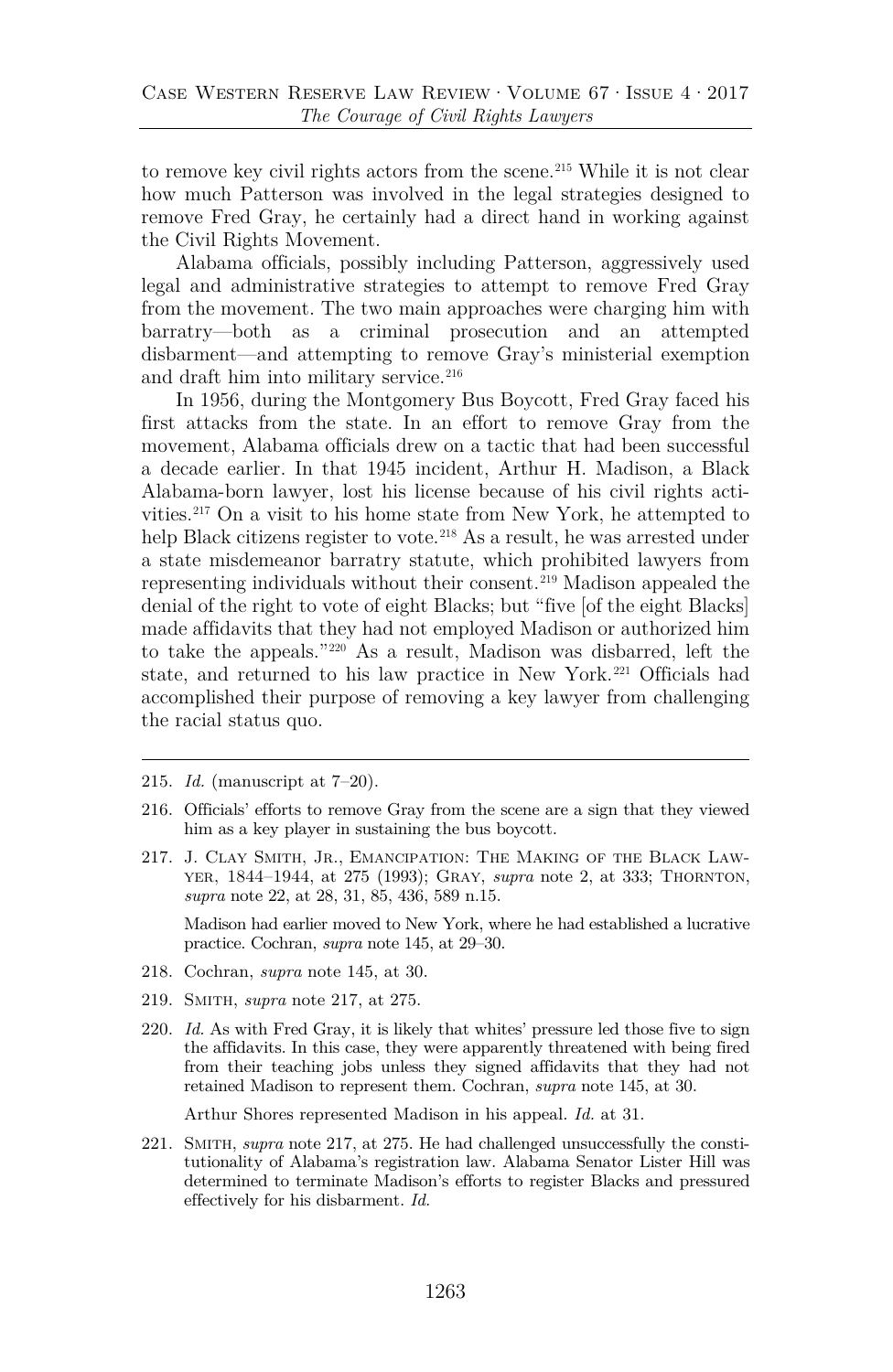When Fred Gray filed *Browder v. Gayle* in federal court, challenging Alabama's state and local bus segregation laws, state officials deployed the tactic again. Gray represented a half dozen women who served as plaintiffs in the case.<sup>[222](#page-38-3)</sup> One of those plaintiffs, Jeanetta Reese, was an employee of a high ranking Montgomery police official.<sup>223</sup> After being interrogated by her employer and other officials, as well as receiving intimidating phone calls and harassment for being a plaintiff in the lawsuit, Mrs. Reese disavowed any knowledge of the lawsuit and any agreement to serve as a plaintiff in it.[224](#page-38-5) Opponents of the boycott had pressured her to the point that she thought she would be killed if she did not recant.[225](#page-38-6)

<span id="page-38-2"></span>Local officials used Mrs. Reese's statements as the basis for indic-ting Fred Gray under Alabama's barratry statute.<sup>[226](#page-38-7)</sup> The state claimed that Gray was representing Mrs. Reese without her permission, which is a misdemeanor.<sup>[227](#page-39-0)</sup> More importantly, a conviction would also be grounds for automatic disbarment.[228](#page-39-1)

- <span id="page-38-0"></span>222. Gray, *supra* note [2,](#page-2-2) at 75–96, 333–34; Browder v. Gayle, 142 F. Supp. 707 (M.D. Ala. 1956).
- 223. Gray, *supra* note [2,](#page-2-2) at 81.
- 224. *Id.*; Bayard Rustin, Montgomery Diaries (Feb. 22, 1956), *in* DAYBREAK OF FREEDOM: THE MONTGOMERY BUS BOYCOTT, *supra* note [31,](#page-9-7) at 166; Donald T. Ferron, Report on MIA Mass Meeting (Feb. 1956), *in* DAYBREAK of Freedom: The Montgomery Bus Boycott, *supra* note [31,](#page-9-7) at 175.
- <span id="page-38-1"></span>225. Rustin, *supra* note [224,](#page-38-2) at 166; Branch, *supra* note [7,](#page-3-4) at 167, 177.
- <span id="page-38-5"></span><span id="page-38-4"></span><span id="page-38-3"></span>226. Gray, *supra* note [2,](#page-2-2) at 81. Barratry is the practice of stirring up litigation in an attempt to harass. *See* Randall Kennedy, *Martin Luther King's Constitution: A Legal History of the Montgomery Bus Boycott*, 98 Yale L.J. 999, 1028 n.181 (1989) ("Gray was accused of including a woman as a plaintiff in a lawsuit without her authorization."); Lee & Shores, *supra* note [1,](#page-1-2) at 112. David Garrow referred to the case against Fred Gray as a "trumped up charge." Garrow, *supra* not[e 45,](#page-13-3) at 63–64.

During this period, many southern states passed increasingly stringent barratry laws. They attempted to keep organizations like the NAACP and LDF from soliciting clients to facilitate litigation challenging the Jim Crow regime. As a result, a number of Civil Rights lawyers faced the threat of disbarment in southern states. *See* CARTER, *supra* note [101,](#page-22-8) 147–48 (2005) (discussing how lawyers employing the NAACP's method of finding clients were operating under the threat of disbarment).

- <span id="page-38-7"></span><span id="page-38-6"></span>227. Gray, *supra* note [2,](#page-2-2) at 81; Branch, *supra* note [7,](#page-3-4) at 167.
- 228*. See* Gray, *supra* not[e 2,](#page-2-2) at 81 ("The state statute under which I was indicted called for automatic disbarment upon conviction."); *see also* Entin, *supra* note [5,](#page-3-5) at 257 ("[A] county grand jury indicted him [Gray] for barratry maliciously stirring up lawsuits—an offence for which he could have been disbarred.").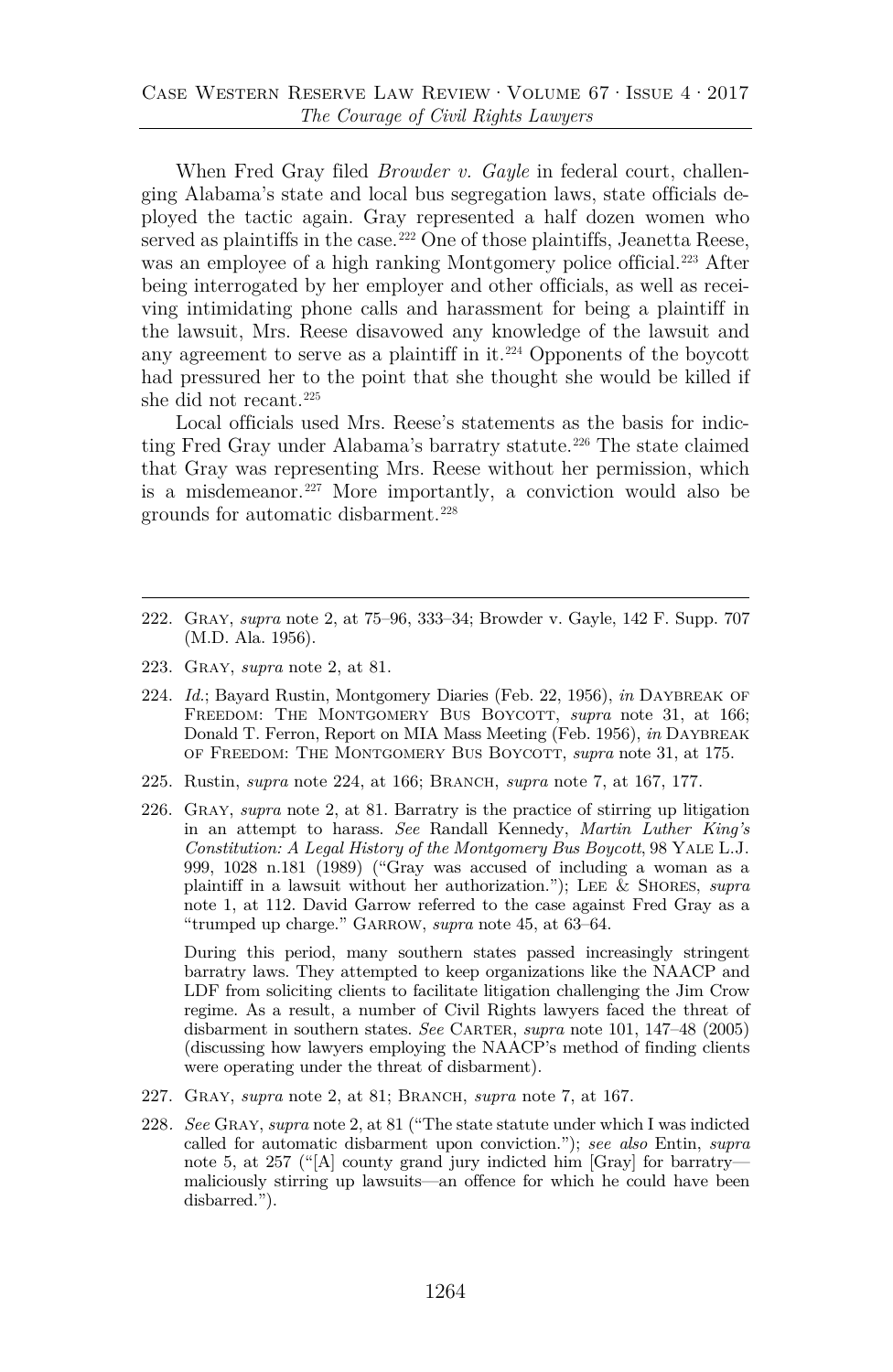<span id="page-39-2"></span>Ultimately, the state indictment was dismissed for lack of jurisdiction because the *Browder* case was in federal court.<sup>[229](#page-39-3)</sup> Although it was not necessary to make the showing, Fred Gray demonstrated that the charges were frivolous, since he documented his client's having agreed to serve as a plaintiff in the case[.230](#page-39-4) Partially because Clifford Durr had alerted him about the barratry ploy, Gray had obtained written proof of Mrs. Reese retaining him, as well as photos and tape recordings demonstrating her wish to be included in the lawsuit.<sup>[231](#page-39-5)</sup>

Another effort to remove Gray also began in the immediate aftermath of his filing *Browder v. Gayle*, when Fred Gray's local draft board took action.[232](#page-39-6) Gray had been a boy preacher and served as a pastor in a local church while he practiced law in Montgomery.[233](#page-40-0) The Selective Service statute provided an exemption from the draft for ministers, and Gray had always received such an exemption in the past.<sup>[234](#page-40-1)</sup> However,

229. Gray, *supra* note [2,](#page-2-2) at 83.

<span id="page-39-1"></span><span id="page-39-0"></span>230. *Id.* at 81. Clifford Durr had warned Gray to be careful with his plaintiffs, because officials could put pressure on them to lie about his representing them, thus enabling authorities to bring barratry charges. Durr indicated that he was aware of an earlier prosecution that had driven a Black lawyer from the state, likely referring to the Arthur Madison incident. *See* BRANCH, *supra* note [7,](#page-3-4) at 158–59.

<span id="page-39-3"></span>Gray tried to keep a low profile during the planning process for what became the Montgomery Bus Boycott: "I had been a member of the Bar for just a little over a year, and if my involvement became known, they would probably accuse me of stirring up litigation. They might have disbarred me before I could even get started." Fred D. Gray, *Bus Ride to Justice: A Conversation with Fred Gray (Introduction by Jonathan L. Entin)*, 64 Case W. Res. L. Rev. 733, 745 (2014) [hereinafter Gray Lecture]. Gray also took precautions in his work because he anticipated the possibility of such a problem: "When we started the bus boycott, I wanted to be very careful to be sure that what I did was ethically correct. That way, the Bar would have no excuse to bring any disciplinary action against me." *Id.* at 746.

- <span id="page-39-4"></span>231. Gray, *supra* note [2,](#page-2-2) at 81.
- 232. *Id.* at 77. Once again, Gray anticipated the challenge:

But I was expecting, at some point along the way, that they might have my draft board change my classification from a minister's classification . . . . Every time the draft board required me to make a submission of my work, I told them the religious work I was doing. They were [perfectly] satisfied with it until I filed the lawsuit challenging segregation and became involved in the bus boycott . . . would not have minded going into service, except that this reclassification had been for the purpose of stopping my activities with the Montgomery Bus Boycott.

Gray Lecture, *supra* note [230,](#page-39-2) at 746–47.

<span id="page-39-6"></span><span id="page-39-5"></span>233. Gray, *supra* note [2,](#page-2-2) at 77–78.

234. *Id.* at 77.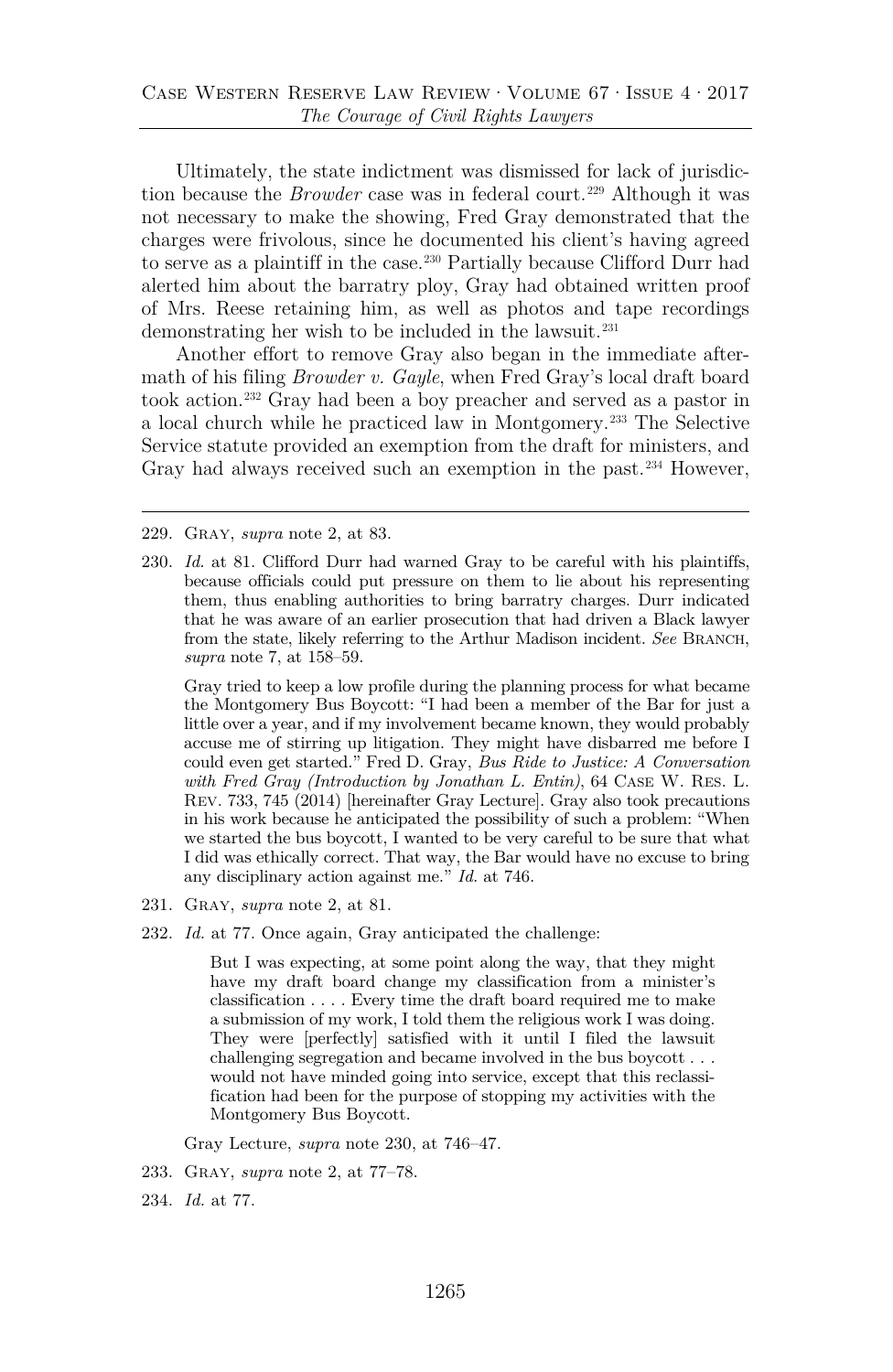the local draft board reacted to his role in the bus boycott by revoking his exemption, making him immediately eligible to be drafted by changing his draft status to I-A, and ordering him to report for induction into the military.[235](#page-40-2) Gray immediately appealed the local board's decision to Selective Service headquarters in Washington.<sup>[236](#page-40-3)</sup> Agency head General Hershey overruled the local draft board and reinstated his exemption the day before Gray was scheduled to report.[237](#page-40-4) Once again, Gray's persistence and dedication enabled him to continue to serve the Civil Rights Movement.

#### *C. Economic Costs*

The civil rights lawyers in private practice faced two kinds of economic challenges[.238](#page-40-5) For some, civil rights cases risked the loss of paying clients and posed a great threat to the sustainability of their practice. Others received offers from their adversaries of economic benefits if they would forego their participation in the Civil Rights Movement.

Clifford Durr's experience exemplified the first problem. When he moved back home to Montgomery in 1951, he faced serious challenges in building a practice. $239$  The obstacles to getting white and Black clients differed, but both were serious. Durr had great difficulty securing and retaining white clients because of his reputation as a liberal and

- <span id="page-40-0"></span>235. *Id.* at 77–78. Decades later, Gray discovered that the state and county bar associations had also tried to get him drafted. *Id.* at 78–80; BRANCH, *supra* note [7,](#page-3-4) at 168.
- <span id="page-40-1"></span>236. Gray, *supra* note [2,](#page-2-2) at 78; Gray Lecture, *supra* note [230,](#page-39-2) at 747.
- <span id="page-40-3"></span><span id="page-40-2"></span>237. Gray, *supra* note [2,](#page-2-2) at 78. It is not clear why he overruled the local draft board. Fred Gray speculated that Hershey had some connection to Tuskegee, Alabama, as did Gray. *See id.* (noting that Gray later discovered Hershey did have a connection to Tuskegee).

The local board was so angered by the decision that it adopted a policy that it would not draft anybody until Gray was inducted. *Id.* They created a new classification, called F-G and said they would use it to exempt everyone until Fred Gray was drafted. *Id.*

- <span id="page-40-5"></span><span id="page-40-4"></span>238. Gray's northern colleagues were largely exempt from economic pressures. Some had staff positions with civil rights organizations like LDF or the NAACP. *See* Rubinowitz, *supra* note [2,](#page-2-2) at 529–35 (discussing the formation and functioning of the NAACP and LDF). Others received fees for their service on specific matters, such as some members of Martin Luther King, Jr.'s defense team in his 1960 perjury prosecution. *See* Edgar Dyer, A *"Triumph of Justice" in Alabama: The 1960 Perjury Trial of Martin Luther King, Jr.*, 88 J. Afr. Am. Hist. 245, 251–52 (2003); Rubinowitz, *supra* note [3](#page-2-3) (discussing the efforts of Martin Luther King Jr.'s defense team during his perjury trial).
- 239. Salmond, *supra* not[e 2,](#page-2-2) at 157–58; Durr, *supra* not[e 94,](#page-21-12) at 250–53; Brown, *supra* note [93,](#page-21-4) at 101.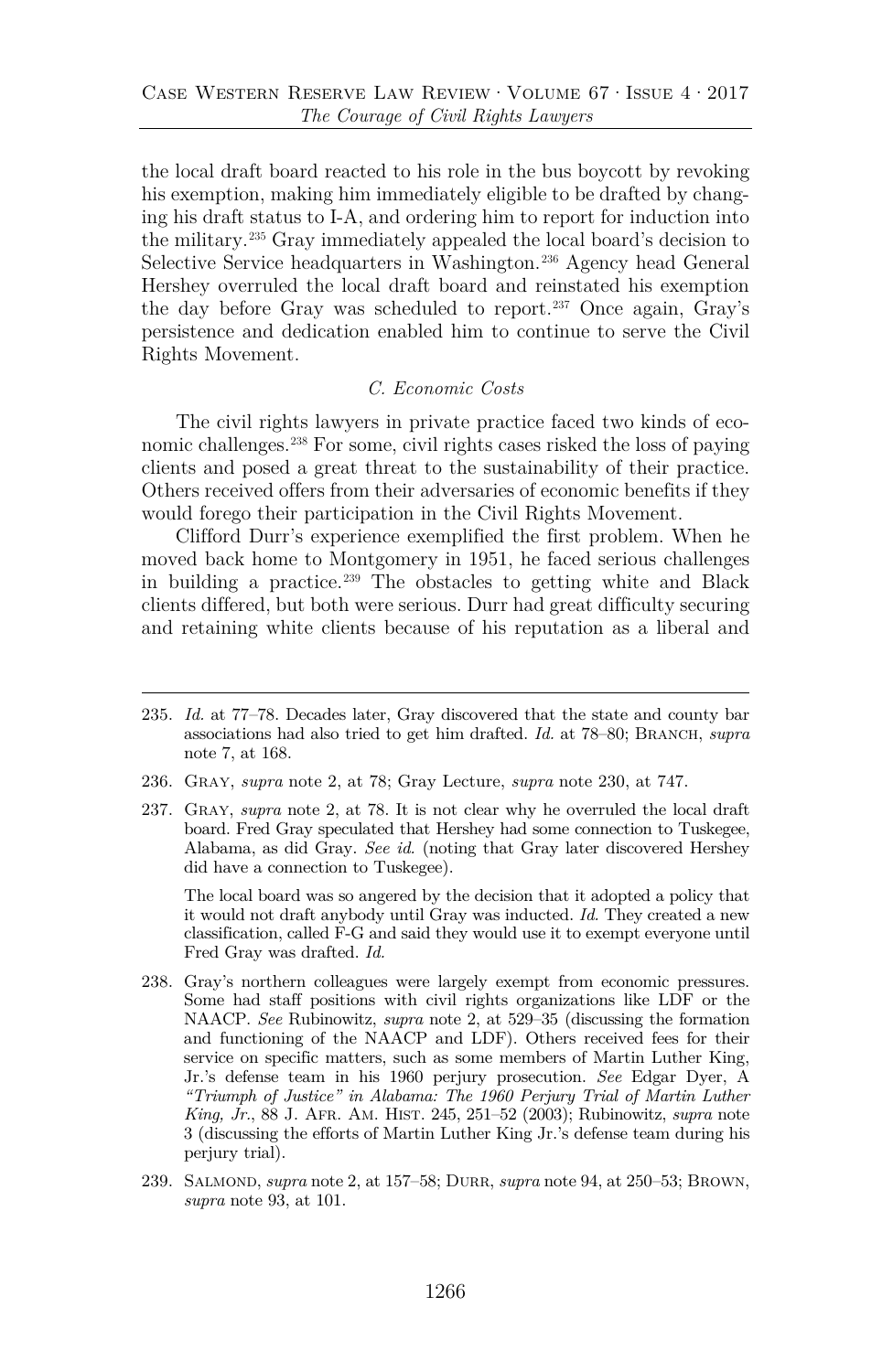integrationist and his involvement in civil rights cases.<sup>[240](#page-41-1)</sup> He downplayed his role in the bus boycott for several reasons, not the least of which was that if his participation became widely known, his fragile practice could have been ruined.[241](#page-41-2) Although he worked behind the scenes with Fred Gray, white businessmen and professionals came to know of his sympathies with the boycott.<sup>[242](#page-41-3)</sup> That also cost him business.[243](#page-41-4) Even potential clients who respected his stand on civil rights generally engaged white supremacist lawyers on the assumption that they would fare better in the segregationist courts[.244](#page-41-5)

With respect to Black potential clients, Durr faced two kinds of problems. Relatively affluent Black clients often secured the services of better known white lawyers or the Black lawyers who set up their practice in the city.[245](#page-41-6) That left Durr with poor Black clients who he wished to serve; but they could not afford standard fees.<sup>[246](#page-41-7)</sup> The minimal fees he received reflected their financial situation.<sup>[247](#page-42-1)</sup> That made his practice precarious, at best. The typical small city legal business of matters such as wills and deeds "dried up."[248](#page-42-2) As a result, he faced major problems in trying to maintain his practice. In November 1964, Durr closed his law office. $249$ 

Fred Gray and Arthur Shores faced economic pressures as well; but they came in a different form. When Gray returned to Montgomery after law school, he opened up an office.[250](#page-42-4) In the year before the bus boycott, Gray had a great challenge in obtaining clients and building a

- 240. BROWN, *supra* note [93,](#page-21-4) at 182; SALMOND, *supra* note [2,](#page-2-2) at 176–77, 181.
- 241. Salmond, *supra* not[e 2,](#page-2-2) at 176. *See also* Brown, *supra* note [93,](#page-21-4) at 149, 263 (Fred Gray discusses Clifford Durr's role as a "silent partner" in many of his cases).
- <span id="page-41-0"></span>242. Salmond, *supra* note [2,](#page-2-2) at 175–76; *see also supra* Section I.C (discussing Clifford Durr's involvement).
- <span id="page-41-2"></span><span id="page-41-1"></span>243. Brown, *supra* note [93,](#page-21-4) at 182.
- 244*. See, e.g.*, *id.* at 151 ("An old friend . . . declined to hire Cliff for his Montgomery business because he needed 'someone who stood better with the courts'; he ended up employing 'the town's best white supremacist lawyer.'"). Durr said that this kind of incident happened repeatedly. *Id.*
- <span id="page-41-4"></span><span id="page-41-3"></span>245. Salmond, *supra* note [2,](#page-2-2) at 186.
- <span id="page-41-5"></span>246. Durr, *supra* note [94,](#page-21-12) at 251; Brown, *supra* note [93,](#page-21-4) at 182. Those included cases against police for denying the rights of Blacks, thus pitting Durr against the local police. SALMOND, *supra* note [2,](#page-2-2) at 187; BROWN, *supra* note [93,](#page-21-4) at 183.
- <span id="page-41-6"></span>247. While he felt a "sense of duty and purpose" working on these matters, they did not provide the fees or the intellectual stimulation he desired. *Id.* at 182.
- <span id="page-41-7"></span>248. Salmond, *supra* note [2,](#page-2-2) at 177.
- 249. *Id.* at 196; Brown, *supra* note [93,](#page-21-4) at 250.
- 250. Gray, *supra* note [2,](#page-2-2) at 28.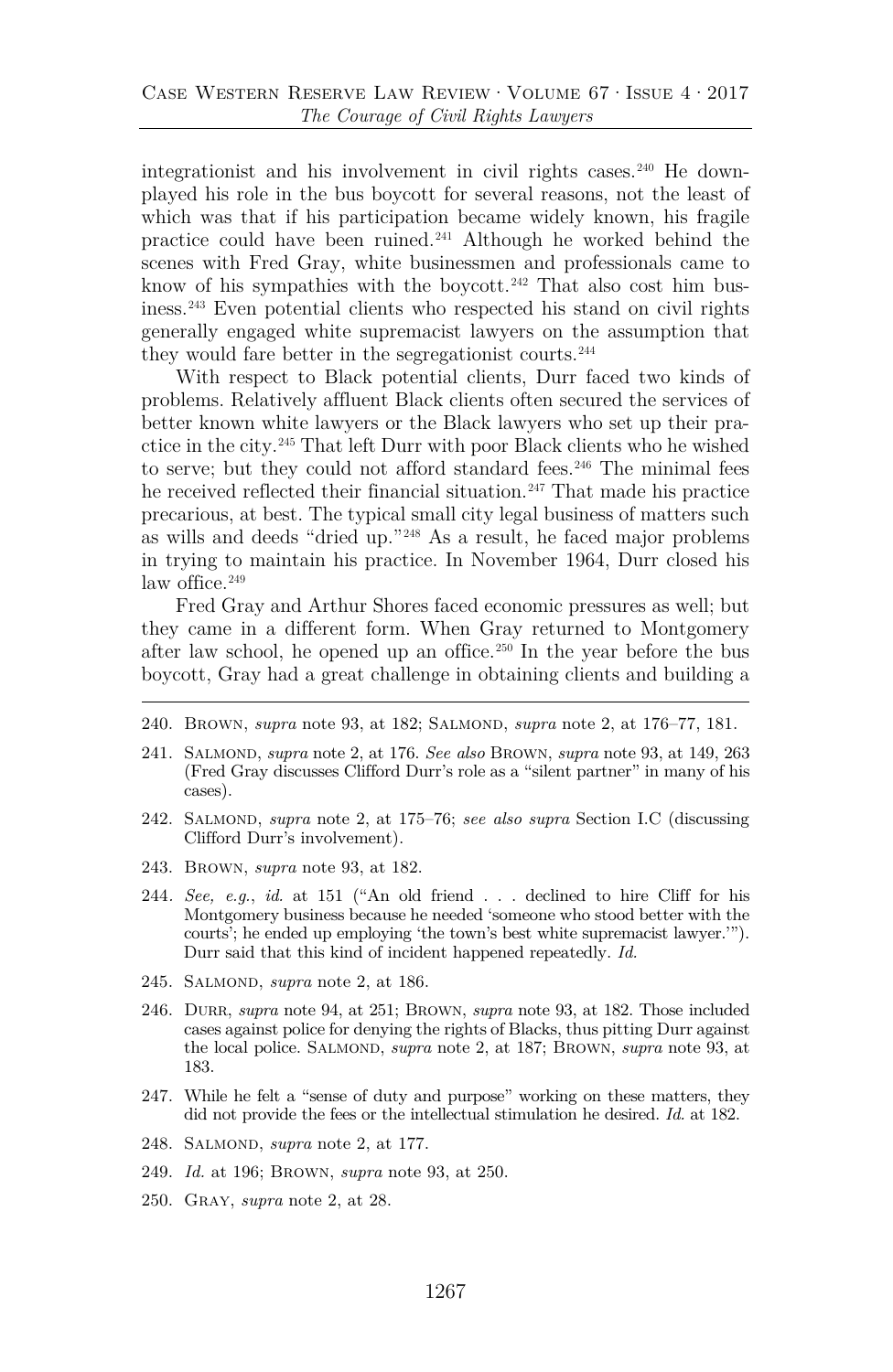practice.[251](#page-42-5) However, once the boycott began, he received offers of business and clients if he would drop out of civil rights work.[252](#page-42-6) He was told he would have all the legal cases he could handle if he agreed not to file suits challenging segregation laws.<sup>[253](#page-42-7)</sup> Gray played such a key role from the time of the bus boycott that removing him could have had a very significant impact on the movement. Gray rejected those offers out of hand, since accepting them would have been antithetical to his mission of "destroying everything segregated [he] could find."[254](#page-42-8)

Similarly, the Ku Klux Klan and other white supremacists tried to "bribe" Arthur Shores to drop out of certain cases.[255](#page-42-9) Since threats did not work, they tried incentives.<sup>[256](#page-42-10)</sup> He too rejected the efforts to under-mine his commitment to the cause.<sup>[257](#page-42-11)</sup>

#### <span id="page-42-0"></span>*D. Social Costs*

The Alabama lawyers and their families experienced two kinds of social costs—ostracism and enforced isolation. The very few white lawyers had to face widespread ostracism from the white community, including former friends. Fred Gray also encountered some ostracism as a result of his civil rights work. Similarly, in the early part of his career, Arthur Shores was ostracized by the white community.[258](#page-43-0) His civil rights work presented an unwelcome challenge to the racial status quo.<sup>[259](#page-43-1)</sup>

Also, some family members experienced an enforced isolation because of the physical threats to them. Ostracism and isolation both fell especially hard on the lawyers' children.

Social ostracism affected the rare white attorney deeply. Clifford Durr came from a white family that had been prominent in Montgomery for generations.[260](#page-43-2) The title of his wife Virginia's autobiography, "Outside the Magic Circle," captures the ostracism that the Durr family faced because most whites considered him a traitor to the race.<sup>[261](#page-43-3)</sup>

<span id="page-42-4"></span>255. Lee & Shores, *supra* note [1,](#page-1-2) at 144.

<span id="page-42-6"></span>257. *Id.*

<span id="page-42-8"></span>259. *Id.*

<sup>251.</sup> Entin, *supra* note [5,](#page-3-5) at 255; Gray, *supra* note [2,](#page-2-2) at 28–31.

<span id="page-42-1"></span><sup>252.</sup> Gray, *supra* note [2,](#page-2-2) at 73–74.

<span id="page-42-2"></span><sup>253.</sup> *Id.* at 74.

<span id="page-42-3"></span><sup>254.</sup> *Id.*

<span id="page-42-5"></span><sup>256.</sup> *Id.*

<span id="page-42-7"></span><sup>258.</sup> Cochran, *supra* note [145,](#page-27-4) at 131.

<span id="page-42-9"></span><sup>260.</sup> Salmond, *supra* note [2,](#page-2-2) at 1–2; Durr, *supra* note [2,](#page-2-2) at 159.

<span id="page-42-11"></span><span id="page-42-10"></span><sup>261.</sup> See generally SALMOND, *supra* note [2,](#page-2-2) at 170–95 (discussing the effect on Durr's social life and career due to his involvement in the movement); DURR, *supra* note [2,](#page-2-2) at 241–337 (explaining the effects of Durr's career on church groups, neighbors, families, and the community). One author suggested that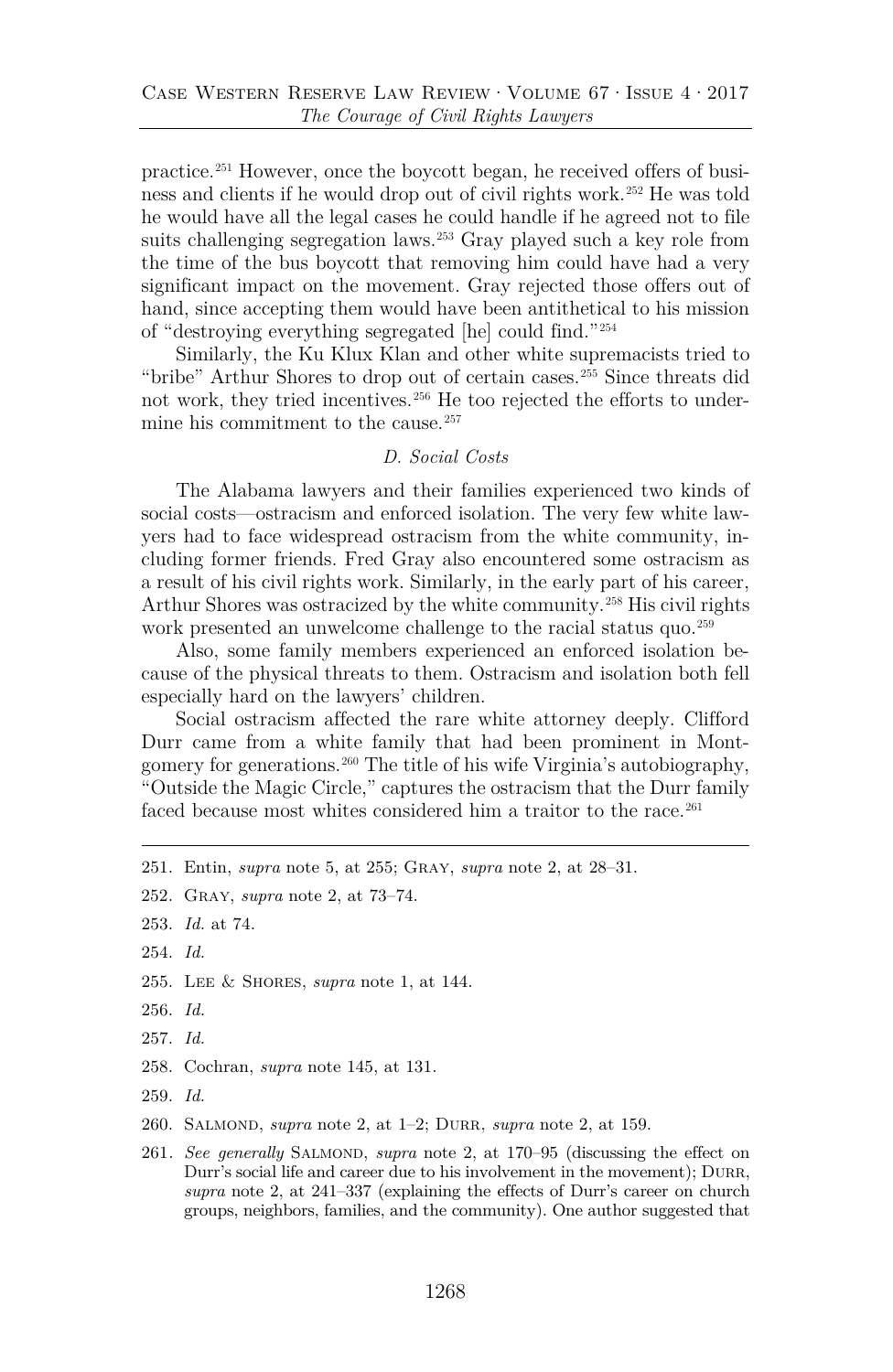When Durr agreed to join Fred Gray in representing the Black plaintiffs in the wrongful death suit against a white person, his actions set him apart from his family, his white friends, and the white com-munity.<sup>[262](#page-43-4)</sup> He accepted this role notwithstanding the consequences that were likely to follow.<sup>[263](#page-43-5)</sup> While Durr kept his involvement in the bus boycott to himself, he made clear his "sympathy for its aims."[264](#page-43-6) That led to the family's isolation from the white community.[265](#page-43-7) Boycott movement leader Jo Ann Robinson said that the Durr family became "martyrs to the boycott" who were scorned by the white community and socially ostracized[.266](#page-44-1)

The Durr children suffered especially from the ostracism, as teachers and classmates treated them as children of disloyal parents.[267](#page-44-2) Since the family faced such hard times financially, they depended on friends' assistance and scholarships to enable them to send their daughters to out-of-state boarding school so they would not continue to suffer those hardships.<sup>268</sup>

While ostracism hit the white lawyers hard, enforced social isolation had greater impact on Blacks. Once again, the Shores family had the worst of it. The routines of everyday life took a back seat to the demands of safety and security. Because of the physical dangers discussed

by 1950, Clifford Durr had made a commitment to live "outside the magic circle" of southern society, in which he was born. Brown, *supra* note [93,](#page-21-4) at 88.

<span id="page-43-2"></span><span id="page-43-1"></span><span id="page-43-0"></span>Fred Gray said that Clifford Durr "and his wife endured public scorn and social ostracism from prominent whites in the city for their sympathetic support and involvement in these [desegregation] lawsuits." Gray, *supra* note [2,](#page-2-2) at 45.

At the same time, Durr's mother and other members of the extended family remained loyal to Clifford, Virginia, and their children, even though they strongly disagreed with their progressive ideas, especially their stance on race. Durr, *supra* note [2,](#page-2-2) at 241; Brown, *supra* note [93,](#page-21-4) at 100.

- <span id="page-43-3"></span>262. *See supra* note [91](#page-21-13) and accompanying text; SALMOND, *supra* note [2,](#page-2-2) at 171.
- 263. Salmond, *supra* note [2,](#page-2-2) at 171.
- 264. *Id.* at 176; *see also* Brown, *supra* note [93,](#page-21-4) at 149, 263 (describing Durr's approach to his activism).
- 265. Salmond, *supra* note [2,](#page-2-2) at 176.
- 266. *Id.* Durr later described himself as "a stranger down there among my own people." Brown, *supra* note [93,](#page-21-4) at 252.
- <span id="page-43-4"></span>267. Salmond, *supra* note [2,](#page-2-2) at 176.
- <span id="page-43-7"></span><span id="page-43-6"></span><span id="page-43-5"></span>268. *Id.* at 177. Durr's nephew, Nesbitt Elmore, was another one of the very few white lawyers who risked ostracism by supporting civil rights. Gray, *supra* note [2,](#page-2-2) at 200. In 1953, he petitioned the school board for admission of some Black students who lived near a white school. *Id.* Gray characterized it as a very courageous act for a white lawyer in Montgomery. *Id.* The Elmore family endured severe criticism and harassment as a result. *Id.*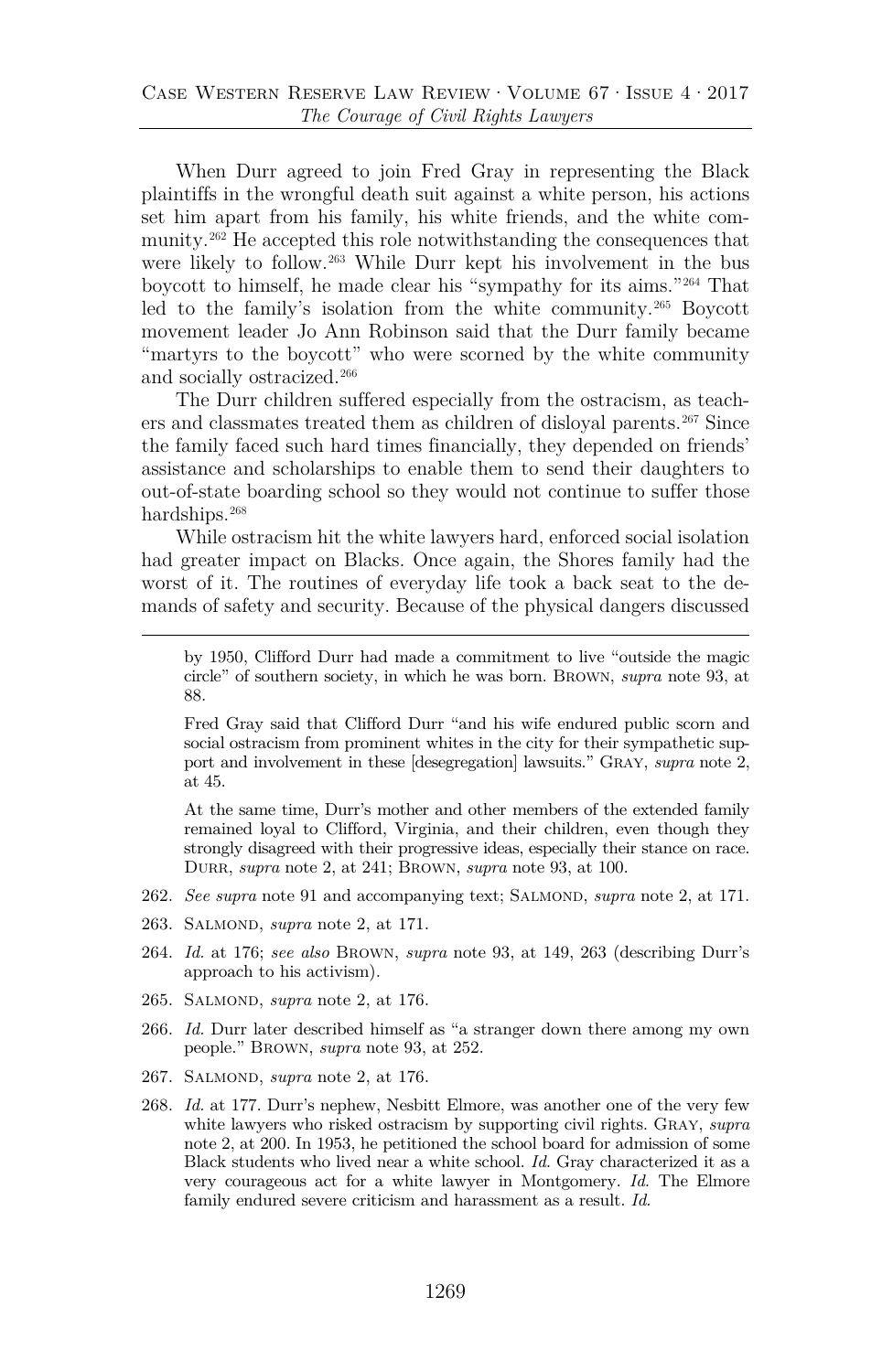above, the Shores family took protective measures that isolated their daughters.[269](#page-44-4) While the girls preferred to walk home from school with their friends, their parents took them to school and picked them up each day. [270](#page-44-5) The girls could not give their phone number to friends, due to the frequent threatening phone calls.<sup>[271](#page-44-6)</sup> Moreover, the girls' friends could not visit them freely at their house because of the danger of bombings or shootings.[272](#page-44-7)

Thus, the Black and white lawyers and their families faced different kinds of social burdens. But none could escape the fact that the lawyers' involvement in civil rights work came at a serious price for their everyday social interactions.

#### *E. Psychological Burdens: Stress, Anxiety, Fear, Grief, and Sadness*

Just as the required courage discussed so far was on top of that required to navigate a racist legal system, the psychological tolls considered here were in addition to those that accompanied the legal work of challenging that system. There were many signs of anger and fear, accompanied by feelings of helplessness, anxiety, grief, and sadness that affected the lawyers and especially their family members.

<span id="page-44-0"></span>For the Shores family—especially Arthur Shores's wife and daughters—the first bombing brought fears that stayed with them through the years, especially after a second bombing followed within two weeks.[273](#page-45-1) At first, Shores's wife Theodora was so frightened that she urged her husband to move the family to Michigan to escape these dangers.[274](#page-45-2) During the periods when guards protected their house, they left in the morning.<sup>[275](#page-45-3)</sup> Shores's wife stayed home alone during the day, and had great fear being by herself.[276](#page-45-4) Her chronic asthma spells got

- <span id="page-44-1"></span>271. *Id.* at 19.
- 272. *Id.*
- <span id="page-44-3"></span><span id="page-44-2"></span>273. *Id.* at 44–45. For daughter Helen, her anger and fear began with the 1953 confrontation with the youth driving by the house shouting racial epithets. *Id.* That was the first of a number of incidents that "would test and mold my youth and finally drive me far away from Birmingham, Alabama for thirteen long years. Looking back, I now see that I stayed angry for a long time. Anger became the fabric of my life and being." *Id.* at 22.
- <span id="page-44-4"></span>274. For years, she tried to persuade her husband to move away from Alabama's Jim Crow laws and the physical violence the family experienced. *Id.* at 16. Shores was born and raised in Alabama, and was committed to working on behalf of Black people there. *Id.*
- <span id="page-44-6"></span><span id="page-44-5"></span>275. *Id.* at 147.
- <span id="page-44-7"></span>276. *Id.*

<sup>269.</sup> Lee & Shores, *supra* note [1,](#page-1-2) at 94.

<sup>270.</sup> *Id.* at 20, 147.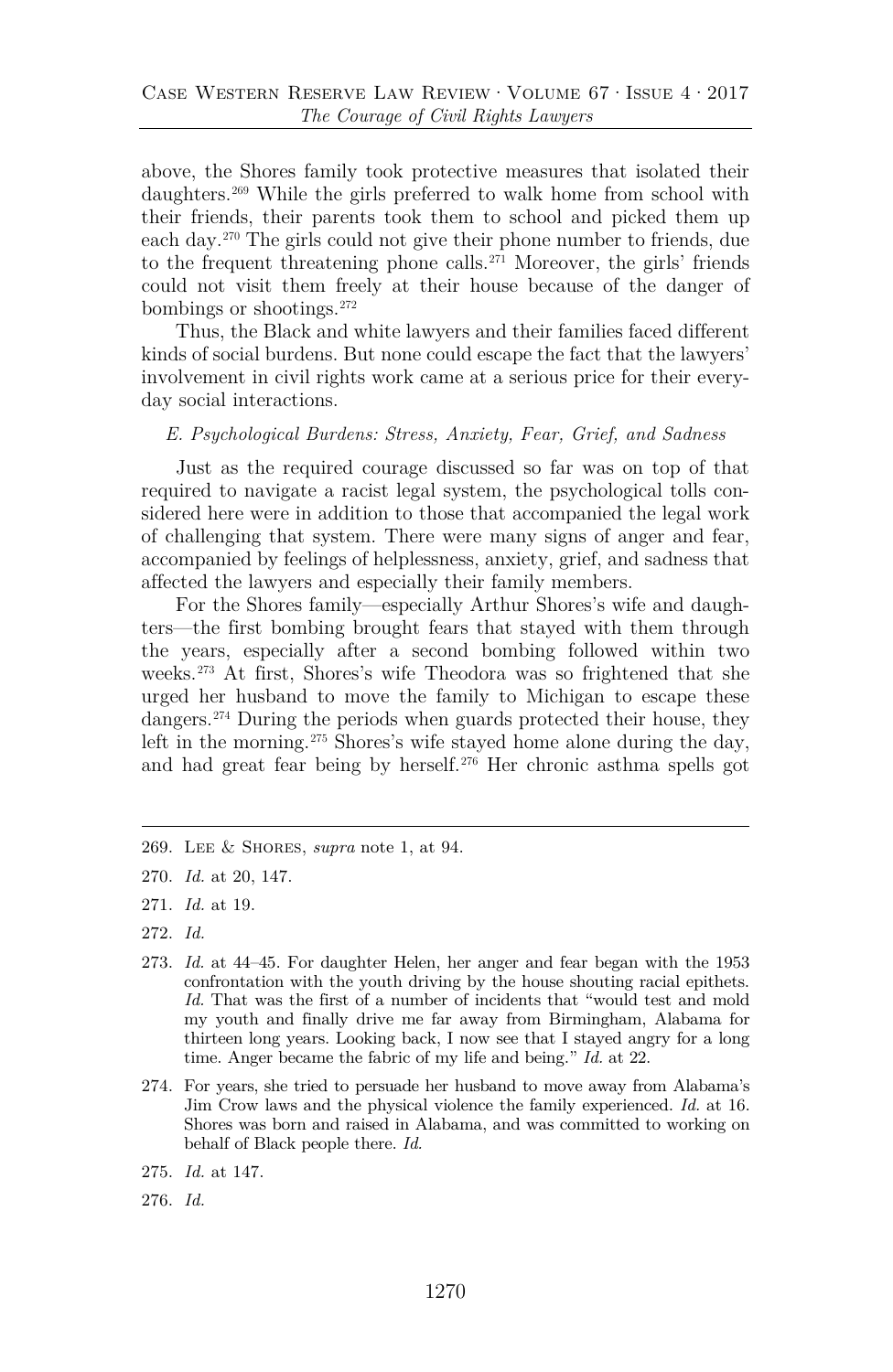worse, and there were times when she could hardly breathe.<sup>[277](#page-45-5)</sup> Moreover, their daughters had trouble sleeping, and one of them was so fearful that she kept a gun hidden in case of an attack during the night.[278](#page-45-6)

When Constance Baker Motley stayed at the Shores' house, she experienced great fear of still another bombing.[279](#page-45-7) She reflected on the fact that the "house had been bombed on several occasions" and that there were armed men guarding the house:

<span id="page-45-0"></span>It was the first time I had ever seen a real shotgun or machine gun. I had bought my son a toy shotgun for Christmas, so I knew what one looked like, but the real thing sent shivers up my spine. Although I tried very hard to do so, that night I could not sleep. Fortunately, when one is young, missing a night's sleep is easy.[280](#page-46-0)

The bombing of the Shores house also caused great grief and sadness. One of the bombs not only killed the daughters' beloved little dog; it exploded the dog into pieces scattered around the yard.<sup>[281](#page-46-1)</sup> The other family dog was never seen again after the explosion.<sup>282</sup>

Aside from the physical dangers, social pressures took a great psychological toll. The ostracism that the Durr family endured in Clifford Durr's home town created great trauma as well. When the

- 278. *Id.* at 19.
- <span id="page-45-1"></span>279. *Id.* at 23–45. Barbara wrote that "My sister Helen and I lived our childhood in unexpressed fear, always waiting for violence to erupt. Fortunately, we simultaneously felt loved and protected by our parents, friends, and extended family." *Id.* at 27. She also identified times of intense fear of violence, such as the early and mid-1950s when her father, Thurgood Marshall, and Constance Baker Motley challenged the exclusion of Autherine Lucy from the all-white University of Alabama. *Id.* at 27. *See supra* note [57](#page-16-9) and accompanying text (discussing Lucy v. Adams).
- <span id="page-45-5"></span><span id="page-45-4"></span><span id="page-45-3"></span><span id="page-45-2"></span>280. Motley, *supra* not[e 181,](#page-31-0) at 123. However, she appeared otherwise to Arthur Shores's daughter Barbara, who said that "Motley was a big woman, quiet, stoic, strong, and courageous. I sensed no fear in her at all  $\ldots$ ." LEE & Shores, *supra* note [1,](#page-1-2) at 146.

<span id="page-45-6"></span>Motley also experienced great distress when she visited her clients, Dr. King and Ralph Abernathy, in a rural Georgia jail where they occupied a six-foot cell in one hundred degree heat: "The stench was so great I just jumped back out of the door. I finally got up enough courage to go on it . . . . I never believed it was possible for things like that to happen and nobody do anything about it." Motley Documentary, *supra* note [200.](#page-33-6) In her autobiography, Motley described the incident in more detail and concluded: "My visit to the jail was the most horrendous experience of my life." MOTLEY, *supra* note [181,](#page-31-0) at 159.

- <span id="page-45-7"></span>281. Lee & Shores, *supra* note [1,](#page-1-2) at 34.
- 282. *Id.* It is assumed that the dog ran away after the bombing. *Id.*

<sup>277.</sup> *Id.*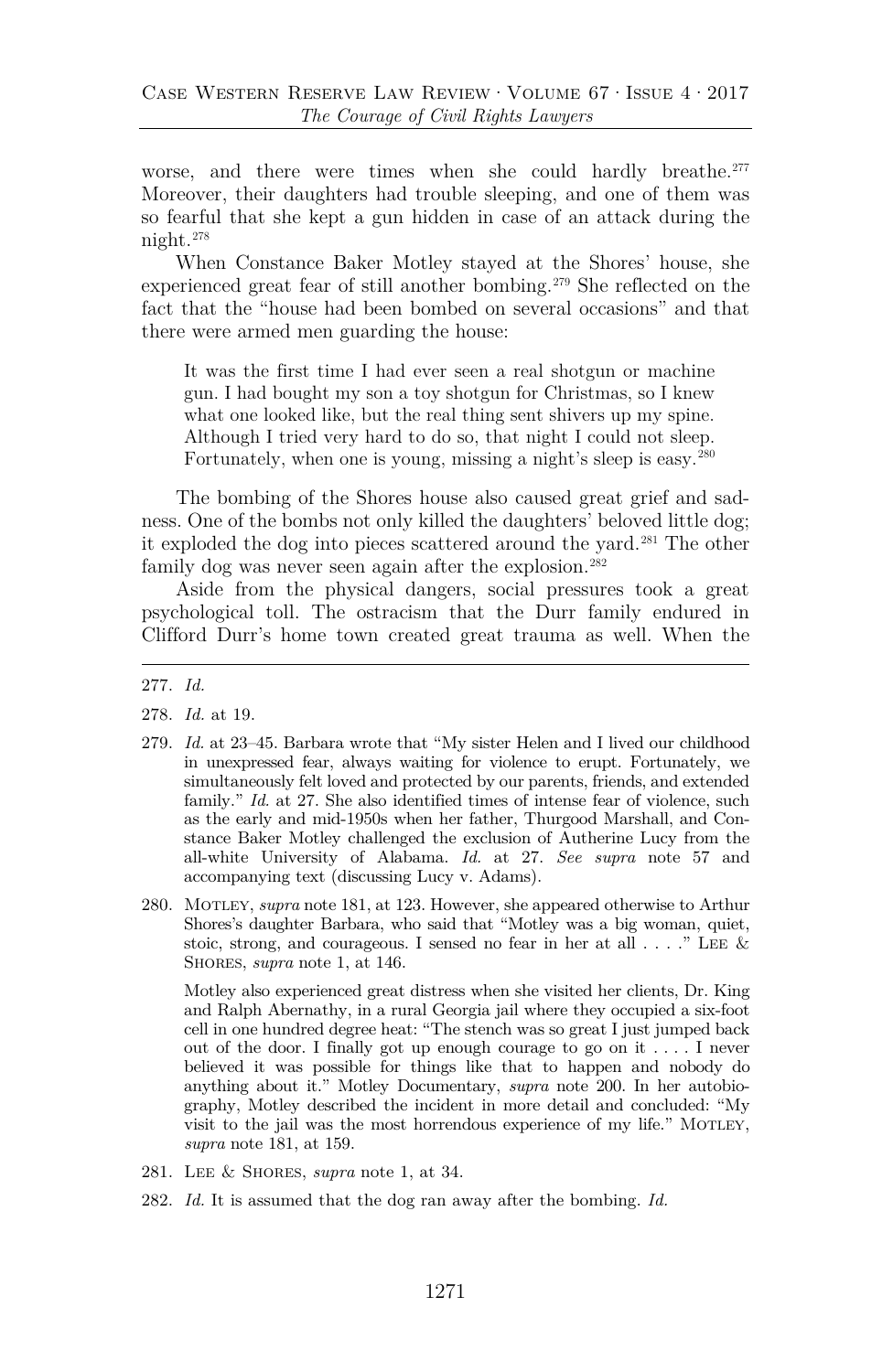family returned to his home town of Montgomery to live in 1951, Durr tried to build a law practice and keep a low profile so he could fit into the legal profession there.[283](#page-46-3) However, within a few years, his sympathies became more apparent.<sup>[284](#page-46-4)</sup> Many of the Durr's friends and acquaintances abandoned them when they discovered that the Durrs supported the civil rights activists.<sup>[285](#page-46-5)</sup> Their stress and loneliness was mitigated by their having some ongoing relationships, a small group of white friends who shared their sympathies.<sup>[286](#page-47-1)</sup>

For Durr himself, his deep emotional attachment to the South came in conflict with his views about the Constitution and the immorality of racial discrimination.[287](#page-47-2) As his wife suggested, "it was a very strange kind of a double life that we lived."[288](#page-47-3) That added to the toll that the ostracism took on both of them.[289](#page-47-4)

- 283. Brown, *supra* note [93,](#page-21-4) at 103.
- 284. Durr's passion for justice led him to take on police brutality and loan shark cases on behalf of Black victims. That also alienated him from many of his old friends. DURR, *supra* note [2,](#page-2-2) at 306.
- <span id="page-46-0"></span>285. *Id.* at 305.

Durr referred to himself as "an alien" among his fellow southerners in Montgomery. Brown, *supra* note [93,](#page-21-4) at 102. As with Arthur Shores's wife, Virginia Durr had times when she wanted to leave Alabama. She thought that she made life miserable for her husband with her efforts to get him to leave, but Clifford Durr considered Alabama his home and did not consider offers from other parts of the country seriously. He loved Alabama and refused to leave. As a result, the ostracism was more painful for Virginia Durr than for her husband. DURR, *supra* note [2,](#page-2-2) at 288, 335.

When the newspaper reported on his car being burned, their phone rang all night long with nothing but heavy breathing. They did get some sympathetic calls, as well. Durr, *supra* note [196,](#page-32-12) at 301; Brown, *supra* note [196,](#page-32-12) at 187.

- <span id="page-46-1"></span>286. Clifford Durr maintained his active membership in two dining and debating clubs. And they had a small group of white friends who shared their sympathies, with whom they could relax and be themselves. SALMOND, *supra* note [2,](#page-2-2) at 179.
- <span id="page-46-3"></span><span id="page-46-2"></span>287. Brown, *supra* note [93,](#page-21-4) at 151.
- <span id="page-46-4"></span>288. Durr, *supra* note [2,](#page-2-2) at 324.
- <span id="page-46-5"></span>289. Perhaps the greatest ostracism occurred as a result of the publication of an article in the New Yorker that used false names but revealed the couple's frank opinions about segregation in what they thought was an off the record interview. SALMOND, *supra* note [2,](#page-2-2) at 180–81. The article also added to the decline of Durr's legal practice. *Id.* at 181.

Virginia Durr said that "Cliff never got bitter, but he did get disappointed and disillusioned." DURR, *supra* note [2,](#page-2-2) at 324.

Durr even stopped going to the church that his family had attended and sat in the same pew for many generations because church officials barred the doors on Sunday to make sure Black people could not get in. The church experience was extremely hurtful to Durr, because it seemed like such a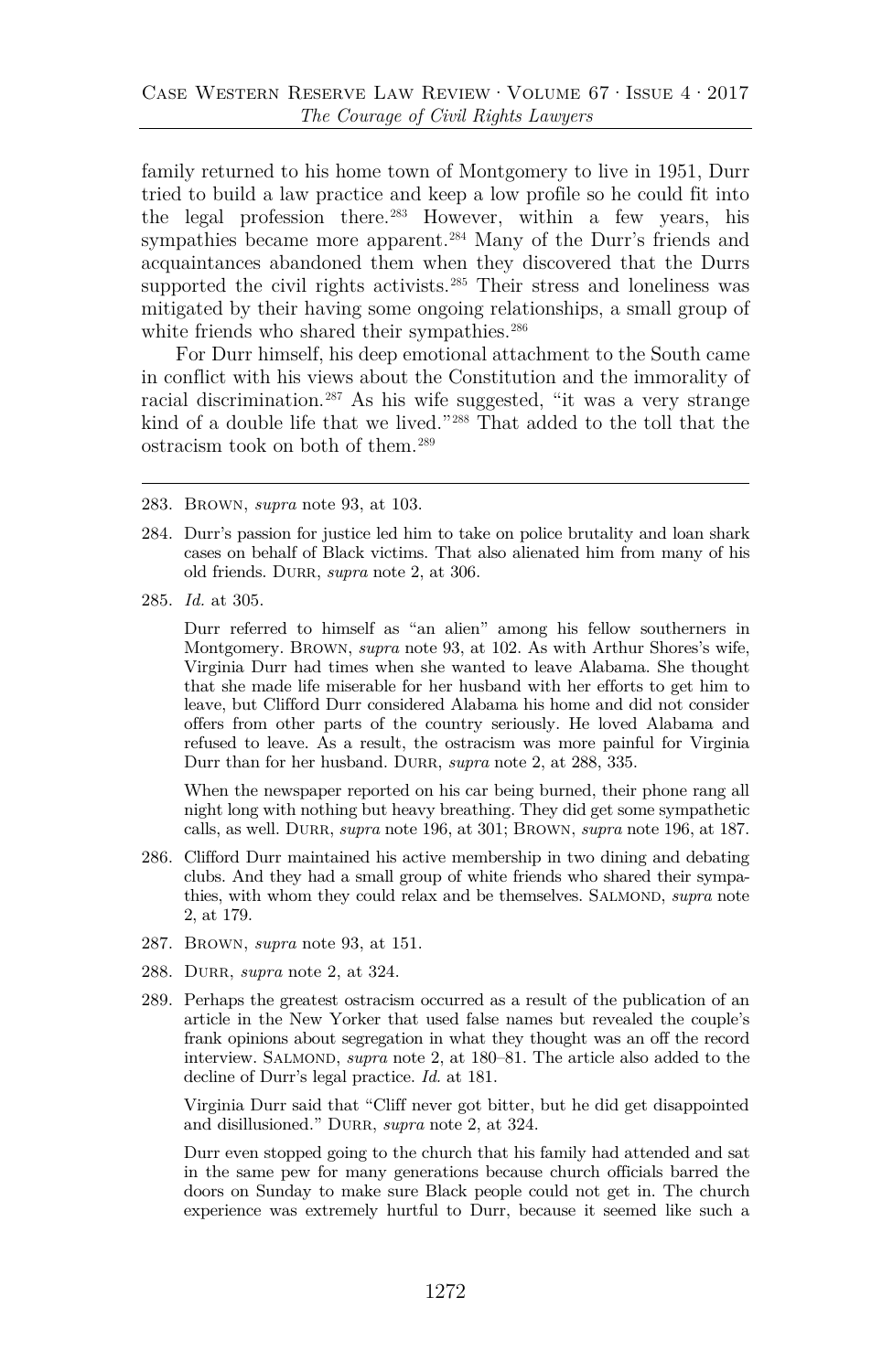The Durrs' youngest two daughters seemed to suffer the most from the ostracism.[290](#page-47-5) The hostile actions of their classmates and teachers made attending school a very painful experience.[291](#page-47-6) Tilla took the brunt of the hostility, experiencing constant harassment about her dissident family from classmates and teachers: "the boycott made life simply intolerable for her . . . . She was desperately unhappy."[292](#page-47-7) Finally, both girls refused to go to school, and their parents sent them to boarding school in the North.<sup>[293](#page-48-0)</sup>

The girls' parents suffered as well. Clifford had times of becoming despondent[.294](#page-48-1) He was "deeply distressed" by the fact he could not make a living or pay for his daughters' education.[295](#page-48-2) All of that took a great toll on his pride.[296](#page-48-3) At the same time, Virginia Durr "was desperately unhappy living among people who disliked her."[297](#page-48-4)

Virginia Durr said "it sometimes seems like a dream that we were once respected, honored and sought after members of society."[298](#page-48-5) She later reflected on the extreme toll the ostracism took on her family: "I look back on it now and wonder that we stayed sane."<sup>[299](#page-48-6)</sup>

<span id="page-47-1"></span>It is not surprising that all of the dangers and threats would take a psychological toll on the lawyers and their families. While the challenges

<span id="page-47-0"></span>repudiation. He never attended another church or joined another one. *Id.* at 295.

- <span id="page-47-3"></span><span id="page-47-2"></span>290. Durr, *supra* note [2,](#page-2-2) at 288. Clifford Durr's biography focused on the impact on Tilla, suggesting that Lulah suffered some bad experiences but was too young to have a full appreciation of what was going on. SALMOND, *supra* note [2,](#page-2-2) at 176–77.
- <span id="page-47-4"></span>291. Salmond, *supra* note [2,](#page-2-2) at 177; Durr, *supra* note [2,](#page-2-2) at 288.
- 292. Salmond, *supra* note [2,](#page-2-2) at 177. In order to ensure that she would have a normal teenage experience, Clifford and Virginia sent her to a boarding school in Massachusetts. Later, as Lulah faced ostracism as well, they also sent her away to school. *Id.* at 187.
- 293. Durr, *supra* note [2,](#page-2-2) at 288. Virginia Durr said that their experience was particularly hard on the children. "They were so miserable." *Id.* at 335.
- 294. Salmond, *supra* note [2,](#page-2-2) at 178–79.
- 295. *Id.* at 179.
- 296. *Id.*
- <span id="page-47-5"></span>297. *Id.* at 187.
- <span id="page-47-6"></span>298. Salmond, *supra* note [2,](#page-2-2) at 179. Virginia Durr chose to rebel against the racist regime of the South. In commenting on her autobiography, Studs Terkel observed that she had abandoned privilege and challenged the way of life: "Ostracism, bruises of all sorts, and defamation would be her lot." DURR, *supra* note [2,](#page-2-2) at v.
- <span id="page-47-7"></span>299. DURR, *supra* note [2,](#page-2-2) at 324. She noted that she and her husband had each other to help get through this period, along with their children—although none were at home—and support from some friends in the North. *Id.* at 324.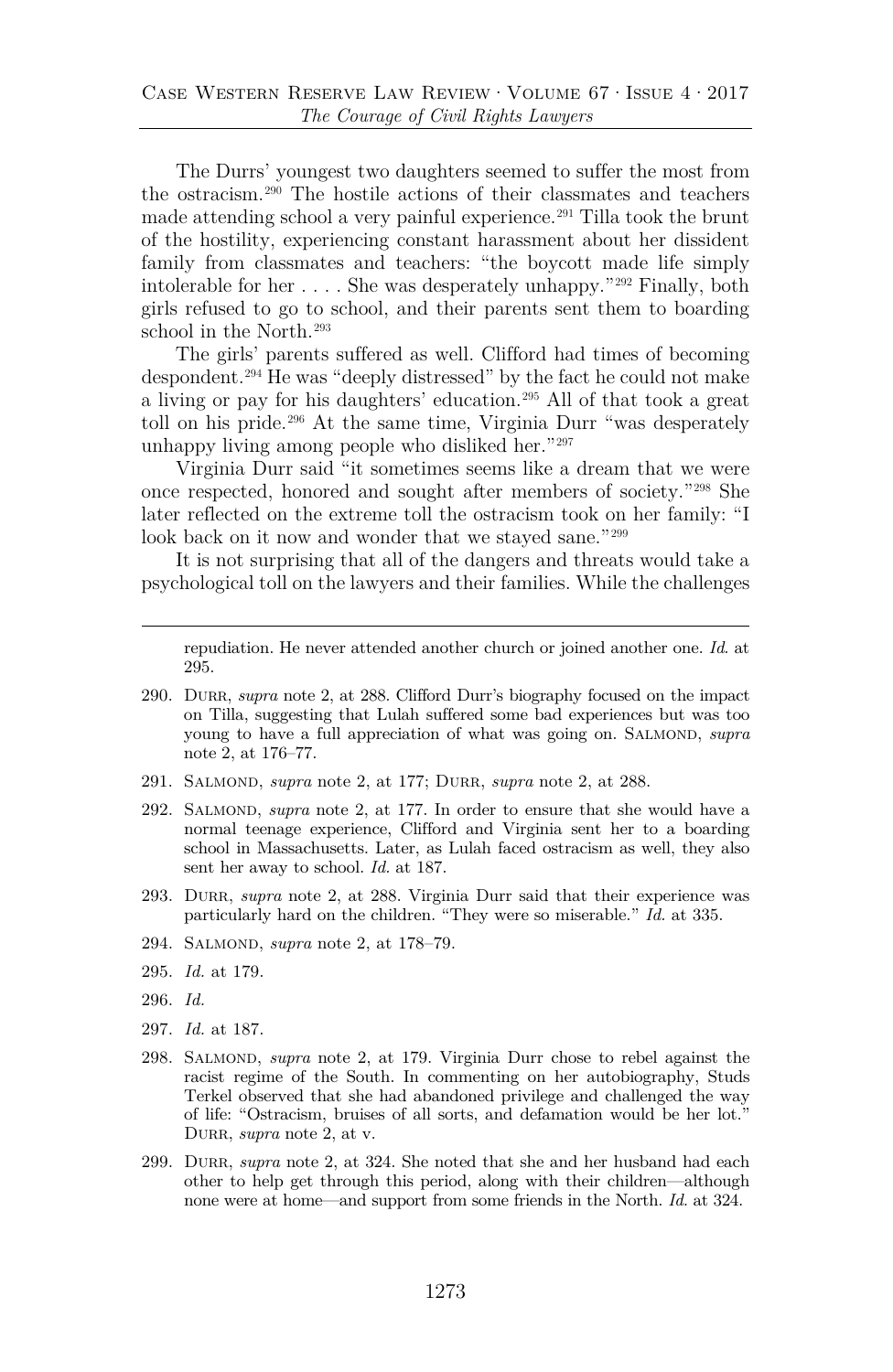were often different for Black and white lawyers, they were all serious and pervasive for all of them and their families.

#### <span id="page-48-8"></span>**CONCLUSION**

Fast-forwarding several decades to the late 20th century and early 21st century reveals other courageous civil rights lawyers in Alabama. Bryan Stevenson heads the Montgomery-based Equal Justice Initiative (EJI), which challenges racial injustice and advocates for equal treatment in the criminal justice system.[300](#page-48-7) In his 2014 book "Just Mercy," he recounted his post-conviction representation of a Black man convicted of killing a white woman and sentenced to death.[301](#page-49-0) His client had numerous alibi witnesses that placed him at his home at a church fundraiser at the time the murder took place, and the only evidence against him was a thoroughly implausible account fabricated by an informant induced by the prosecutor.[302](#page-49-1)

Stevenson and his colleagues began to hear threats on their lives because angry white people thought that they were trying to help get a murderer out of prison[.303](#page-49-2) The organization received multiple bomb threats at the office, and Stevenson received death threats at home.<sup>304</sup> It was tempting for Stevenson to ignore those threats; but not long before that time, a Georgia civil rights lawyer was murdered when a bomb sent to his office exploded.[305](#page-49-4) And other bombs were sent to civil rights offices and judge's chambers in the South, as well.<sup>[306](#page-49-5)</sup> So when a

- 300*. See About EJI*, Equal Just. Initiative, http://eji.org/about-eji [https:// perma.cc/P5R9-WN66] (last visited Mar. 2, 2017) (describing the history and purpose of the organization).
- <span id="page-48-0"></span>301. Bryan Stevenson, Just Mercy: A Story of Justice and Redemption (2014). In a uniquely cruel move, the police put him on death row shortly after they arrested him. *Id.* at 52–53.
- <span id="page-48-1"></span>302. *Id.* at 50–52.
- <span id="page-48-2"></span>303. *Id.* at 146, 185, 203–04.
- <span id="page-48-3"></span>304. *Id.*
- <span id="page-48-4"></span>305. *Id.* at 203.
- <span id="page-48-7"></span><span id="page-48-6"></span><span id="page-48-5"></span>306. *Id.*

Similarly, the older Southern Poverty Law Center (SPLC), also in Montgomery, faced continuing threats of violence. See Our History, SOUTHERN POVERTY LAW CTR., https://www.splcenter.org/our-history [https:// perma.cc/Z6K8-LXF6] (last visited Mar. 2, 2017). The organization has focused, among other things, on trying to put white supremacist and other extremist organizations out of business. *Id.* That mission, especially with the organization's successes in achieving its goal, makes it vulnerable to retaliation. In 1983, three Klansmen firebombed SPLC's first offices. *See SPLC*  History: 1980s, SOUTHERN POVERTY LAW CTR., https://www.splcenter.org /about-us/our-history/splc-history-1980s [https://perma.cc/Z6K8-LXF6] (last visited Dec. 29, 2016) (providing a detailed timeline of the SPLC throughout